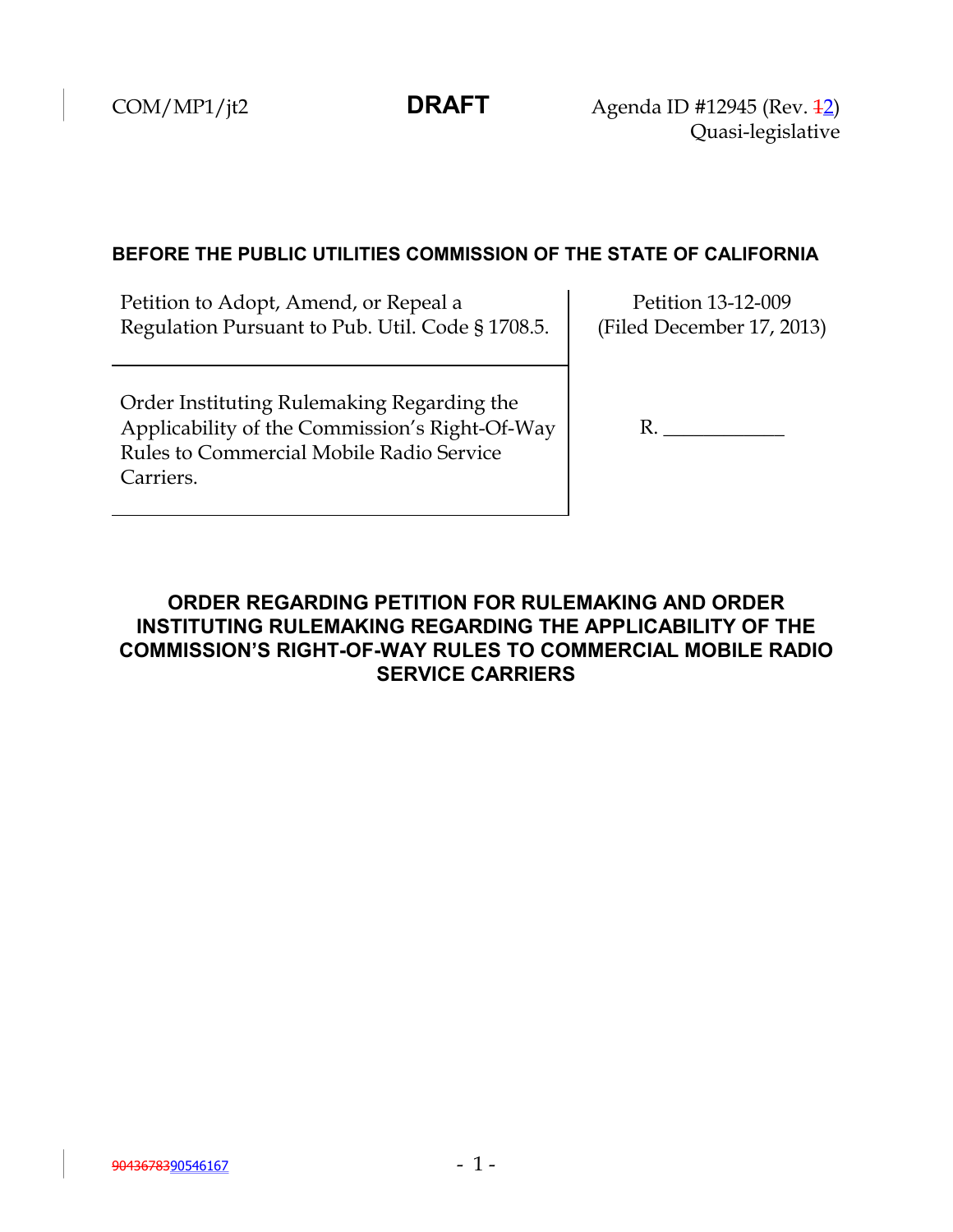# **TABLE OF CONTENTS**

### **Title Page**

|    |                                            |        | ORDER REGARDING PETITION FOR RULEMAKING AND ORDER                                                                                                                                                                                    |                 |
|----|--------------------------------------------|--------|--------------------------------------------------------------------------------------------------------------------------------------------------------------------------------------------------------------------------------------|-----------------|
|    |                                            |        | INSTITUTING RULEMAKING REGARDING THE APPLICABILITY OF                                                                                                                                                                                |                 |
|    |                                            |        | THE COMMISSION'S RIGHT-OF-WAY RULES TO COMMERCIAL                                                                                                                                                                                    | $\mathbf{1}$    |
|    | MOBILE RADIO SERVICE CARRIERS              |        |                                                                                                                                                                                                                                      |                 |
| 1. |                                            |        | Summary 2                                                                                                                                                                                                                            |                 |
| 2. |                                            |        |                                                                                                                                                                                                                                      |                 |
|    |                                            |        | 2.1. Federal Laws and Regulations 2014 2015                                                                                                                                                                                          |                 |
|    |                                            |        | 2.2. Decision 98-10-058 and the Commission's ROW Rules 4                                                                                                                                                                             |                 |
| 3. |                                            |        |                                                                                                                                                                                                                                      |                 |
| 4. | Summary of the Petition 27                 |        |                                                                                                                                                                                                                                      |                 |
| 5. | Responses to the Petition                  |        |                                                                                                                                                                                                                                      | 13              |
|    | 5.1.                                       |        | $\text{CTIA} \text{---}$                                                                                                                                                                                                             | 13              |
|    | 5.2.                                       |        | Google 14                                                                                                                                                                                                                            |                 |
|    | 5.3.                                       |        | The Electric IOUs <b>Contained Act and Act and Act of Act and Act and Act and Act and Act and Act and Act and Act and Act and Act and Act and Act and Act and Act and Act and Act and Act and Act and Act and Act and Act and Ac</b> | $\overline{14}$ |
|    | 5.4.                                       |        | Safety and Enforcement Division<br>16                                                                                                                                                                                                |                 |
| 6. |                                            |        | Discussion                                                                                                                                                                                                                           | 17              |
| 7. | Order Instituting Rulemaking Proceeding 24 |        |                                                                                                                                                                                                                                      |                 |
|    | 7.1.                                       |        | Preliminary Scoping Memo                                                                                                                                                                                                             |                 |
|    |                                            |        | 7.1.1. Scope                                                                                                                                                                                                                         | 24              |
|    |                                            |        | 7.1.2. Proceeding Schedule and Written Comments 25                                                                                                                                                                                   |                 |
|    |                                            |        | 7.1.3. Proceeding Category and Need for Hearings                                                                                                                                                                                     |                 |
|    |                                            | 7.1.4. | Service of this OIR                                                                                                                                                                                                                  | 28              |
|    |                                            | 7.1.5. | Participation and Service List 28                                                                                                                                                                                                    |                 |
|    |                                            | 7.1.6. | Updating the Service List 29                                                                                                                                                                                                         |                 |
|    |                                            | 7.1.7. | Filing and Serving Documents 30                                                                                                                                                                                                      |                 |
|    |                                            | 7.1.8. | Public Advisor 30                                                                                                                                                                                                                    |                 |
|    |                                            |        | 7.1.9. Intervenor Compensation 31                                                                                                                                                                                                    |                 |
|    |                                            |        | 7.1.10. Ex Parte Communications 31                                                                                                                                                                                                   |                 |
| 8. |                                            |        | Assignment of the Proceeding 31                                                                                                                                                                                                      |                 |
|    |                                            |        | Findings of Fact 31                                                                                                                                                                                                                  |                 |
|    |                                            |        | Conclusions of Law 33                                                                                                                                                                                                                |                 |
|    | <b>ORDER</b>                               |        | 34                                                                                                                                                                                                                                   |                 |
|    |                                            |        | Appendix A: AT&T Mobility's Proposed Revisions to the ROW Rules                                                                                                                                                                      |                 |
|    |                                            |        | Appendix B: List of CMRS Carriers 1                                                                                                                                                                                                  |                 |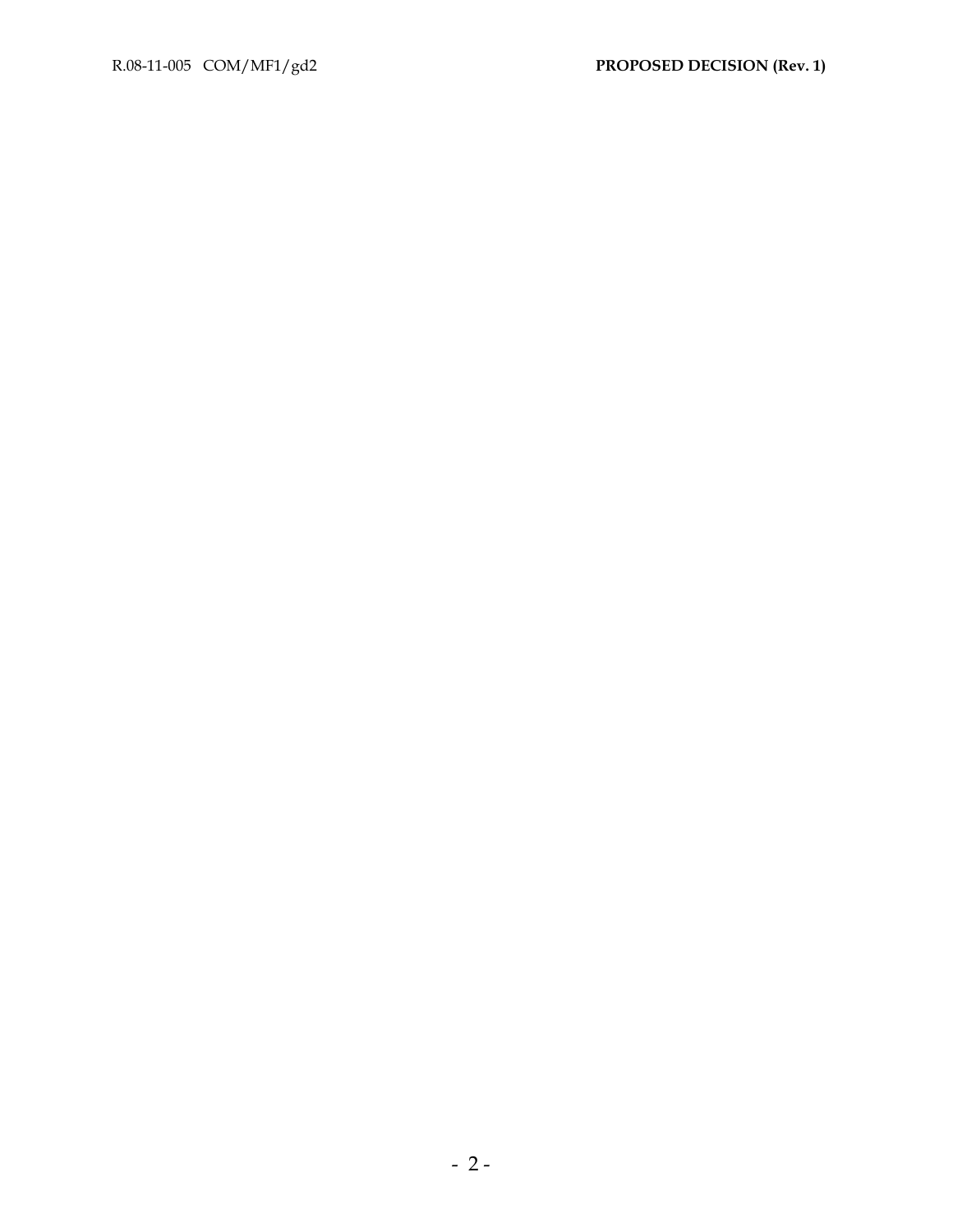# **ORDER REGARDING PETITION FOR RULEMAKING AND ORDER INSTITUTING RULEMAKING REGARDING THE APPLICABILITY OF THE COMMISSION'S RIGHT-OF-WAY RULES TO COMMERCIAL MOBILE RADIO SERVICE CARRIERS**

## **1. Summary**

In response to the petition filed by AT&T Mobility pursuant to Public Utilities Code Section 1708.5, this order institutes a rulemaking proceeding to consider if the rules for nondiscriminatory access to utility poles, ducts, conduits, and rights-of-way adopted by Decision 98-10-058 should be amended to encompass Commercial Mobile Radio Service (CMRS) carriers in a manner that provides reasonable fees for CMRS pole attachments, protects public safety, and preserves the reliability of co-located utility facilities.

# **2. Legal and Regulatory Background**

Laws and regulations enacted at the federal level and the state level enable telecommunications carriers to obtain nondiscriminatory access to the poles, ducts, conduits, and rights-of-way that are owned or controlled by other utilities.

# **2.1. Federal Laws and Regulations**

At the federal level, a utility<sup>1</sup> is required by Title 47, Section 224(f), of the United States Code (47 U.S.C. § 224(f)) to provide "any telecommunications carrier with nondiscriminatory access to any pole, duct, conduit, or right-of-way owned or controlled by" the utility except in situations where an electric utility cannot provide access because of "insufficient capacity and for reasons of safety, reliability and generally applicable engineering principles.<sup>2"</sup> Section 224(b)(1)

<sup>&</sup>lt;sup>1</sup> 47 U.S.C. § 224 (a)(1) defines the term "utility" as "any person which is a local exchange carrier or an electric, gas, water, steam, or other public utility, and who owns or controls poles, ducts, conduits, or rights-of-way used, in whole or in part, for any wire communications."

<sup>&</sup>lt;sup>2</sup> See also 47 U.S.C. § 251(b)(4).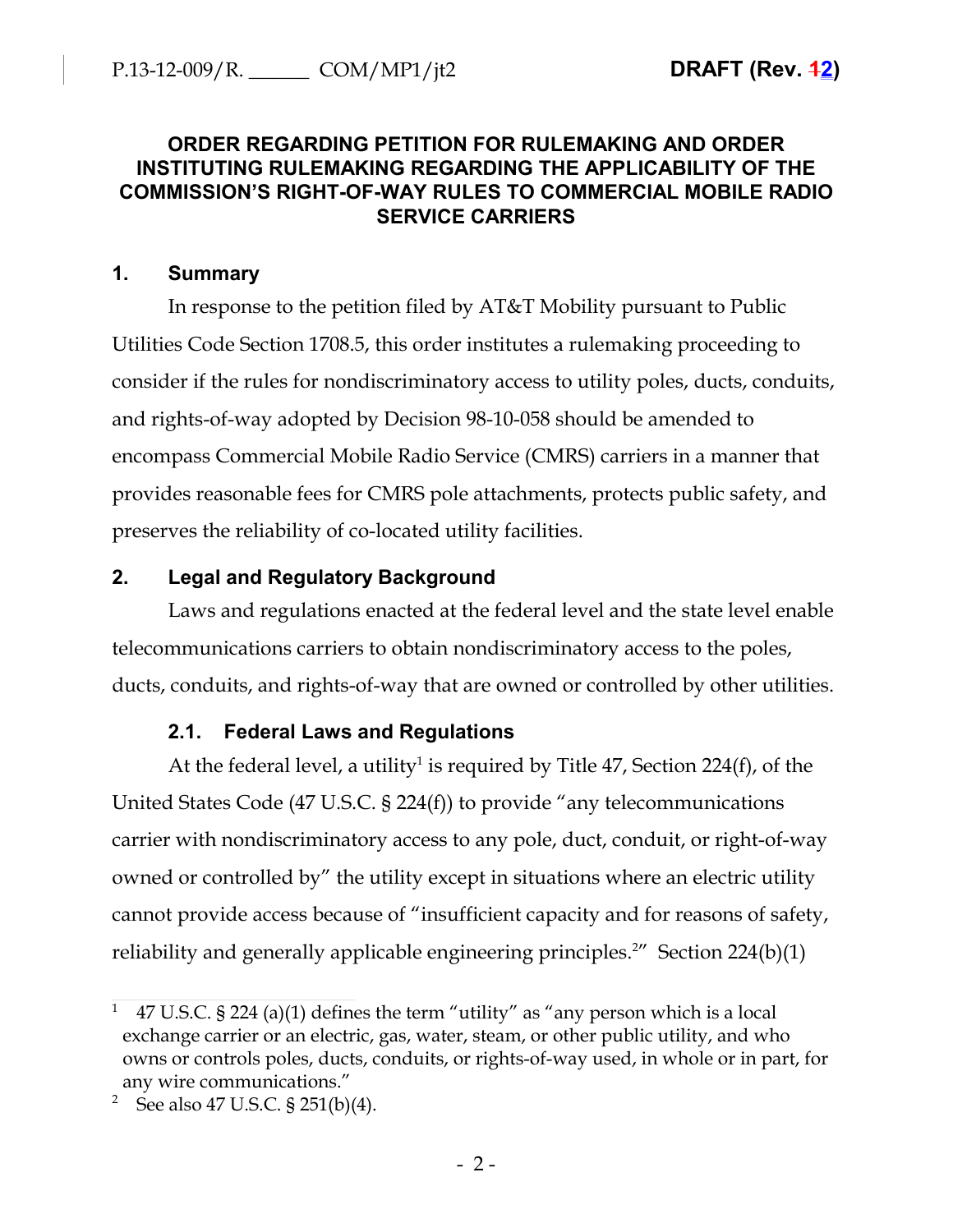requires the Federal Communications Commission (FCC) to "regulate the rates, terms, and conditions for **pole attachments** to provide that such rates, terms, and conditions are just and reasonable, and shall adopt procedures… to hear and resolve complaints concerning such rates, terms, and conditions." (Emphasis added.) Section 224(a)(4) defines the term "pole attachment" as "any attachment by a cable television system or provider of telecommunications service to a pole, duct, conduit, or right-of-way owned or controlled by a utility." The FCC's regulations for nondiscriminatory pole attachments are set forth in Title 47, §§ 1.1401 - 1.1424, of the Code of Federal Regulations (47 C.F.R. §§ 1.1401-1.1424).

A state may preempt the FCC's regulation of pole attachments in certain circumstances. Specifically, 47 U.S.C. § 224(c)(1) provides that "[n]othing in this section shall be construed to apply to, or to give the [FCC] jurisdiction with respect to rates, terms, and conditions, or access to poles, ducts, conduits, and rights-of-way… for pole attachments in any case where such matters are regulated by a State." In order for a state to establish its jurisdiction, the state must certify to the FCC that the state has enacted regulations that meet the following conditions set forth in 47 U.S.C.  $\S$  224(c)(2) and (3):

- (2) Each State which regulates the rates, terms, and conditions for pole attachment shall certify to the [FCC] that - -
	- (A) it regulates such rates, terms, and conditions; and
	- (B) in so regulating such rates terms, and conditions, the State has the authority to consider and does consider the interests of the subscribers of the services offered via such attachment, as well as the interests of the consumers of the utility service.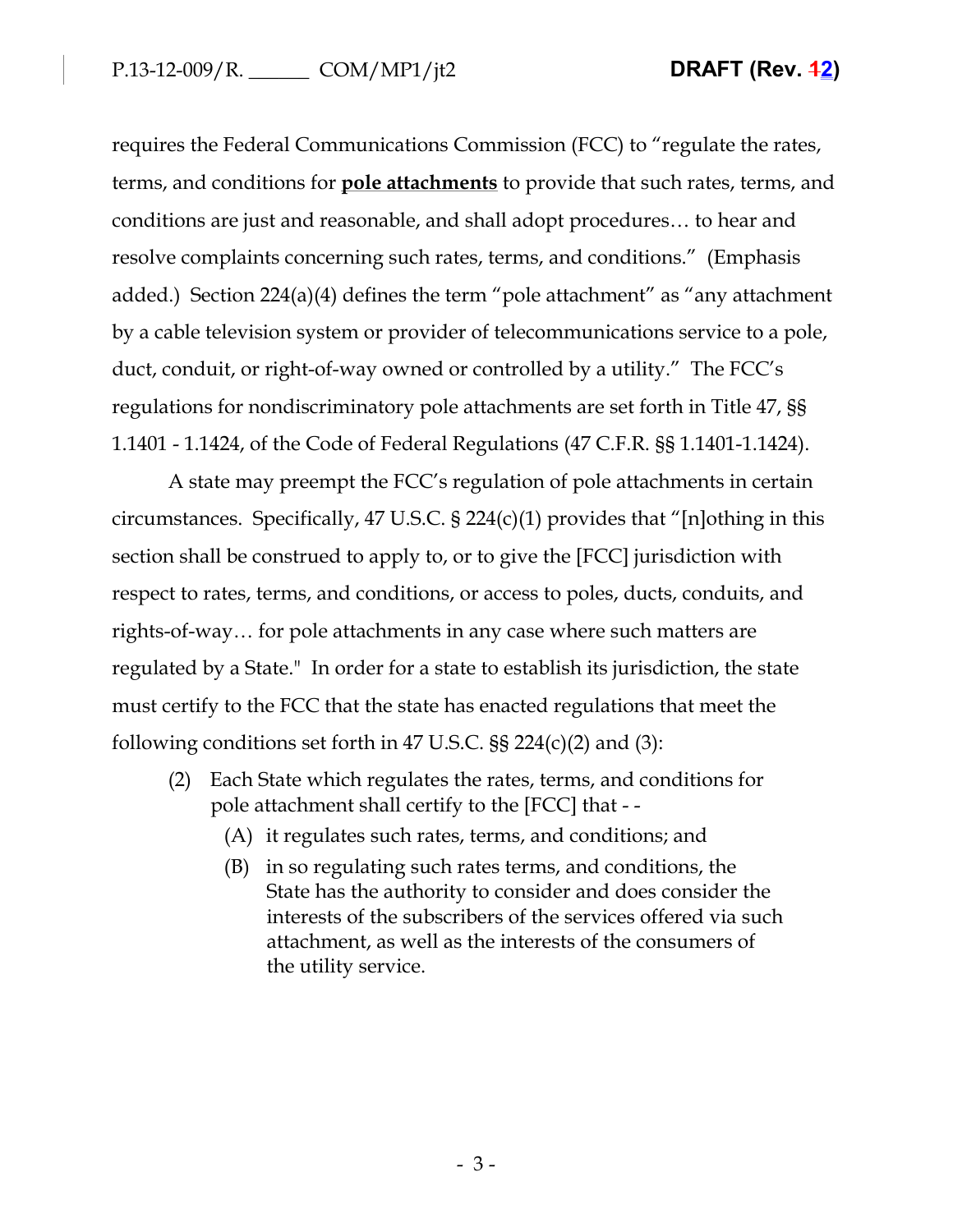- (3) For purposes of this subsection, a State shall not be considered to regulate the rates, terms, and conditions for pole attachments - -
	- (A) unless the State has issued and made effective rules and regulations implementing the State's regulatory authority over pole attachments; and
	- (B) with respect to any individual matter, unless the State takes final action on a complaint regarding such matter -
		- i. within 180 days after the complaint is filed with the State or
		- ii. within the application period prescribed for such final action in such rules and regulations of the State, if the prescribed period does not extend beyond 360 days after the filing of such complaint.

A state's regulation of pole attachments does not have to conform to the FCC's rules. As set forth in 47 U.S.C. § 253(b), a state may adopt "on a competitively neutral basis and consistent with Section 254, requirements necessary to preserve and advance universal service, protect the public safety and welfare, ensure the continued quality of telecommunications services, and safeguard the rights of consumers." In addition, § 253 recognizes the authority of state and local governments to manage public rights-of-way (ROW) and to require just and reasonable compensation for the use of such ROW. However, a state's discretion to regulate pole attachments is circumscribed by § 253(a), which bars all state or local regulations that "have the effect of prohibiting the ability of any entity to provide any interstate or intrastate telecommunications service."

### **2.2. Decision 98-10-058 and the Commission's ROW Rules**

Public Utilities Code sections (Pub. Util. Code §§) 701, 767, and 1702 authorize the California Public Utilities Commission (Commission) to regulate public utilities and to establish reasonable rates, terms, and conditions for joint use of utility poles, ducts, conduits, and ROW (together, "utility ROW").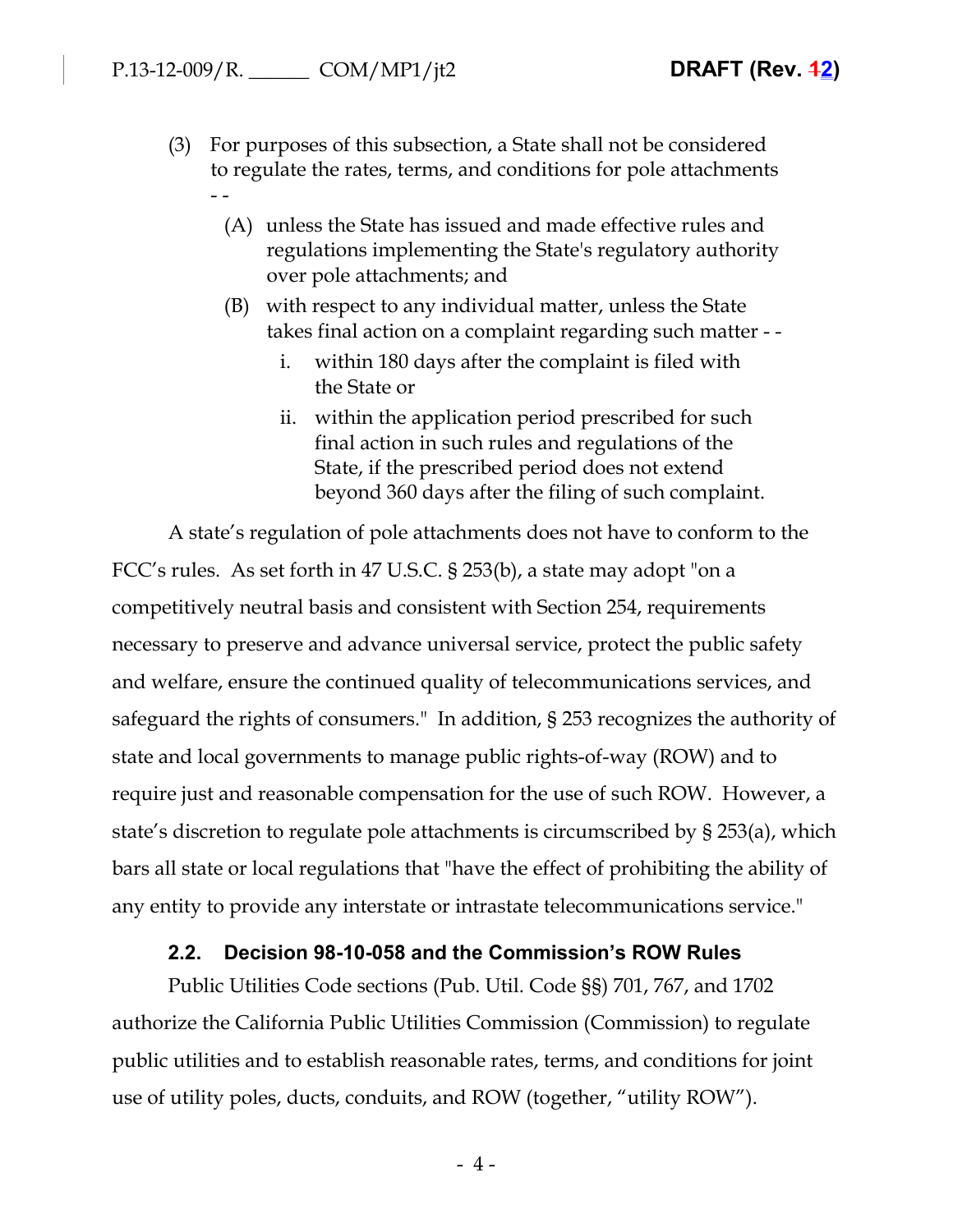In Decision (D.) 98-10-058, the Commission adopted rules to provide facilities-based competitive local carriers (CLCs) and cable TV companies with nondiscriminatory access to utility ROW that is owned or controlled by (1) large and midsized incumbent local exchange carriers consisting of Pacific Bell Telephone Company (Pacific Bell), GTE California Incorporated (GTEC), Roseville Telephone Company (RTC), and Citizens Telecommunications Company of California Inc.<sup>3</sup>; and (2) major investor-owned electric utilities consisting of Pacific Gas and Electric Company (PG&E), Southern California Edison Company (SCE), and San Diego Gas & Electric Company (SDG&E). D.98-10-058 also provided certification to the FCC that the Commission regulates the rates, terms, and conditions for nondiscriminatory access to utility ROW in conformance with 47 U.S.C.  $\S$ § 224(c)(2) and (3).<sup>4</sup> As a result of these actions, the Commission has preempted FCC regulation of pole attachments in California.

The Commission's adopted rules for pole attachments (referred to hereafter as the "ROW Rules") address the following matters:

- 1. Requests for information by facilities-based CLCs and cable TV companies regarding the availability of a utility's ROW.
- 2. Requests to access a utility's ROW by CLCs and cable TV companies, including the contents of the requests; deadlines for utility responses and the contents of utility responses; timeframe for the completion of make ready work by the utility; and the use of qualified personnel to perform make ready work, rearrangements, attachments, and installations.
- 3. Protections for proprietary information.
- 4. Fees and contracts for access to utility ROW.
- 5. Reservations of ROW capacity for future use.
- 6. Access to customer premises.

<sup>3</sup> Pacific Bell is now commonly known as AT&T California. GTEC is now known as Verizon California Inc. RTC is now known as SureWest Telephone.

D.98-10-058, Section II.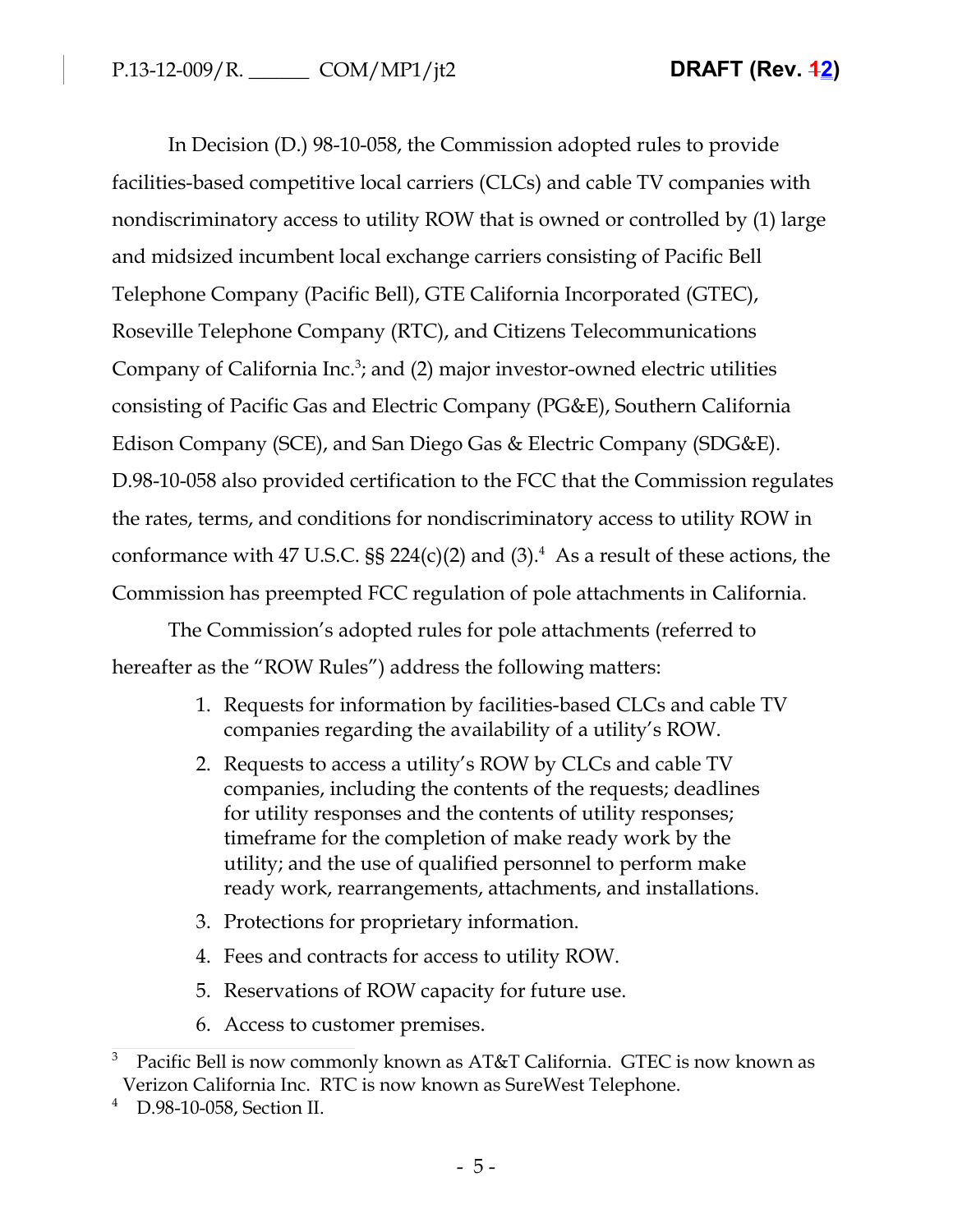- 7. Procedures for expedited resolution of disputes.
- 8. Safety standards for access to utility ROW, including pole attachments.<sup>5</sup>

Of importance to today's order, D.98-10-058 excluded Commercial Mobile Radio Service (CMRS) carriers<sup>6</sup> from the ROW Rules adopted by the Decision.<sup>7</sup> While the Commission recognized that CMRS carriers should not be subjected to unfair discrimination pursuant to 47 U.S.C. 224(f)(1), the focus of D.98-10-058 was on wireline local exchange service, not CMRS. The Commission also held that the rationale for the pole-attachment rates and access requirements adopted in D.98-10-058 with respect to wireline local exchange service may not apply to CMRS service. For example, the Commission noted that, unlike wireline local exchange carriers, CMRS carriers often seek to install antennas on the top of existing poles, which raises safety issues. The Commission concluded that it needed more information about the safety, reliability, and access needs of CMRS pole attachments<sup>8</sup> in order to make an informed decision about the applicability of the ROW Rules to CMRS carriers. The Commission then deferred this matter

<sup>&</sup>lt;sup>5</sup> The ROW Rules are set forth in D.98-10-058, Appendix A. The ROW Rules are administered by the Commission in the form of "preferred outcomes." (D.98-10-058, Section II.B). Parties negotiating ROW agreements may depart from these preferred outcomes, but in resolving any ROW dispute the Commission will consider how closely each party has conformed to the preferred outcomes. (Ibid.)

<sup>&</sup>lt;sup>6</sup> CMRS carriers are "telephone corporations" and therefore public utilities subject to the Commission's jurisdiction under Pub. Util. Code §§ 216, 233, and 234. In 1993, 47 U.S.C. § 332(c)(3)(A) was amended to restrict state jurisdiction over CMRS carriers to "other terms and conditions" of CMRS service. These "other terms and conditions" include facility siting and public safety.

 $7$  CMRS includes cellular services, personal communications services, wide-area specialized mobile services, radio telephone services, and many other wireless services. (D.96-12-071, 70 CPUC 2d 61, 65.) In the common vernacular, the term "CMRS" is used interchangeably with the terms "wireless" and "cellular."

<sup>&</sup>lt;sup>8</sup> Today's decision uses the definition of "pole attachment" in the **RowROW** Rules, Part II. This definition of "pole attachment" is generally consistent with the definition of "pole attachment" in 47 U.S.C. § 224(a)(4).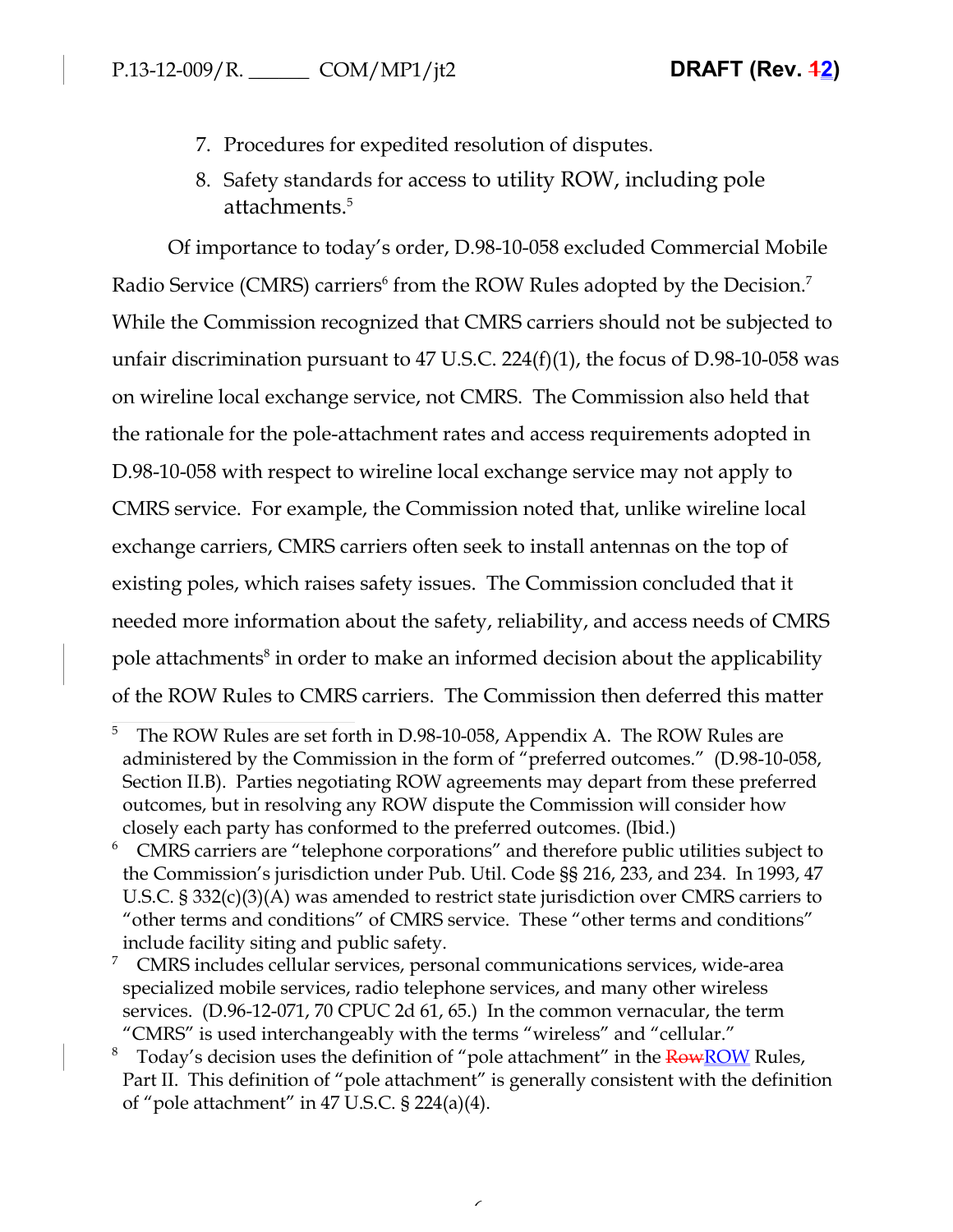to a later phase of the proceeding,<sup>9</sup> but the proceeding was closed before the Commission took up this matter.

# **3. Procedural Background**

AT&T Mobility (hereafter, AT&T Mobility or AT&T)<sup>10</sup> filed Petition (P.) 13-12-009 on December 17, 2013. Notice of the Petition appeared in the Commission's Daily Calendar on December 19, 2013. Responses were filed on January 16, 2014, by CTIA-The Wireless Association (CTIA); Google Inc. (Google); a coalition of investor owned electric utilities consisting of PG&E, SCE, and SDG&E (together, the "Electric IOUs"); and the Commission's Safety and Enforcement Division (SED). Replies were filed on January 27, 2014, by AT&T, CTIA, and the Electric IOUs.

# **4. Summary of the Petition**

AT&T filed P.13-12-009 pursuant to Pub. Util. Code § 1708.5. This statute allows "interested persons to petition the commission to adopt, amend, or repeal a regulation." In its Petition, AT&T requests that the Commission amend the ROW Rules adopted by D.98-10-058 so that the rules apply to CMRS carriers going forward. Appendix A of the Petition sets forth AT&T's proposed changes to the text of the ROW Rules. Generally, the proposed changes add the term "CMRS provider" to the operative provisions of the ROW Rules.<sup>11</sup> Appendix A of today's order shows the ROW Rules with AT&T's proposed changes.

<sup>9</sup> D.98-10-058 was issued in the consolidated dockets of Rulemaking (R.) 95-04-043 and Investigation (I.) 95-04-044.

<sup>&</sup>lt;sup>10</sup> As used in P.13-12-009 and today's decision, "AT&T Mobility" refers to, collectively, AT&T Mobility Wireless Operations Holdings, Inc. (U-3021-C); New Cingular Wireless PCS, LLC (U-3060-C) d/b/a AT&T Mobility; and Santa Barbara Cellular Systems, Ltd. (U-3015-C).

<sup>&</sup>lt;sup>11</sup> Today's decision uses the terms "CMRS carrier" and "CMRS provider" interchangeably.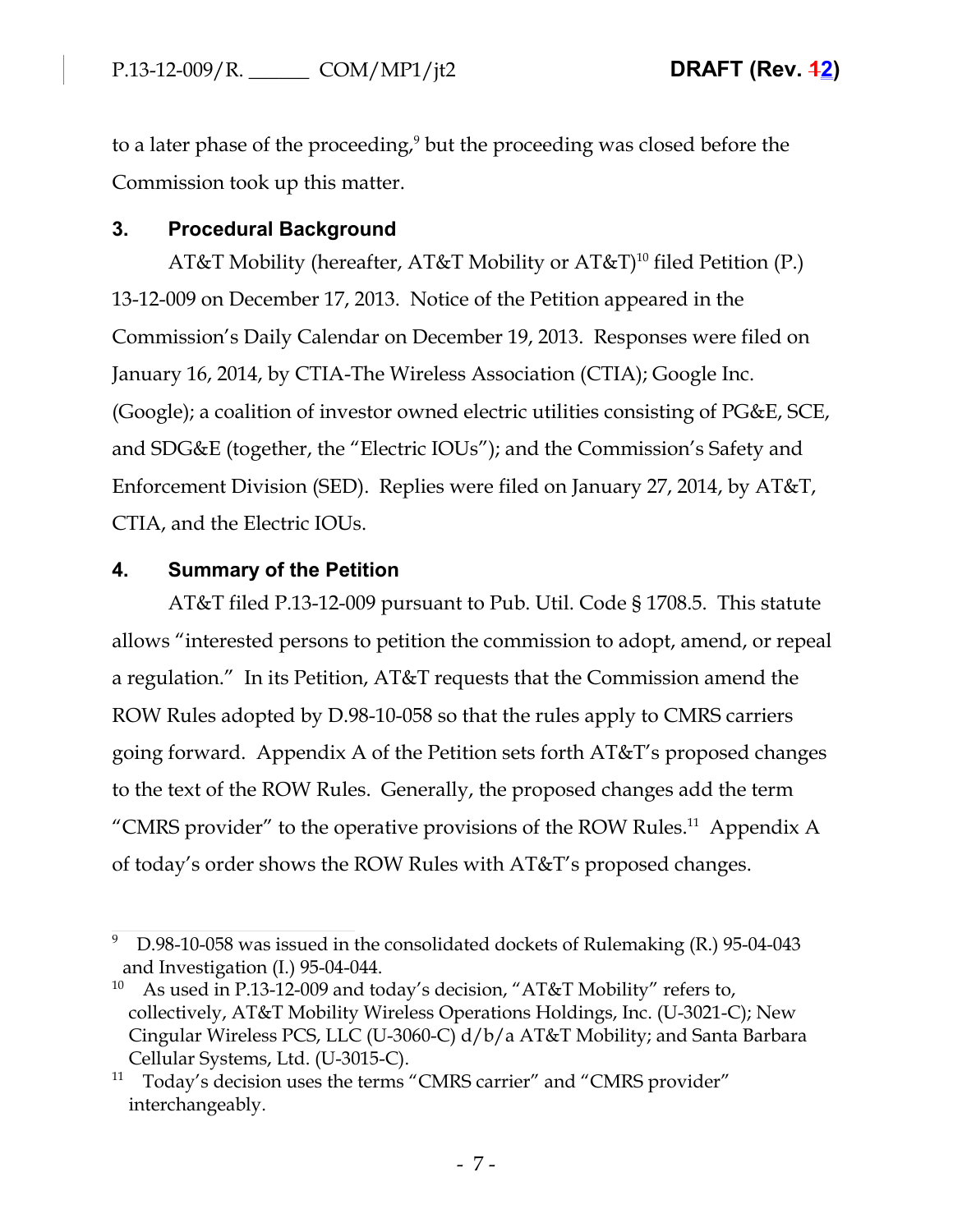AT&T states that D.98-10-058 took three actions that together hinder the ability of CMRS carriers obtain nondiscriminatory access to utility poles in California. First, the decision adopted ROW Rules for nondiscriminatory pole attachments. Second, the decision excluded CMRS carriers from the adopted rules. Finally, the decision certified to the FCC that the Commission has adopted regulations for nondiscriminatory pole attachments and thereby preempted the FCC's regulation of pole attachments in California. As a result of these actions, if CMRS carriers in California are faced with unreasonable demands for pole attachments, they cannot seek relief at the FCC because the Commission has certified that it regulates pole attachments. At the same time, CMRS carriers cannot seek relief at the Commission because the ROW Rules do not encompass CMRS carriers. AT&T requests that the Commission rectify this situation by amending its ROW Rules to include CMRS carriers.

AT&T acknowledges that D.98-10-058 excluded CMRS carriers from the ROW Rules due to an insufficient record at that time regarding the safety, reliability, and special access needs of CMRS pole attachments. These issues were resolved in D.07-02-030 and D.08-10-017, according to  $AT&T$ .<sup>12</sup> In D.07-02-030, the Commission adopted a settlement agreement that amended General Order (GO) 95 to include a new Rule 94 that addresses the safety, reliability, and access needs of wireless pole attachments other than pole-top antennas. In D.08-10-017, the Commission adopted a settlement agreement that modified GO 95 to incorporate construction standards for pole-top antennas installed on utility poles with power lines operating at zero to 50,000 volts. AT&T calls attention to the Commission's finding in D.08-10-017 that the adopted construction standards for pole-top antennas will:

<sup>12</sup> D.07-02-030 and D.08-10-017 were issued in R.05-02-023 and R.07-12-001, respectively.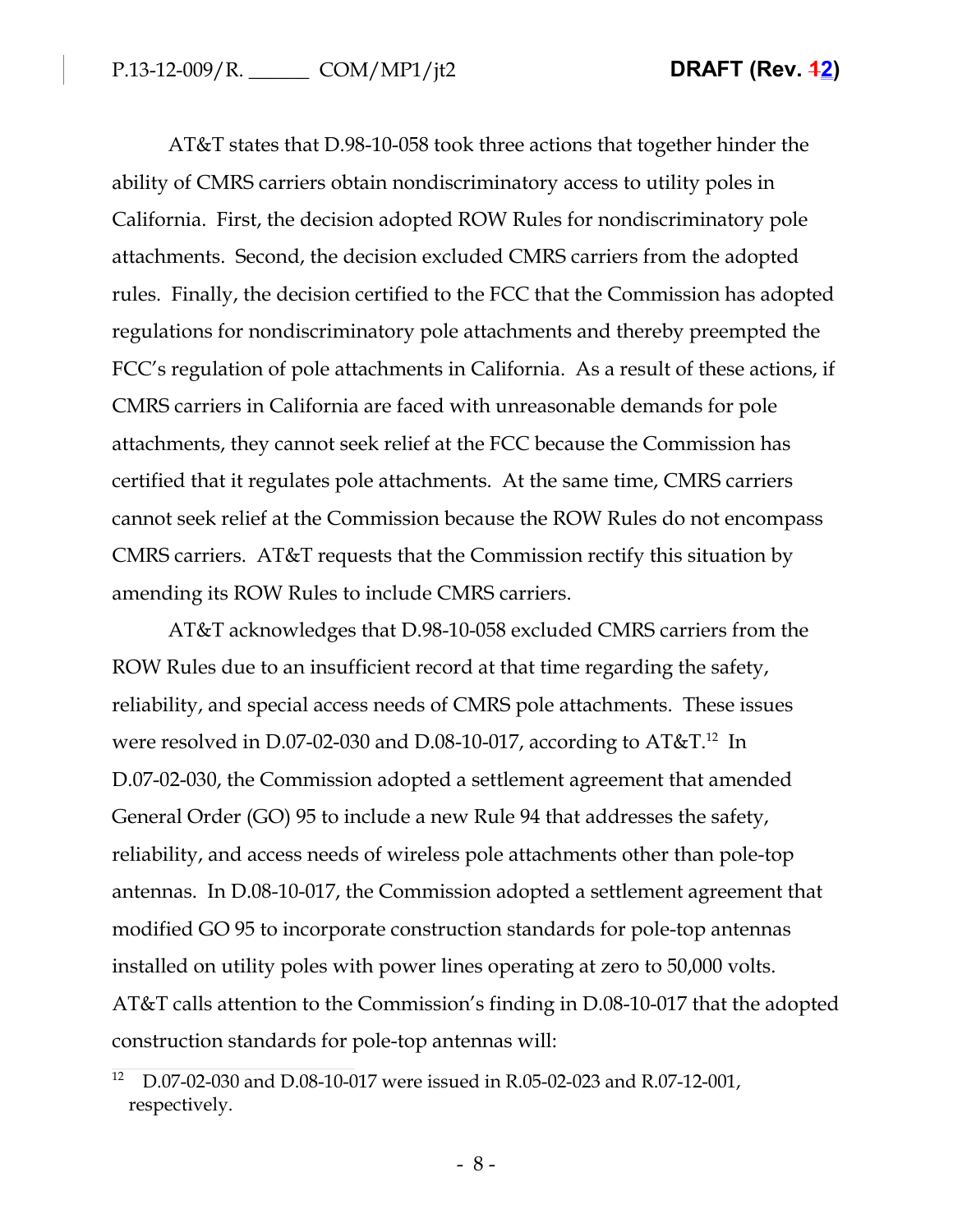[A]dvance the Commission's goal of expanding the State's wireless infrastructure; will protect the safety of workers and the public; and allow pole-top antennas to be installed in a manner that is compatible with facilities attached to joint-use poles by electric utilities, telecommunications providers, and cable service providers. (D.08-10-017 at 14.)

Rule 6.3(b) of the Commission's Rules of Practice and Procedure (Rule 6.3(b)) requires a petition filed pursuant to Pub. Util. Code § 1708.5 to state the justification for the requested relief. AT&T offers four justifications. First, AT&T posits that, by granting the Petition, the Commission can fulfill its promise in D.98-10-058 to consider the applicability of its ROW Rules to CMRS carriers.<sup>13</sup>

Second, the Commission has previously found that wireless services provide significant public benefits.<sup>14</sup> AT&T avers that its proposed modifications of the ROW Rules will facilitate the widespread deployment of broadband wireless services and thereby result in significant public benefits.

Third, AT&T claims that it has faced significant barriers for its pole attachments in California. For example, AT&T represents that the rates demanded for pole-top attachments generally exceed the maximum rate allowed by California and federal law; that AT&T has been unable to reach agreements for pole-top attachments with several utilities; and that one utility forced AT&T to spend more than a year negotiating a pole-attachment agreement.

Finally, AT&T argues that the relief sought in its Petition will bring the Commission's ROW Rules for CMRS carriers into conformance with federal law. AT&T states that since D.98-10-058 was issued, the FCC has held that the benefits

<sup>13</sup> D.98-10-058, Section III.F.2.

 $14$  D.08-10-017 at 2 – 3.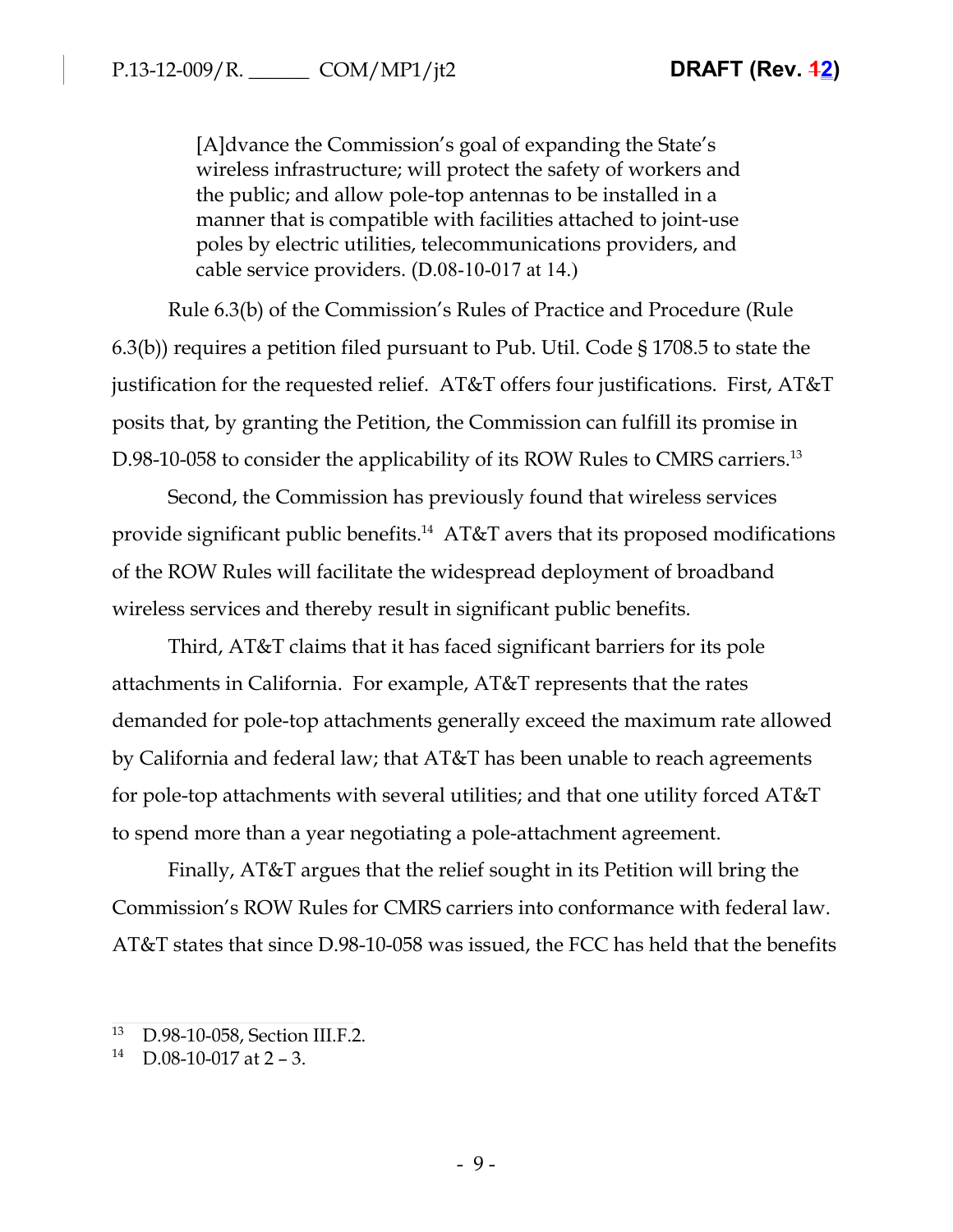and protections of 47 U.S.C. § 224 apply to CMRS carriers and all wireless attachments, including pole-top antennas.<sup>15</sup>

AT&T interprets federal law as preempting state regulations that are not competitively neutral with respect to pole attachments. AT&T believes the Commission's ROW Rules run afoul of this prohibition because they discriminate against CMRS carriers. AT&T warns that the Commission must remedy this defect or risk federal preemption.

AT&T disputes the objections raised by SED and the Electric IOUs. With respect to SED's concern, summarized below, that the Petition does not define "CMRS provider" adequately, AT&T replies that the Petition's definition of "CMRS provider" is similar to the definition in  $D.98-09-024$ <sup>16</sup>

With respect to SED's and the Electric IOUs' concern, summarized below, that CMRS pole attachments pose significant safety issues, AT&T replies that safety issues were resolved in two Commission decisions. As noted previously, D.07-02-030 addressed safety issues related to wireless pole attachments (with the exception of pole-top antennas) and D.08-10-017 addressed safety issues related to pole-top antennas. AT&T states that the Electric IOUs and SED's predecessor division, the Consumer Protection and Safety Division, were parties to the proceedings that produced these decisions and offer no justification for re-litigating safety issues.

In response to SED's concern, summarized below, that amending the ROW Rules to include CMRS carriers would force pole owners to allow pole-top extensions, AT&T replies that the purpose of its Petition is to obtain pole

<sup>15</sup> *Report and Order and Order on Reconsideration*, FCC 11-50 (released April 7, 2011) (hereafter, "FCC 11-50") at ¶¶ 12, 77, 136, and 153.

<sup>&</sup>lt;sup>16</sup> D.98-09-024 at footnote 1. ("CMRS includes cellular services, personal communications services, wide-area specialized mobile radio services, and two-way radiotelephone services.")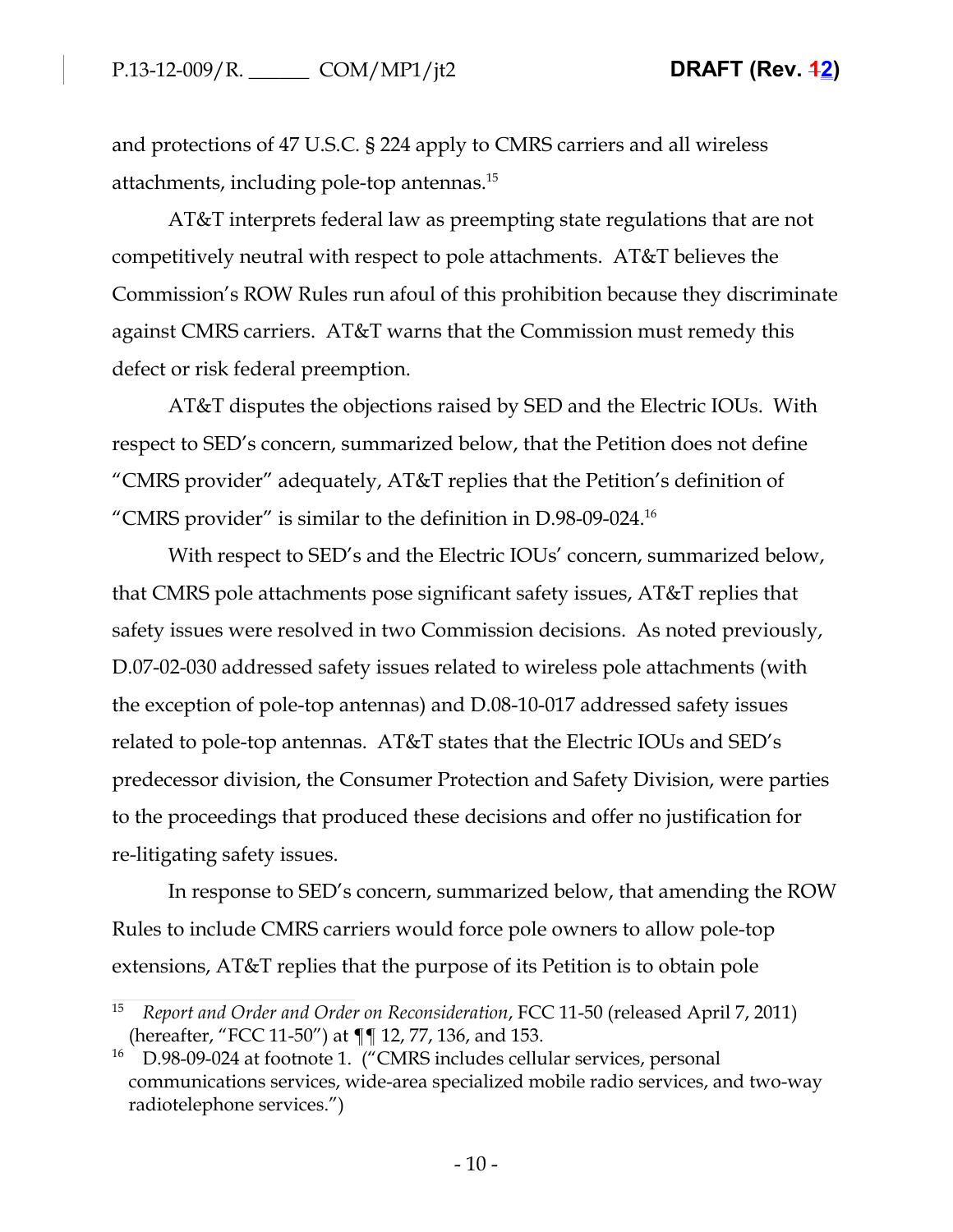attachments for CMRS carriers at reasonable rates, terms, and conditions. The Petition would not alter the Commission's safety rules for pole attachments.

In response to the Electric IOUs' objection, summarized below, that there is no need for a rulemaking proceeding because CMRS carriers may file a complaint at the Commission if they cannot obtain pole attachments, AT&T replies that such a complaint would be problematic. AT&T expects that if it did file a complaint against a utility, the utility would argue that the complaint should be dismissed because CMRS carriers have no right to attach at reasonable rates, terms, and conditions under the Commission's ROW Rules. AT&T adds that the ROW Rules were developed to facilitate negotiated agreements.<sup>17</sup> Thus, extending the rules to CMRS carriers would reduce the potential for litigation.

In response to the Electric IOUs' objection, summarized below, that AT&T's Petition does not provide a factual basis for the requested relief, AT&T replies that Rule 6.3(b) does not require "facts." Rather, Rule 6.3(b) requires a petition to "concisely state the justification for the requested relief." AT&T asserts that the justification in its Petition exceeds what is required by Rule 6.3(b):

- AT&T has been unable to reach pole-top attachment agreements with certain utilities. (Petition at 8.)
- In one case,  $AT&T$  was forced to engage in negotiations extending over a year. (Petition at 8 - 9.)
- The rates demanded for pole-top access generally exceed the maximum allowable pole-attachment rate as defined by California and federal law. (Petition at 9.)
- The Commission's ROW Rules are inconsistent with federal law, which grants access rights for wireless attachments at reasonable rates, terms and conditions. (Petition at 9.)
- The Commission addressed the safety of wireless attachments in D.08-10-017 and D.07-02-030. (Petition at 9.)

<sup>17</sup> D.98-10-058 at 12 - 14.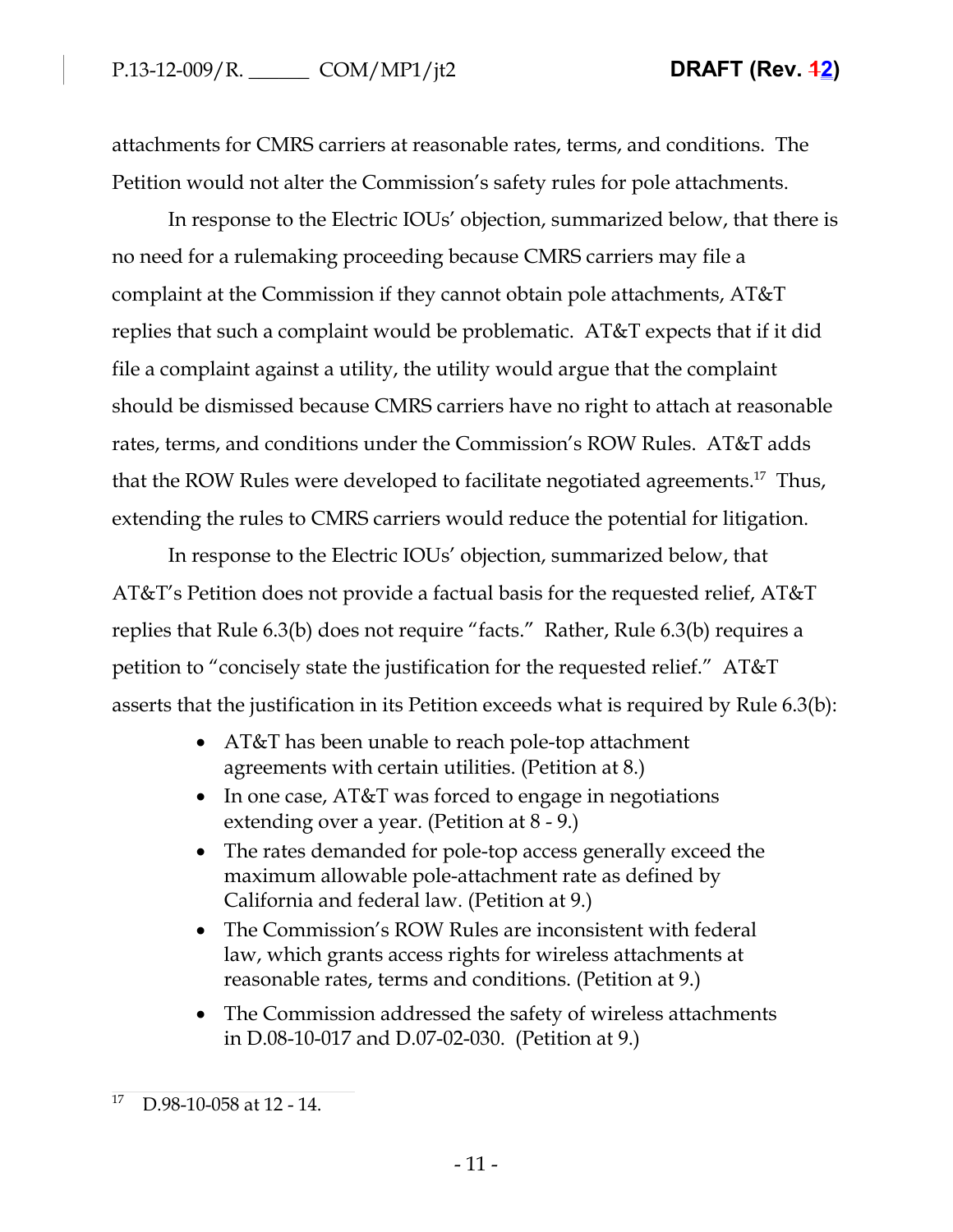- The Commission should complete the task it deferred in D.98-10-058 of considering the applicability of its ROW Rules to CMRS carriers. (Petition at 10.)
- Extending the ROW Rules to wireless attachments would provide significant public benefits. (Petition at 9 – 10.)

In response to the Electric IOUs' concern, summarized below, that different fees should apply to CMRS pole attachments compared to wireline attachments, AT&T asserts that CMRS pole attachments must be charged the same fees as other attachments pursuant to 47 U.S.C. § 224 and the FCC's regulations. However, AT&T concedes that the current pole rental rate is based on the use of one foot of pole space. AT&T states that if CMRS carriers use more than one foot of pole space, they would pay more. AT&T recommends that proposed rate adjustments can be submitted in written comments.

AT&T opposes Google's request, summarized below, to expand the scope of the proposed rulemaking proceeding to include all broadband providers, regardless of their regulatory status or the technologies they use. AT&T replies that Google's request should be filed as a separate petition, and should not be allowed to complicate or slow the relief sought by AT&T in its Petition.

### **5. Responses to the Petition**

### **5.1. CTIA**

CTIA agrees with AT&T that the Commission's ROW Rules fail to provide CMRS carriers with nondiscriminatory access to utility poles. CTIA opines that granting the Petition will help the Commission fulfill its obligation under Pub. Util. Code §§ 709 and 5810 to facilitate the deployment of telecommunications services, including broadband. Conversely, denying AT&T's Petition would conflict with the FCC's determination in FCC 11-50, at paragraph 153, that the benefits and protections of 47 U.S.C. § 224 apply to all wireless attachments.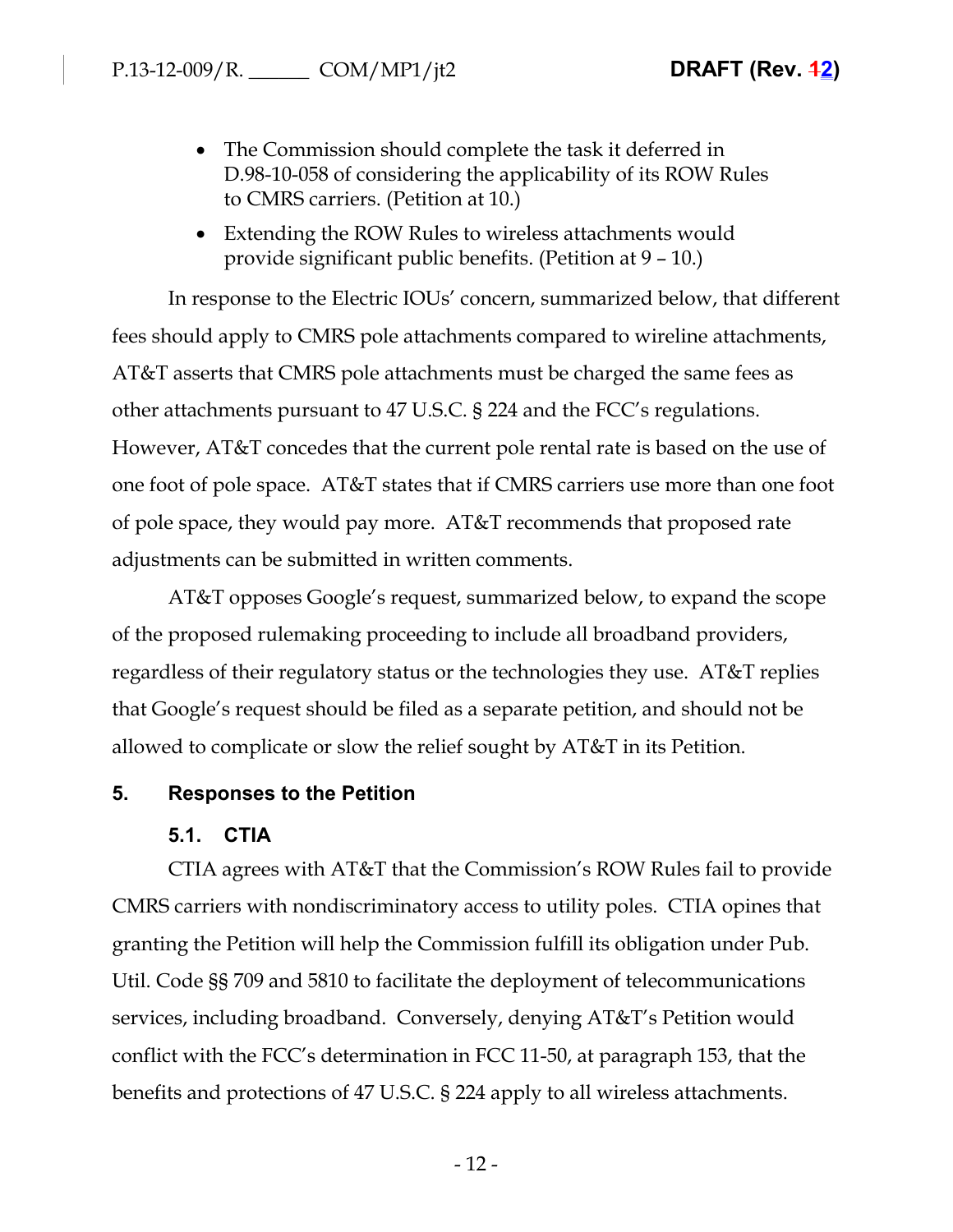CTIA disagrees with SED's concern, summarized below, that the Petition lacks details regarding the identity of the CMRS carriers that would be covered by the amended ROW Rules. CTIA replies that all CMRS carriers must identify themselves to the Commission using the Wireless Identification Registration form that was first adopted by D.94-10-031.

CTIA disagrees with the Electric IOUs' assertion, summarized below, that it is unnecessary to amend the ROW Rules to apply to CMRS carriers because they may file complaints at the Commission if they have difficulty obtaining pole attachments. CTIA replies that without a set of rules applicable to CMRS carriers, there will be nothing for the Commission to enforce in a complaint proceeding. CTIA adds that even if such complaints were an option, case-by-case adjudication would hinder the ability of CMRS carriers to meet growing demand for wireless services, including broadband.

# **5.2. Google**

Google supports AT&T's Petition to amend the ROW Rules to include CMRS carriers. But Google urges the Commission to go even further. Like AT&T, Google represents that it has difficulty building broadband infrastructure without access to utility ROW. Google effuses states that amending the ROW Rules to embrace all providers of broadband service, regardless of the technologies they use, would speed the deployment of broadband services throughout California; promote competition and consumer choice among broadband providers; and further California's policy of creating a level playing field that does not disadvantage one service provider or technology over another.<sup>18</sup>

<sup>18</sup> Pub. Util. Code § 5810(a)(2)(A).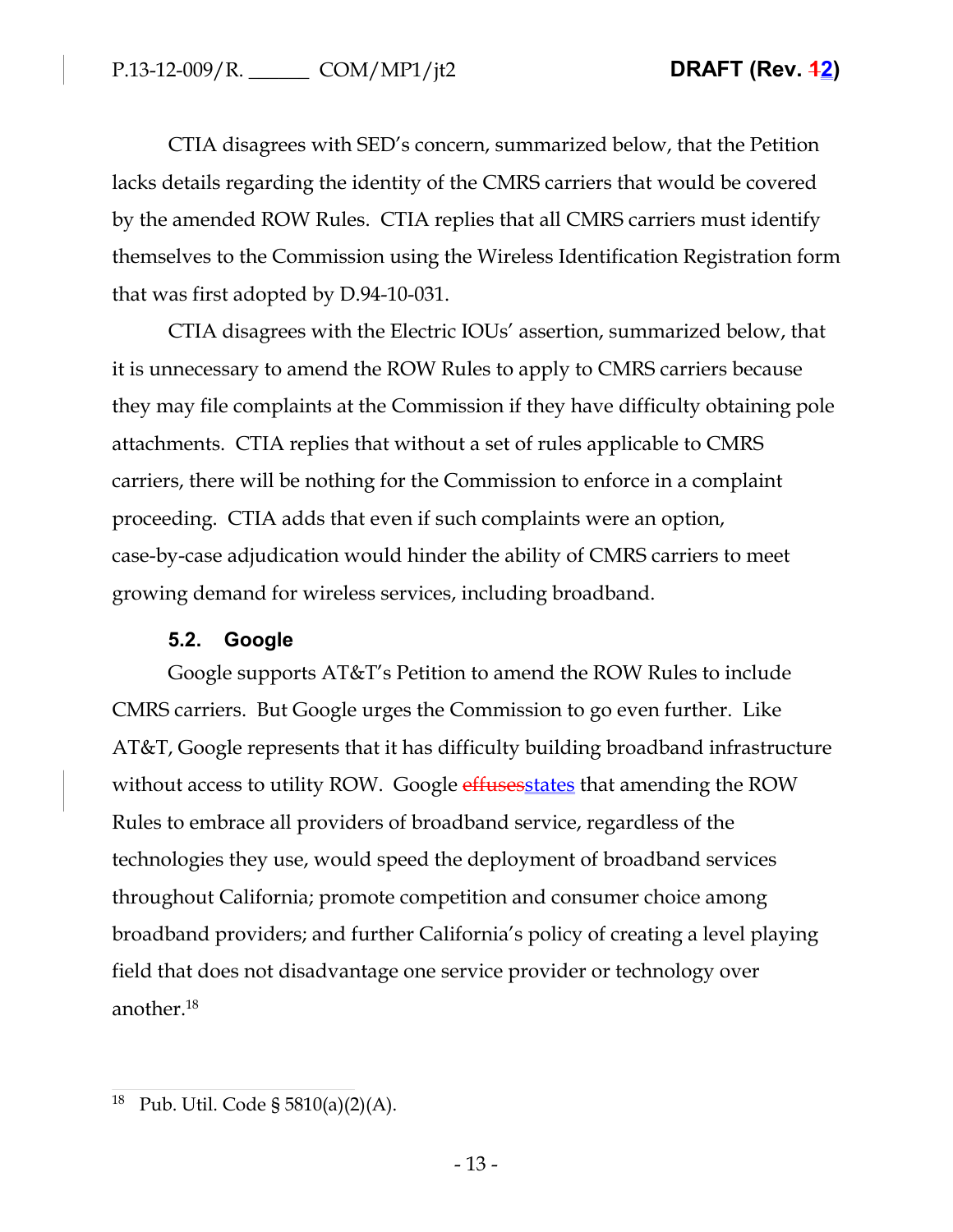# **5.3. The Electric IOUs**

The Electric IOUs oppose AT&T's Petition. They see no need to amend the ROW Rules to include CMRS carriers because CMRS carriers have reached agreements with electric utilities that provide access to utility poles statewide. The Electric IOUs suggest that if CMRS carriers have difficulty reaching pole-attachment agreements, they may file complaints at the Commission.

The Electric IOUs allege that AT&T's Petition has two additional defects. First, they argue that AT&T has failed to provide specific facts justifying the need to amend the ROW Rules as required by Rule 6.3(b). Although AT&T claims there are significant barriers to deploying wireless services in California, AT&T did not provide any evidence to support its claim.

Second, AT&T's proposed amendments to the ROW Rules consist mainly of inserting the words "CMRS providers" into the rules. The Electric IOUs argue that the proposed amendments would treat CMRS attachments the same as wireline attachments, even though there are significant differences between the two types of attachments. For example, D.98-10-058 adopted an annual pole rental fee for wireline attachments equal to 7.4% of the annual cost of pole ownership, based on the Decision's finding that the 7.4% factor represents one foot of pole space that is typically used for a wireline attachment.<sup>19</sup> The Electric IOUs assert that AT&T's Petition lacks evidence that the 7.4% factor is reasonable for CMRS attachments that typically use more than one foot of pole space or when CMRS attachments require pole replacements, pole reconfiguration (e.g., pole-top extensions), and/or ancillary equipment to account for the load added by CMRS attachments.

<sup>19</sup> D.98-10-058 at 56.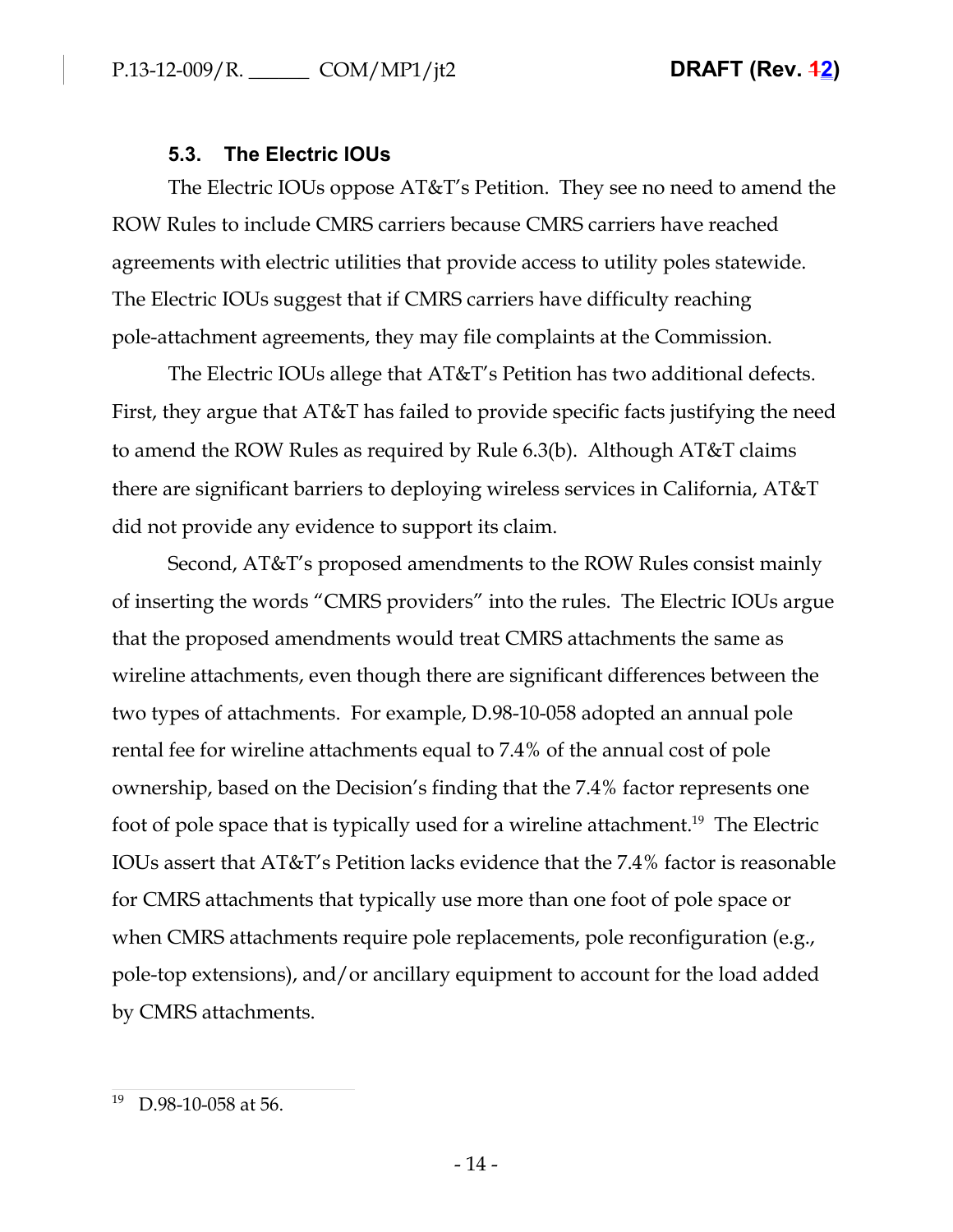The Electric IOUs contend that because of the significant differences between CMRS and wireline attachments, any amendments to the ROW Rules should involve more than simply inserting the words "CMRS providers." The Electric IOUs advise that the ROW Rules should be amended to provide ROW pricing based on the space needs of each CMRS installation, similar to the pricing formulas adopted by the FCC<sup>20</sup> and by D.98-10-058 for attachments to support structures other than poles.<sup>21</sup>

The Electric IOUs share SED's concern, summarized below, that AT&T's Petition does not address safety issues adequately. The Electric IOUs state that compared to wireline attachments, CMRS attachments are more complex and require more equipment and spacing, which creates safety and reliability issues. CMRS pole-top attachments involve unique safety and reliability issues because their location above power lines. For example, pole-top antennas may require de-energization of the power lines attached to the pole when maintenance work is performed on the antennas; and some types of electric facilities preclude installation of wireless equipment above. The Electric IOUs state that due to safety and reliability impacts, electric utilities must have final approval for any CMRS installations above power lines.

The Electric IOUs agree with SED's position, summarized below, that redefining the term "Useable Space" to include pole tops has safety implications. The Electric IOUs explain that in many situations there is a no "Useable Space" at the top of a pole, thus necessitating pole extensions that exacerbate pole-loading issues. The Electric IOUs suggest that the Commission should be cautious about

<sup>20</sup> 47 C.F.R. §1.1409.

<sup>&</sup>lt;sup>21</sup> ROW Rules, Section VI.B.1.b.(2). (Pricing based on "a percentage of the annual cost of ownership for the support structure, computed by dividing the volume or capacity rendered unusable by the telecommunications carrier's or cable TV company's equipment by the total usable volume or capacity.")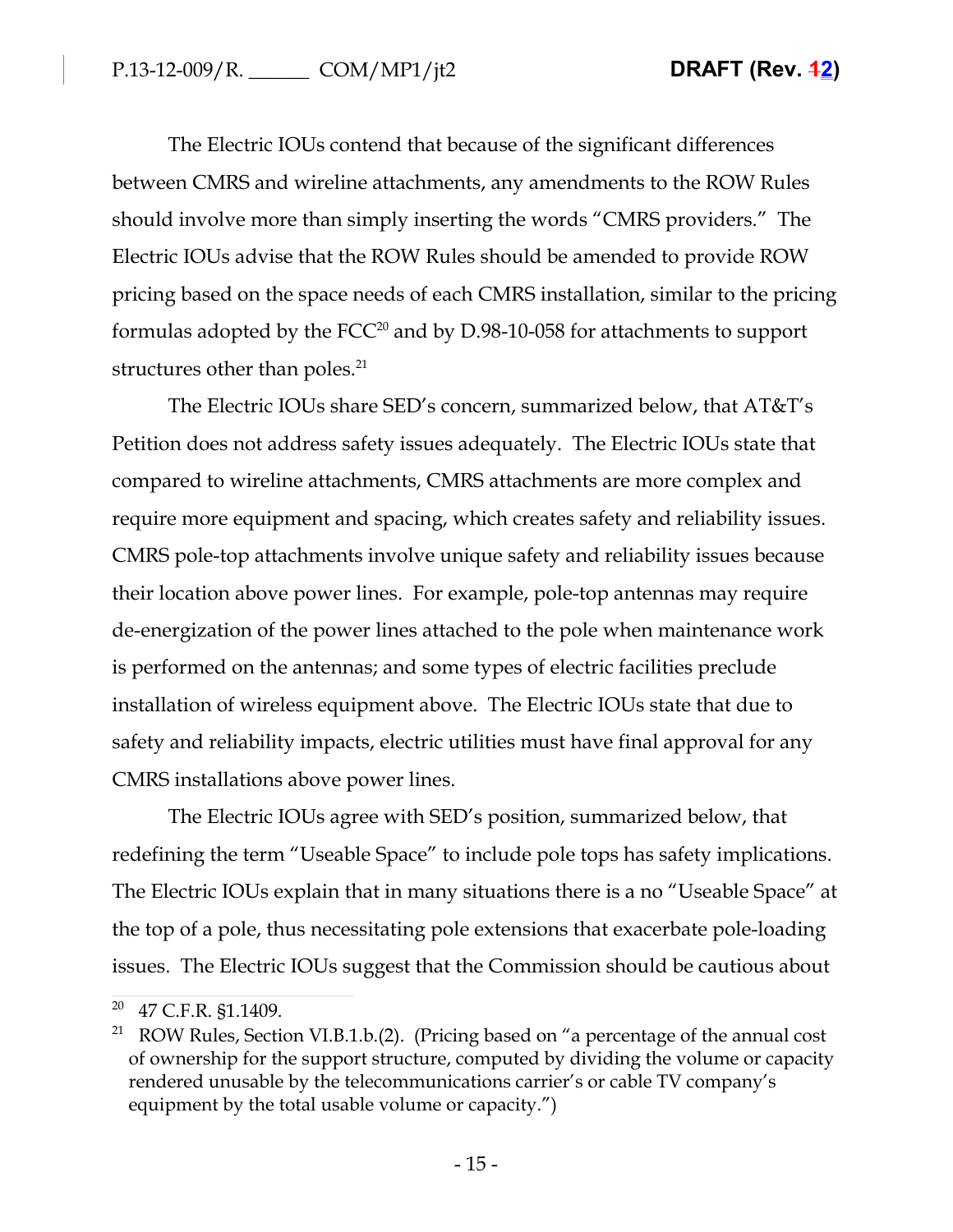granting CMRS carriers expanded access to pole tops given the safety issues involved, especially in light of the many alternatives available to CMRS carriers for locating their wireless facilities, including buildings, cell towers, and the customary communications zone on utility poles located below power lines.

# **5.4. Safety and Enforcement Division**

SED opposes AT&T's Petition. SED states that the Petition would make it easier for CMRS carriers to attach wireless antennas and equipment to utility poles. This raises safety issues because the proliferation of CMRS attachments increases the risk that utility poles will become overloaded and fail, which could damage adjacent property, kill or injure people nearby, and ignite dangerous wildfires. SED asserts that the safety implications of allowing a potentially large number of CMRS carriers to attach wireless facilities to utility poles must be examined before the Commission grants AT&T's Petition.

To prevent overloaded utility poles, SED states that the Commission's regulations require pole attachments to be properly engineered and documented. This will be problematic if the Petition is granted, in SED's opinion, because the Petition would not require CMRS carriers to disclose their identity or specify how they would interact with pole owners and Commission staff.

SED is also concerned about the proposal in AT&T's Petition to expand the definition of "Usable Space" in the ROW Rules to include "any attachment at the top of the pole or on a pole top extension.<sup>22"</sup> SED believes the revised definition of "Usable Space" could force pole owners to allow CMRS carriers to install pole top extensions, even if doing so is not the safest option in terms of pole loading.

If the Commission decides to open a rulemaking proceeding in response to AT&T's Petition, SED opines that the proceeding should not be used by CMRS

<sup>&</sup>lt;sup>22</sup> Petition at Appendix A, page 2.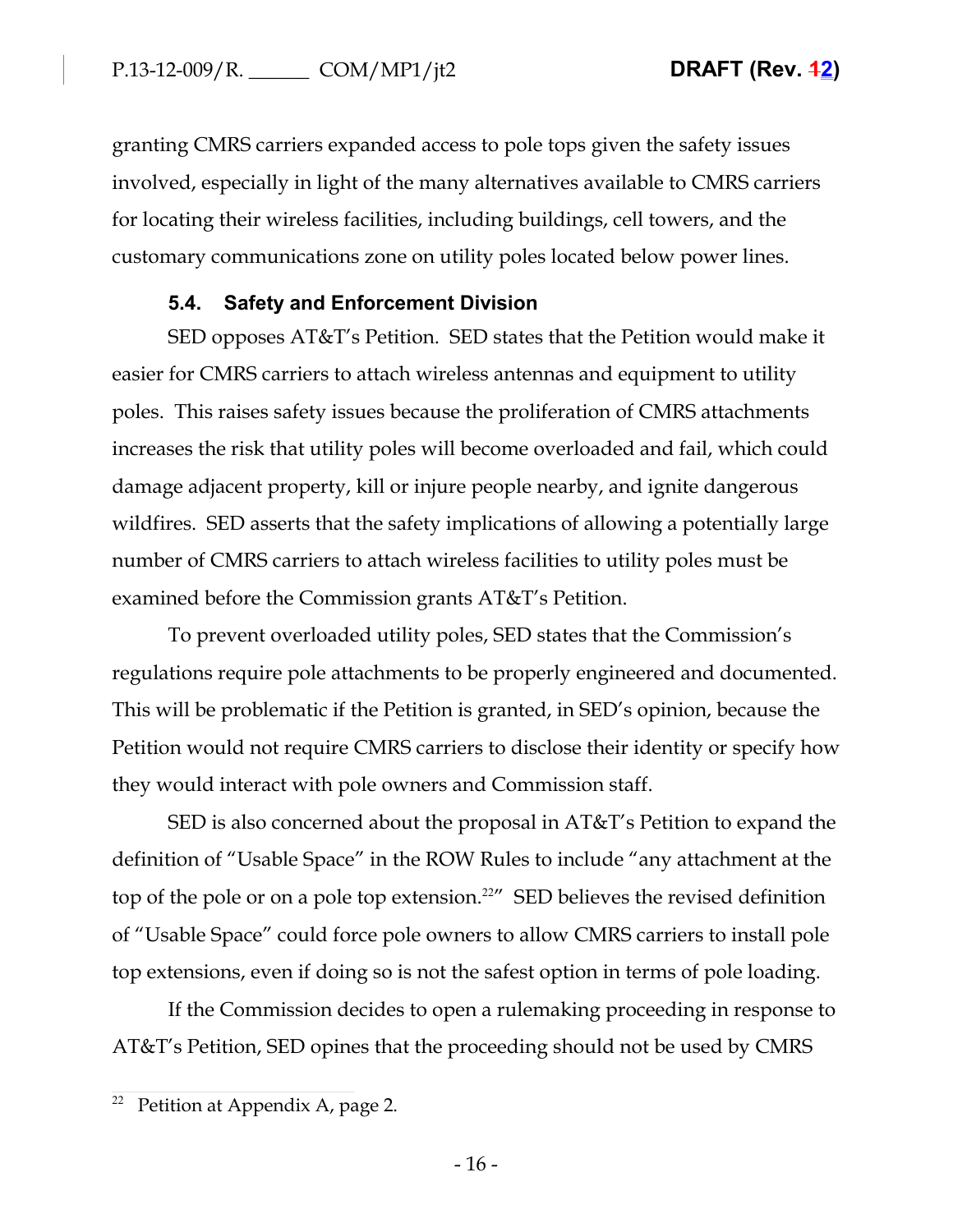carriers to expand their pole-attachment rights beyond existing federal and state laws or to narrow the Commission's safety jurisdiction.

# **6. Discussion**

A threshold issue is whether AT&T's Petition complies with Rules 6.3(a) and 6.3(b) of the Commission's Rules of Practice and Procedure (Rules). Rule 6.3(a) states, in relevant part, as follows:

> The proposed regulation must apply to an entire class of entities or activities over which the Commission has jurisdiction and must apply to future conduct.

AT&T's Petition seeks to open a rulemaking proceeding for the purpose of amending the ROW Rules adopted by D.98-10-058 so that the Rules (an entire class of activities) apply to CMRS carriers (an entire class of entities) going forward. The Commission has relevant jurisdiction pursuant to the federal and state laws cited in D.98-10-058 and previously in today's order.<sup>23</sup> Therefore, we find that AT&T's Petition complies with Rule 6.3(a).

Rule 6.3(b) states, in relevant part, as follows:

A petition must concisely state the justification for the requested relief, and if adoption or amendment of a regulation is sought, the petition must include specific proposed wording for that regulation. In addition, a petition must state whether the issues raised in the petition have, to the petitioner's knowledge, ever been litigated before the Commission, and if so, when and how the Commission resolved the issues, including the name and case number of the proceeding (if known). A petition that contains factual assertions must be verified. Unverified factual assertions will be given only the weight of argument.

We find that AT&T's Petition complies with Rule 6.3(b). The Petition states that the requested relief is justified because it will align the Commission's ROW

See D.98-10-058, Section II, and today's decision, Section 2.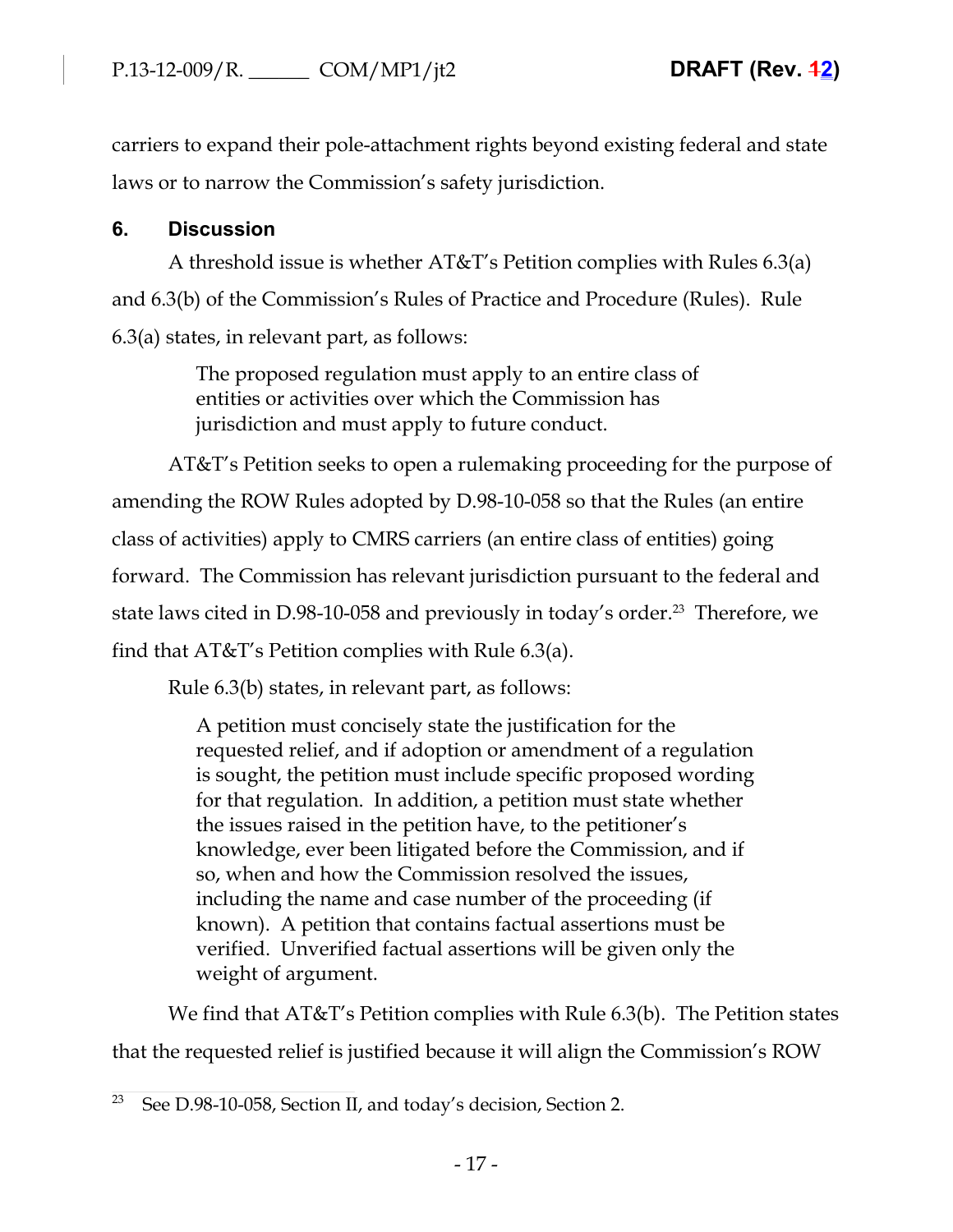Rules with federal requirements with respect to wireless pole attachments; provide significant public benefits; and allow the Commission to complete the task it deferred in D.98-10-098 of considering the applicability of the ROW Rules to CMRS carriers.<sup>24</sup> As required by Rule  $6.3(b)$ , the Petition (1) includes specific proposed wording for the amended ROW Rules; and (2) states that the issues raised in the Petition were resolved in D.08-10-017 and D.07-02-030.<sup>25</sup>

We next consider the merits of AT&T's Petition to open a rulemaking proceeding to amend the ROW Rules adopted by D.98-10-058 to encompass CMRS carriers. We agree with AT&T that CMRS carriers have a right under federal law and FCC regulations to nondiscriminatory pole attachments except in situations where there is insufficient capacity, adverse effects on safety or reliability, and/or engineering constraints.<sup>26</sup> In D.98-10-058, the Commission asserted jurisdiction under federal law to regulate nondiscriminatory pole attachments.<sup>27</sup> By asserting such jurisdiction, the Commission assumed the obligation to promulgate rules for nondiscriminatory pole attachments that apply to CMRS carriers.

In addition to legal considerations, there are public interest reasons to provide CMRS carriers with access to nondiscriminatory pole attachments. The Commission has recognized that investment in wireless infrastructure has significant public benefits, including increased service reliability, greater geographic coverage, faster broadband, and enhanced public safety.<sup>28</sup> Moreover, it is the policy of the State of California pursuant to Pub. Util. Code § 709 to:

<sup>24</sup> P.13-12-009, Section III.

 $25$  P.13-12-009 at 1, 7, 8, 12, and Appendix A.

<sup>&</sup>lt;sup>26</sup> 47 U.S.C. § 224(f); 47 C.F.R. §§ 1.1401-1.1424; and FCC 11-50 at ¶¶ 12, 74-77, and 153.

<sup>&</sup>lt;sup>27</sup> D.98-10-058, Conclusions of Law 1 - 3.

 $28$  D.08-10-017 at 2 - 3.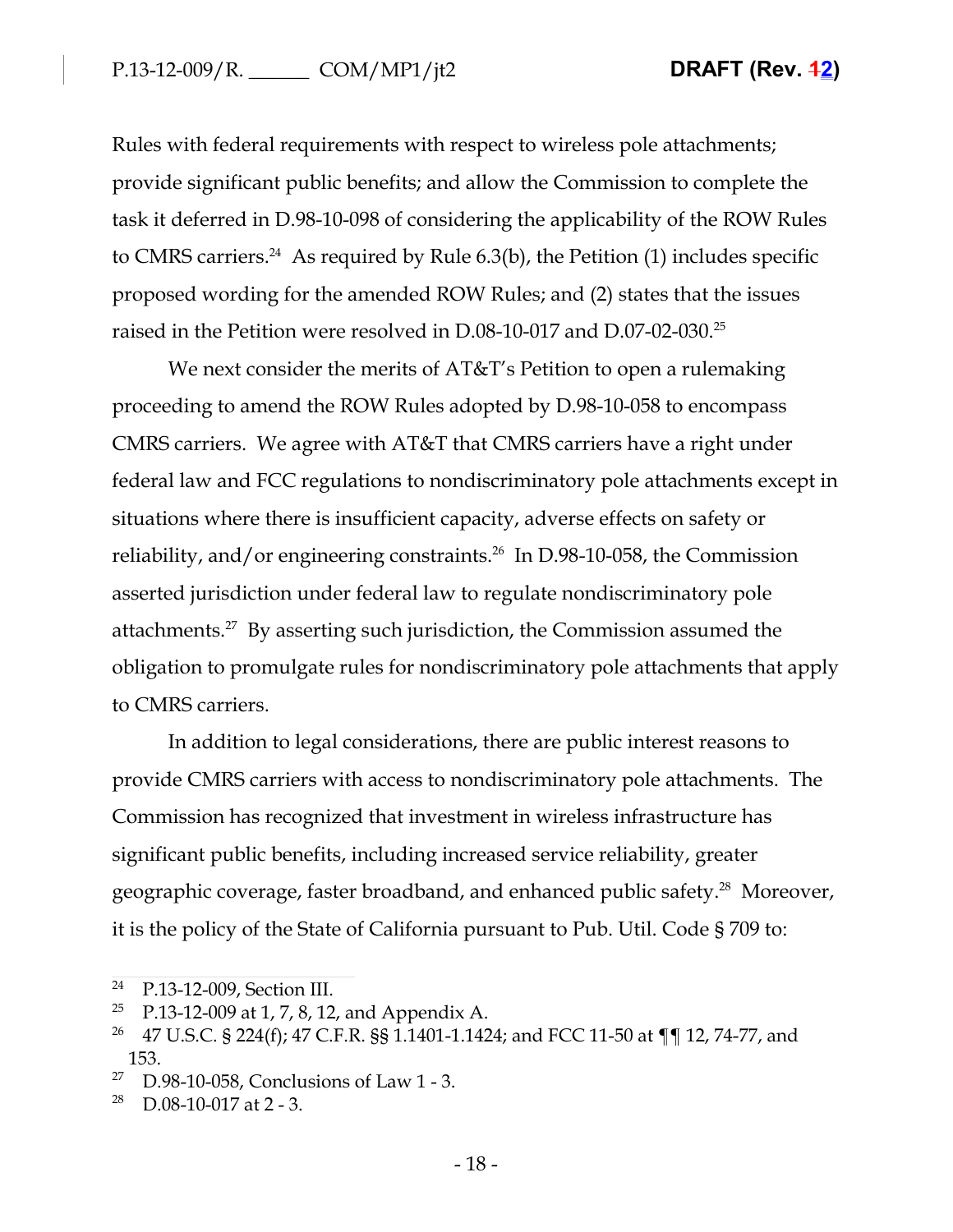- Provide affordable, high quality telecommunications services to all Californians. (§ 709(a))
- Encourage the deployment of new technologies and the equitable provision of services in a way that efficiently meets consumer needs and encourages the ubiquitous availability of a wide choice of state-of-the art services. (§ 709(c))
- Bridge the digital divide by encouraging expanded access to state-of-the art technologies for rural, inner-city, low-income, and disabled Californians. ((§ 709(d))
- Promote economic growth, job creation, and the substantial social benefits that result from the rapid implementation of information and communications technologies by adequate investment in the necessary infrastructure. (§ 709(e))
- Remove barriers to open and competitive markets and promote fair product and price competition in a way that encourages greater efficiency, lower prices, and more consumer choice. (§ 709(g))

A related and equally important goal of the State of California is the widespread deployment and use of broadband services.<sup>29</sup> Like electricity a century ago, broadband is a foundation for improved education, new industries, economic growth, job creation, global competitiveness, and a better way of life. The Commission has recognized the critical role of broadband communications in the lives of people and society at large. $30$ 

Adopting rules that enable CMRS carriers to obtain nondiscriminatory pole attachments may facilitate competitive entry, spur investment in wireless infrastructure, and ultimately help to achieve the State of California's ambitious goals for telecommunications services, particularly broadband. Conversely, the

There are several California programs to help close the digital divide. The California Advanced Services Fund increases geographic access to broadband. The California Emerging Technology Fund promotes access to broadband. And the California Lifeline program provides free or reduced cost cell phones to low-income households to enable access to wireless voice, text, and internet.

 $30$  D.07-03-014 at 5. ("Advanced video and broadband systems are critical to social and economic development in our state.")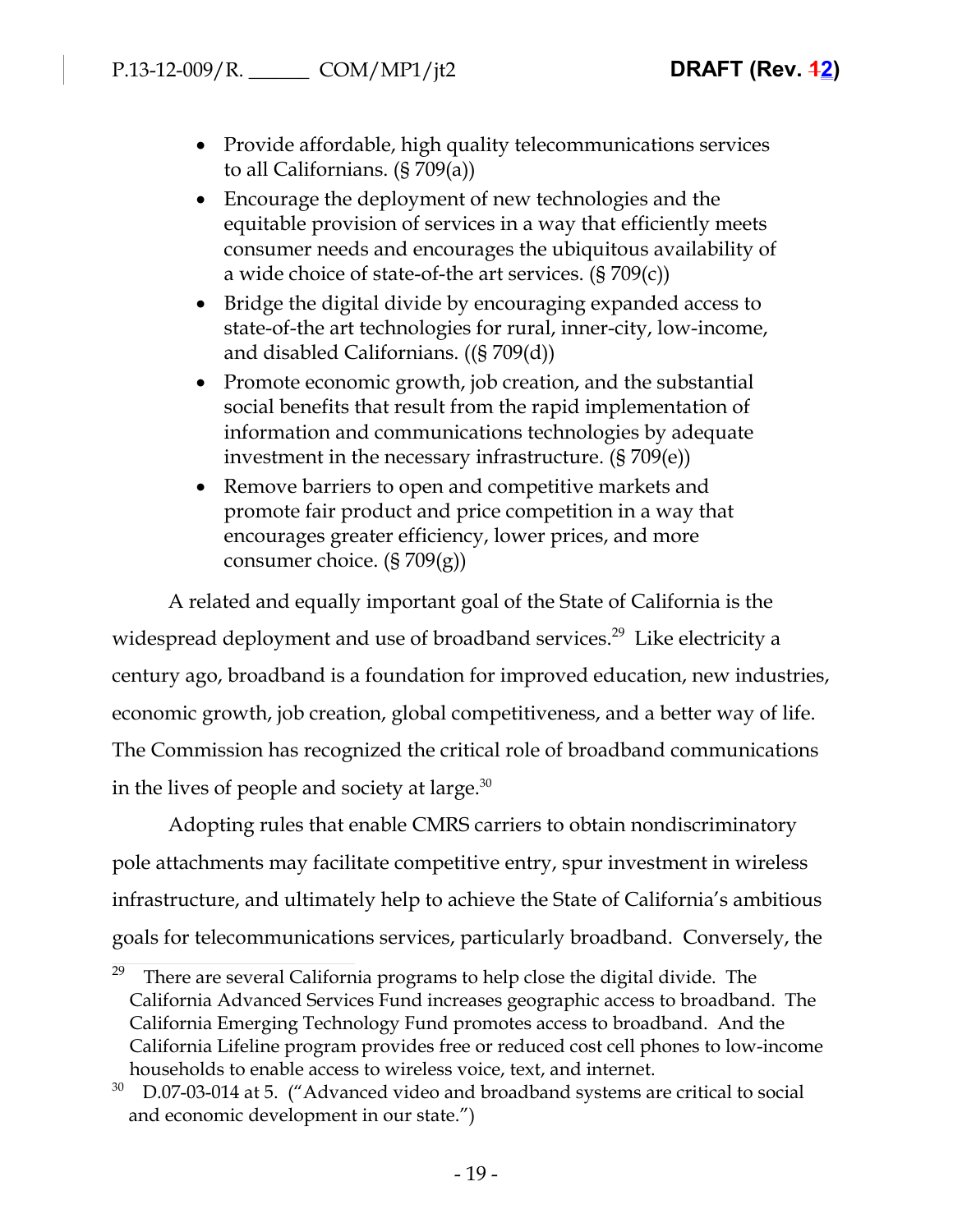inability to obtain nondiscriminatory pole attachments may discourage investments by CMRS carriers to the detriment of California.

For the preceding reasons, we will grant AT&T's Petition to the extent the Petition seeks to open a rulemaking proceeding to consider whether and how the ROW Rules adopted by D.98-10-058 should be amended to include CMRS carriers. The scope of the rulemaking proceeding is described in more detail below. Today's order does not decide whether the ROW Rules should be amended or any other issues within the scope of the rulemaking proceeding.

We are not persuaded by the Electric IOUs' argument that there is no need for a rulemaking proceeding because CMRS carriers have successfully negotiated pole-attachment agreements with electric utilities. Setting aside AT&T's claim that it has experienced inordinate difficulty in negotiating pole-attachment agreements, federal law requires either the FCC or the states to regulate the rates, terms, and conditions for nondiscriminatory pole attachments.<sup>31</sup> As a general principle, we believe that such regulation is best accomplished at the state level in California so that we may tailor the regulatory framework to advance the public interest goals identified previously.

We are not persuaded by the Electric IOUs that AT&T's Petition should be denied because AT&T allegedly failed to provide specific facts justifying the need to amend the ROW Rules as required by Rule 6.3(b). We agree with AT&T that Rule 6.3(b) does not require a petition to provide "facts" to justify the relief requested by the petition. Rather, Rule 6.3(b) requires a petition to "concisely state the justification for the relief requested." We find that AT&T has met this requirement for the reasons stated previously.

 $31$  47 U.S.C. § 224(b) and (c).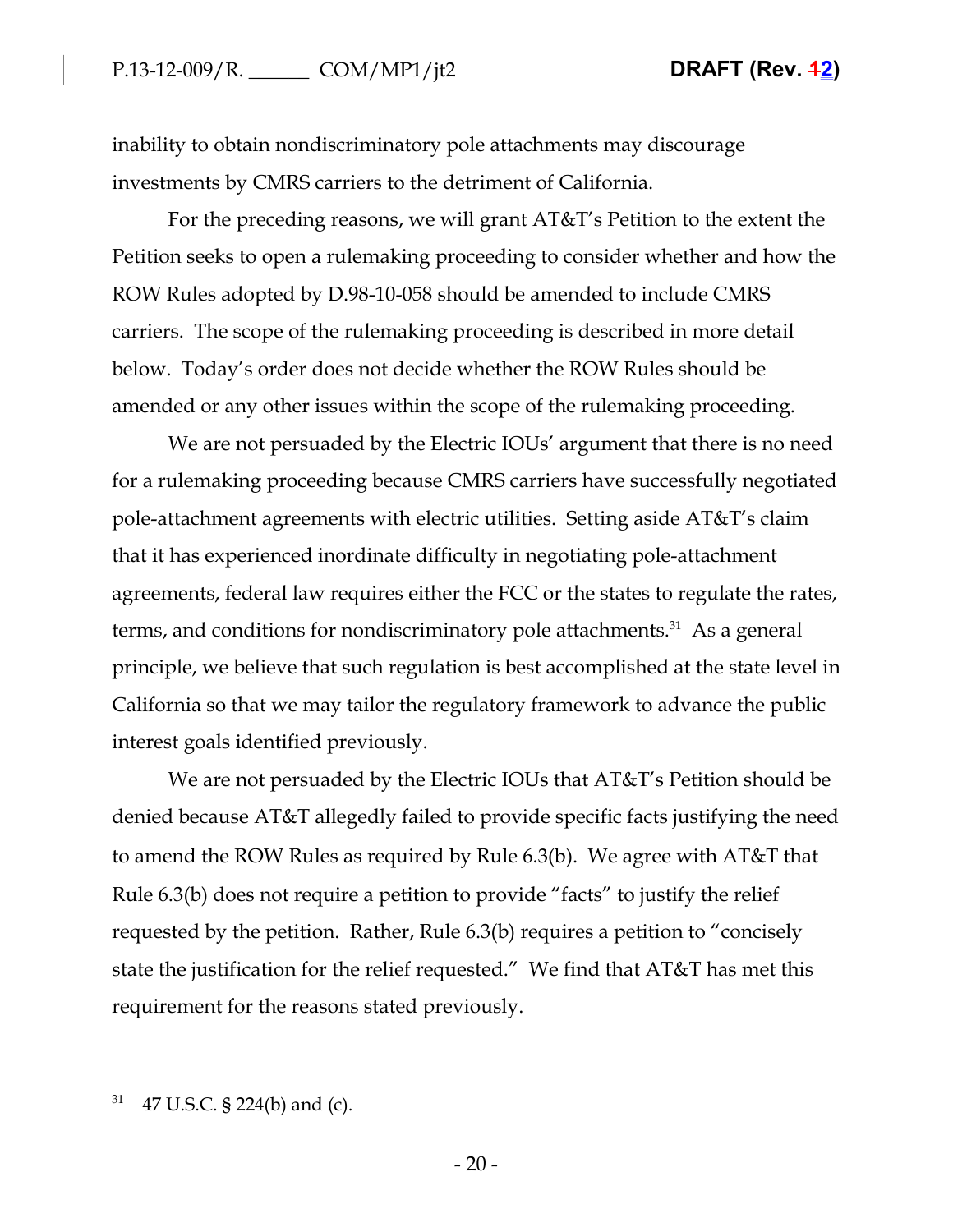We disagree with the Electric IOUs and SED that AT&T's Petition should be denied because it allegedly does not provide enough detail to ensure that CMRS pole attachments do not adversely affect public safety or the reliability of other utility facilities. The ROW Rules adopted by D.98-10-058 require pole attachments to comply with GO 95, GO 128, and other applicable local, state, and federal standards.<sup>32</sup> A primary purpose of these standards is to ensure that utility facilities are safe and do not interfere with each other. The ROW Rules also authorize the utilities that own poles, ducts, conduits, and other support structures to impose restrictions on pole attachments that are necessary to ensure the safety and reliability of the utility's facilities:

> We generally agree that the incumbent utility, particularly electric utilities, should be permitted to impose restrictions and conditions which are necessary to ensure the safety and engineering reliability of its facilities. In the interest of public health and safety, the utility must be able to exercise necessary control over access to its facilities to avoid creating conditions which could risk accident or injury to workers or the public. The utility must also be permitted to impose necessary restrictions to protect the engineering reliability and integrity of its facilities.

> Telecommunications carriers must obtain express written authorization from the incumbent utility and must comply with applicable notification and safety rules before attempting to make a new attachment or modifying existing attachments. Any unauthorized new attachments or modifications of existing attachments are strictly prohibited. Before an attachment to a utility pole or support structure is made, we shall require successful completion of a fully executed contract. (D.98-10-058, Section VII.A.2.)

As noted by AT&T, since the ROW Rules were adopted in 1998, the

Commission has twice amended GO 95 to incorporate standards for the safe

<sup>&</sup>lt;sup>32</sup> D.98-10-058, Section VII.A.2. and Appendix A, Section XI.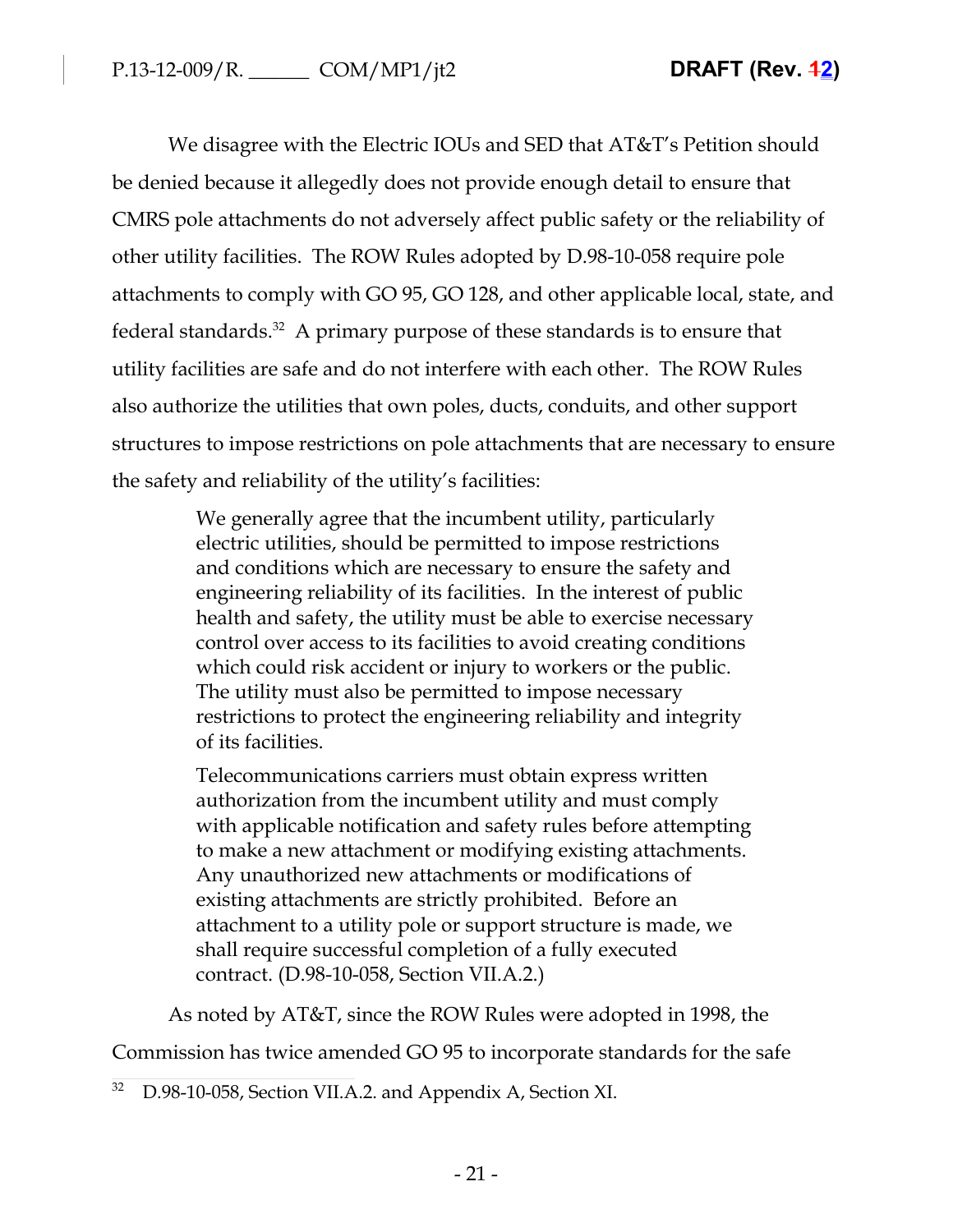attachment of wireless facilities to utility poles, including pole-top installations.<sup>33</sup> Neither the Electric IOUs nor SED have identified any deficiencies in the Commission's safety regulations for CMRS pole attachments.<sup>34</sup>

We emphasize that we do not reach any final conclusions in today's order regarding the safety of CMRS pole attachments. We intend to consider the safety ramifications of CMRS pole attachments in the rulemaking proceeding that is instituted by today's order. We encourage the Electric IOUs, SED, and other parties to raise their safety concerns in the rulemaking proceeding. We will not amend the ROW Rules to include CMRS carriers unless we are confident that the amended Rules (1) protect worker and public safety, and (2) preserve the reliability of co-located utility facilities.

Finally, we decline to adopt Google's recommendation to expand the scope of the rulemaking proceeding to include all providers of broadband service, regardless of their regulatory status or the technologies they use. Google did not present all of the information contemplated by Rule 6.3(b), including the specific proposed wording to amend the ROW Rules to achieve Google's objectives or whether the issues raised by Google have been litigated previously before the Commission. As a result, we do not have a sufficient record to render an informed decision on Google's proposal to expand the scope of the rulemaking proceeding. Google may remedy these deficiencies by filing a complete petition pursuant to Pub. Util. Code § 1708.5 and Rule 6.3.<sup>35</sup>

<sup>33</sup> D.08-10-017 and D.07-02-030.

<sup>&</sup>lt;sup>34</sup> The Electric IOUs and SED do not mention the public safety benefits of wireless infrastructure. (See, for example, D.08-10-017 at 3: "[E]xpanding wireless infrastructure will strengthen the public safety network by enhancing the ability of public-safety agencies to receive the public's calls during emergencies and communicate critical safety information among first responders.")

 $35$  If Google elects to file a petition, we encourage Google to address in its petition the Commission's authority to enforce the Commission's regulations with respect to Google's pole attachments, including the ROW Rules, GO 95, and GO 128.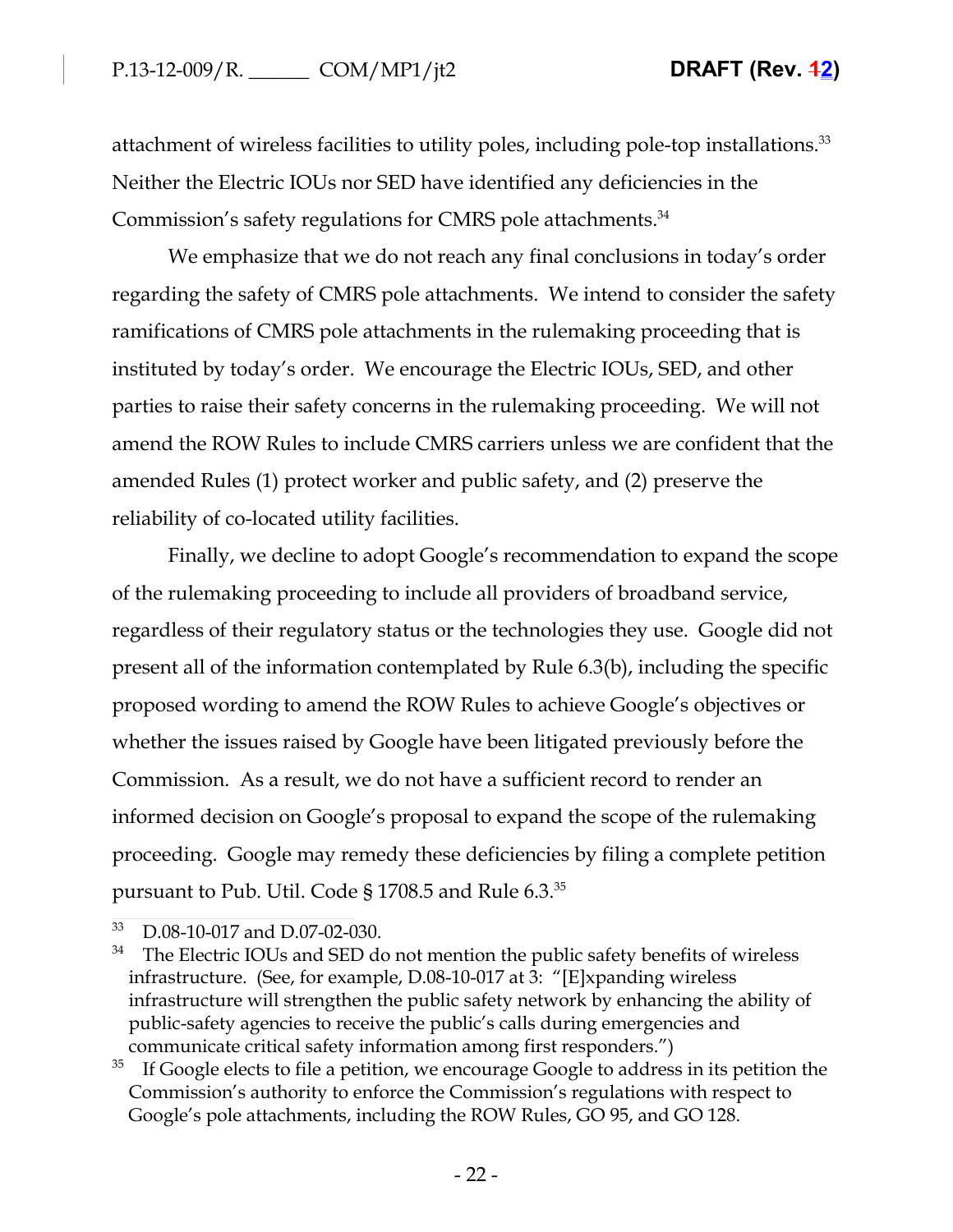# **7. Order Instituting Rulemaking Proceeding**

For the preceding reasons, we hereby institute a rulemaking proceeding pursuant to Pub. Util. Code § 1708.5. This Order Instituting Rulemaking (OIR) contains a preliminary scoping memo pursuant to Rule 7.1(d) that sets forth the scope and schedule of this rulemaking proceeding, preliminarily determines the category of the proceeding and the need for hearings, and addresses other matters that are customarily the subject of scoping memos.

# **7.1. Preliminary Scoping Memo**

# **7.1.1. Scope**

The scope of this rulemaking proceeding is to consider whether and how the ROW Rules adopted by D.98-10-058 should be amended to encompass CMRS carriers. The adopted amendments, if any, should (1) provide just and reasonable fees for CMRS pole attachments<sup>36</sup>; (2) protect worker and public safety; and (3) preserve the reliability of co-located utility facilities. The following issues are within the scope of this proceeding:

- The specific amendments to the text of the ROW Rules adopted by D.98-10-058 that provide a regulatory framework for nondiscriminatory CMRS pole attachments.
- The specific amount(s), formula(s), or guideline(s) for CMRS pole-attachment fees that reflect the space requirements and other characteristics of CMRS installations.
- Additional rules and standards that are necessary, if any, to ensure that CMRS pole attachments are designed, constructed, and maintained to (i) protect worker and public safety, and (ii) preserve the reliability of co-located utility facilities (e.g., power lines, telephone lines, etc.)
- The definition of "CMRS provider" included in the ROW Rules.

This OIR uses the definition of "pole attachment" set forth in the ROW Rules adopted by D.98-10-058, Appendix A, Section II.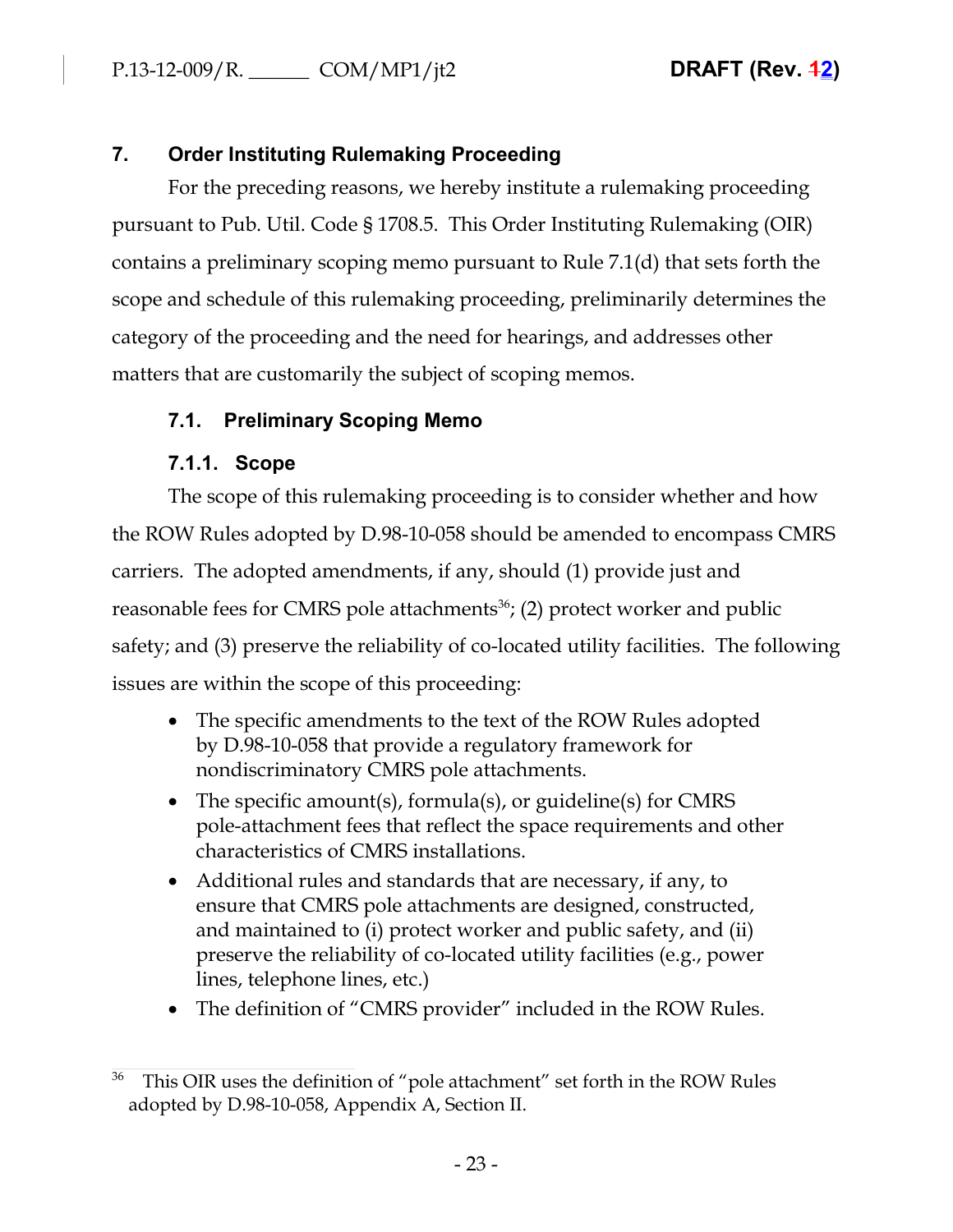• Certification of the adopted amendments to the ROW Rules, if any, in accordance with 47 U.S.C. 224(c).

Consistent with Rule 6.3(a), any amendments to the ROW Rules adopted in this rulemaking proceeding will apply prospectively. The scope of this proceeding excludes the contractual rates, terms, and conditions for existing CMRS installations. The assigned Commissioner may refine the scope of this proceeding, as appropriate, in the Scoping Memo issued pursuant to Rule 7.3(a).

# **7.1.2. Proceeding Schedule and Written Comments**

The preliminary schedule is summarized below. The schedule may be revised by the assigned Commissioner or the assigned Administrative Law Judge (ALJ) to develop an adequate record, provide due process, and conduct this rulemaking proceeding in an orderly and efficient manner.

| <b>Preliminary Schedule for the Proceeding</b>                                               |                                                        |  |
|----------------------------------------------------------------------------------------------|--------------------------------------------------------|--|
| Event                                                                                        | Date<br>(Measured from the Date<br>this OIR Is Issued) |  |
| All-Party Meeting(s) Arranged by<br>AT&T Mobility                                            | Completed Within 50<br>Days                            |  |
| Combined Opening Comments and<br><b>Prehearing Conference Statements</b><br>Filed and Served | 60 Days                                                |  |
| Reply Comments Filed and Served                                                              | 70 Days                                                |  |
| Prehearing Conference (PHC)                                                                  | To Be Determined                                       |  |
| Evidentiary Hearings and Briefs, if<br>Necessary                                             | To Be Determined                                       |  |
| <b>Projected Submission Date</b>                                                             | To Be Determined                                       |  |

AT&T shall organize and chair at least one all-party meeting where the parties shall work collaboratively to (1) identify areas of consensus regarding matters within the scope of this proceeding, (2) identify disputed issues, and (3)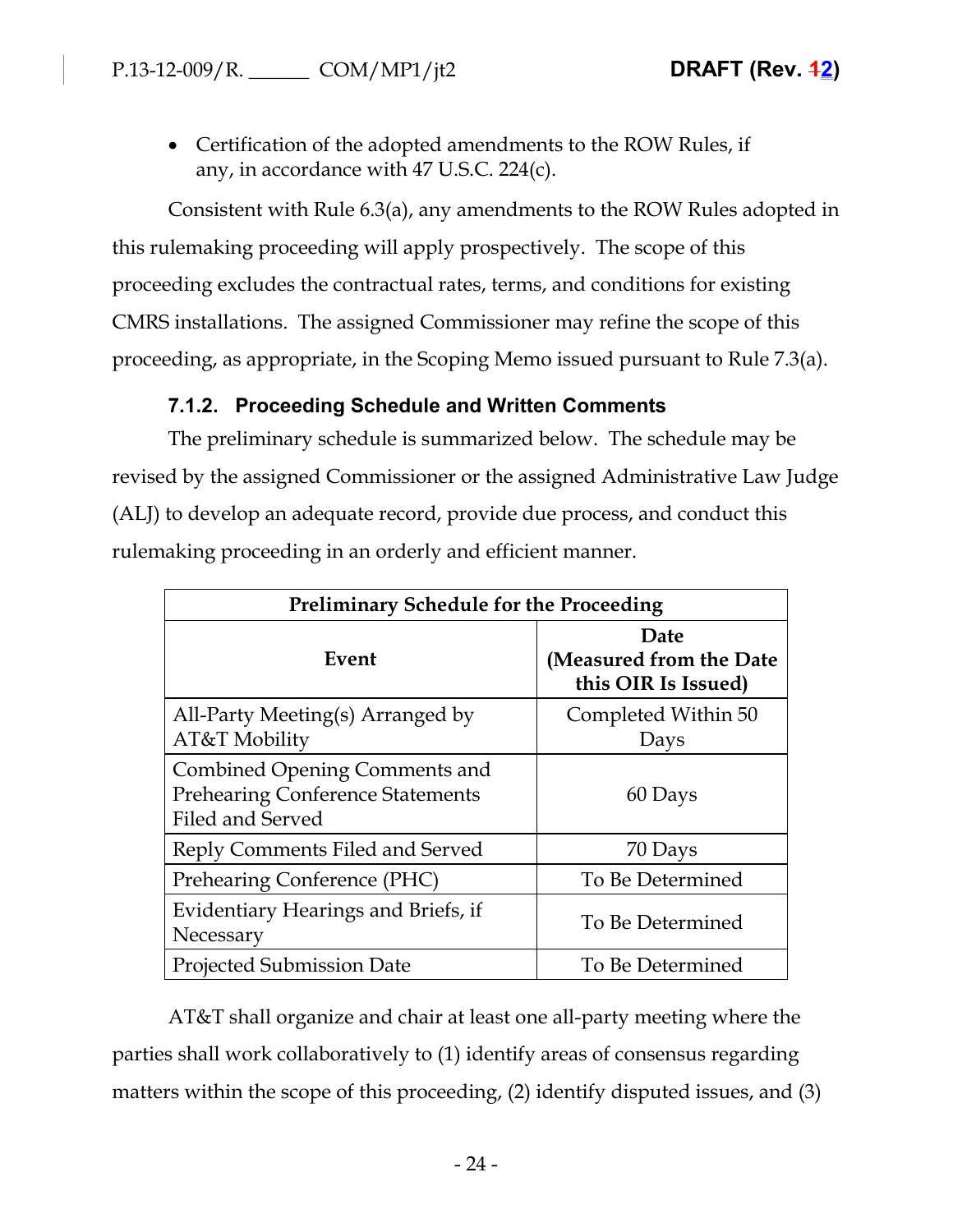reach an agreement, if possible, on the schedule for this proceeding and appropriate procedures for resolving disputed issues. AT&T may select co-chairs to help with these tasks.<sup>37</sup> The parties are strongly encouraged to hold additional meetings to settle disputed issues, if appropriate.

The combined opening comments and PHC statements due on Day 60 should address the following matters:

- The matters set forth in Rule 6.2.
- The party's positions and recommendations, if any, regarding matters within the scope of this proceeding, including:
	- Specific amount(s), formula(s), and/or guidelines for just and reasonable CMRS pole-attachment fees.
	- Specific new safety, reliability, and/or engineering standards for CMRS pole attachments, in addition to the existing standards set forth in GO 95, GO 128, and D.98-10-058 at Section VII.B and Appendix A, Section XI.
- Specific proposed amendments to the text of the ROW Rules that implement the party's recommendations.
- The process, procedures, and schedule for addressing issues within the scope of this proceeding, including all major events contemplated by the party, such as additional comments, workshops, workshop reports, mediation, discovery cutoff, evidentiary hearings and/or briefs, and other events.
- Whether Commission-assisted alternative dispute resolution, such as mediation, would be useful in resolving disputed issues.
- Whether an evidentiary hearing is needed. Any party who believes an evidentiary hearing is needed must (i) identify and describe the material factual issues that will be litigated; and (ii) provide a schedule for all hearing-related events.
- Any other matters that are relevant to the scope, schedule, or conduct of this rulemaking proceeding.

 $37$  A potential template for conducting the all-party meeting(s) is provided in Appendix D of the *Phase 3, Track 3 Technical Panel Report For Workshops Held June - September 2013* that was filed in R.08-11-005 on September 23, 2013.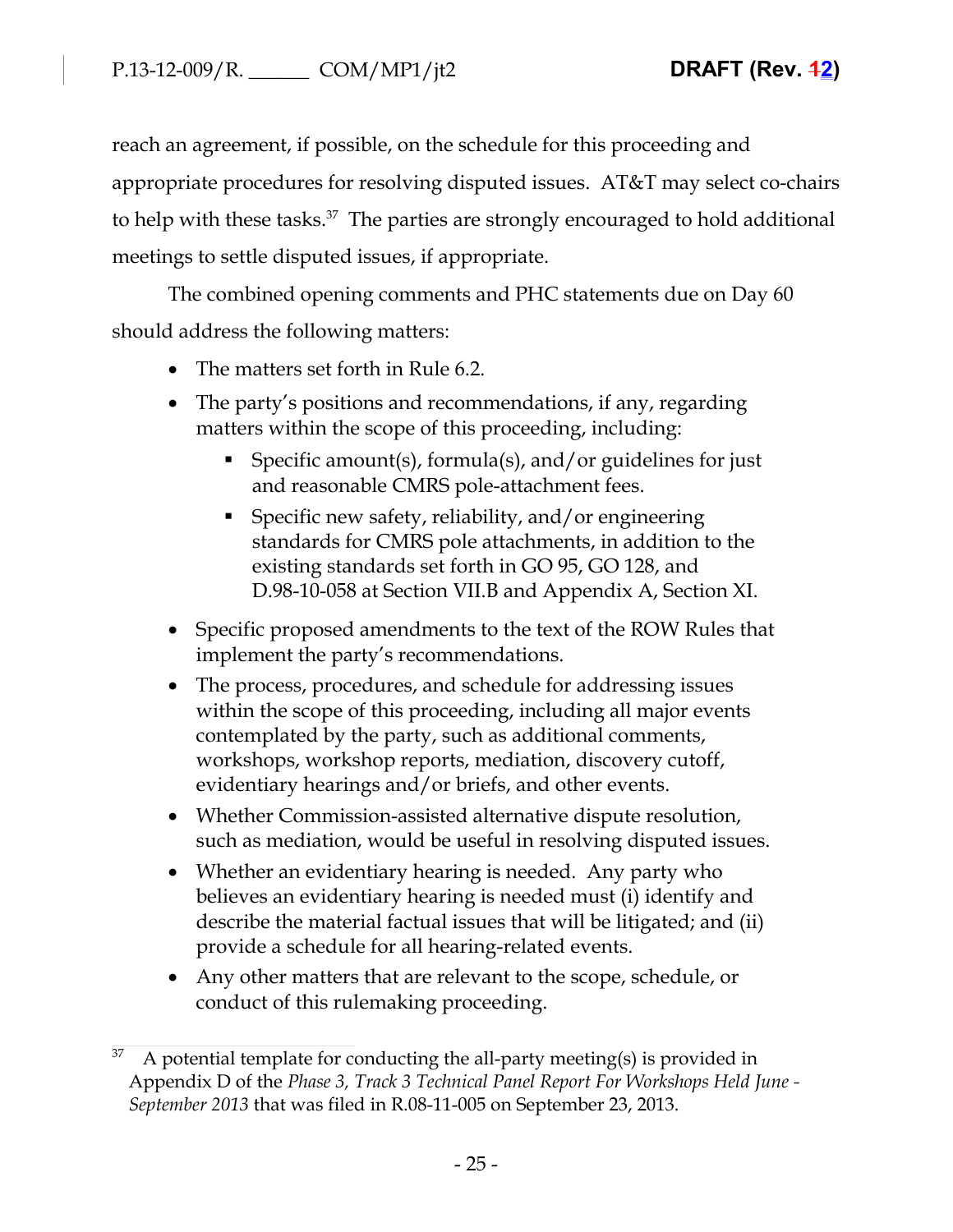The assigned Commissioner and/or assigned ALJ will schedule a PHC as soon as practicable. Consistent with Rule 6.2 and the statutory deadline for quasi-legislative proceedings set forth in Pub. Util. Code § 1701.5(b), we expect this proceeding to conclude no later than 18 months from the date the Scoping Memo is issued pursuant to Rule 7.3(a). The final schedule for this proceeding will be established by the assigned Commissioner in a Scoping Memo issued pursuant to Rule 7.3(a).

# **7.1.3. Proceeding Category and Need for Hearings**

Pursuant to Rule 7.1(d), we preliminarily determine that (1) the category for this rulemaking proceeding is quasi-legislative as that term is defined in Rule 1.3(d), and (2) there is no need for evidentiary hearings in this proceeding. As permitted by Rule 6.2, parties may address these preliminary determinations (and all other determinations in this preliminary scoping memo) in their written comments that are filed and served in accordance with the previously identified schedule for this proceeding. The assigned Commissioner will make a final determination regarding the category of this proceeding and the need for hearings in a Scoping Memo issued pursuant to Rules 7.1(d) and 7.3(a).

# **7.1.4. Service of this OIR**

The Executive Director shall serve a notice of availability of this OIR on the following:

- The e-mail and postal addresses provided by each CMRS carrier that has a utility identification number issued by the Commission.
- The e-mail and postal addresses provided by each person and entity listed on the official service lists for P.13-12-009, R.08-11-005, and the consolidated dockets of R.95-04-043 and I.95-04-044.

Such service does not confer party status in this rulemaking proceeding or result in any person or entity being placed on the service list for this proceeding.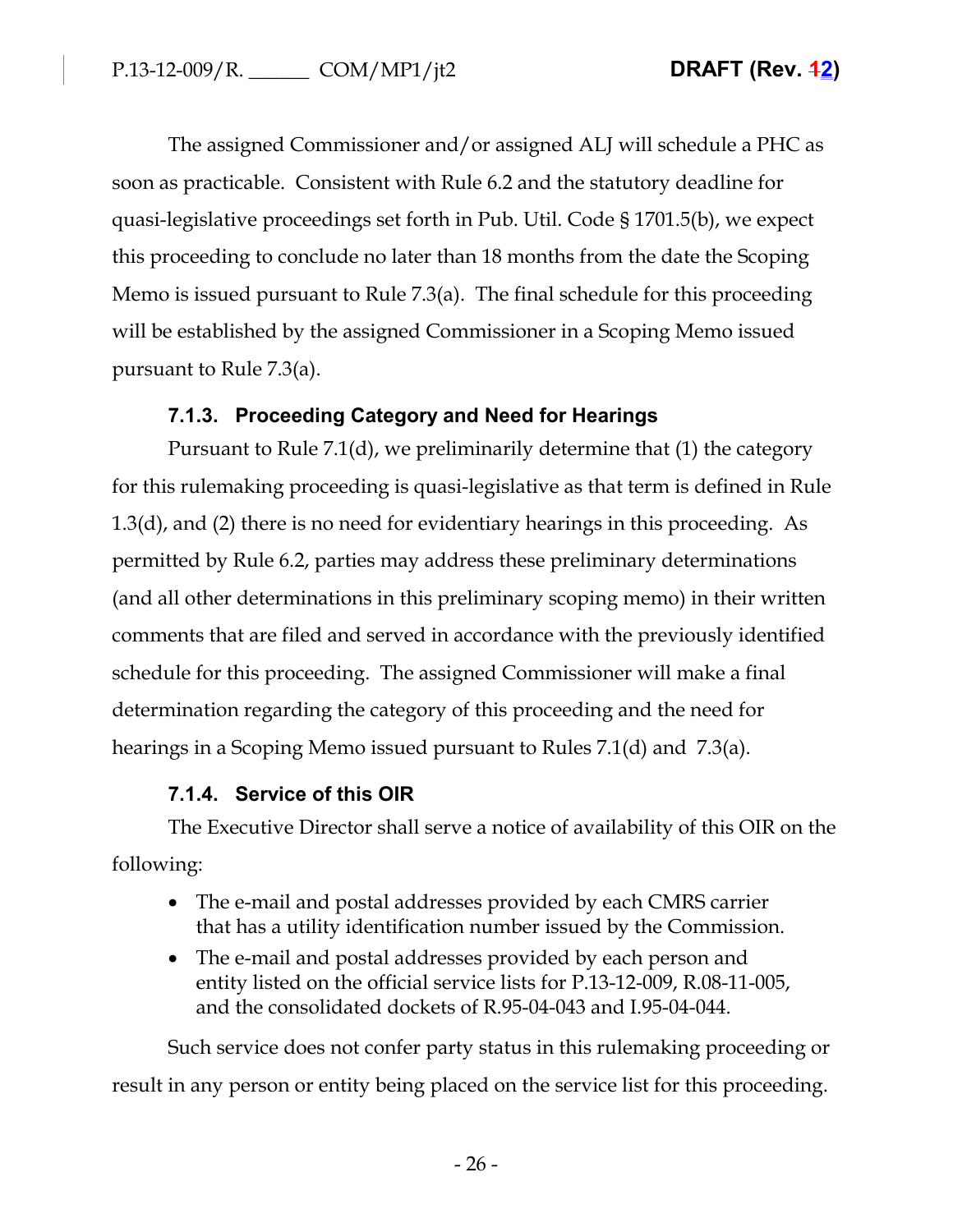# **7.1.5. Participation and Service List**

Petitioner AT&T Mobility and everyone who filed a response to the Petition are automatically parties to this newly instituted rulemaking proceeding pursuant to Rule 1.4(a)(1) and (2). Any person or entity that files comments in this rulemaking proceeding pursuant to Rule  $1.4(a)(2)^{38}$  will automatically become a party. Other persons and entities may request party status in this proceeding by motion pursuant to Rule 1.4(a)(3) or (4).

Any person or entity that wants to monitor this proceeding may be added to the official service list for this proceeding as "Information Only" by sending a request to the Commission's Process Office by e-mail (Process\_Office@cpuc.ca.gov) or by letter (Process Office, California Public Utilities Commission, 505 Van Ness Avenue, San Francisco, CA 94102). The request must include the following information:

- Docket Number of this rulemaking proceeding.
- Name of the person (and the entity represented, if applicable).
- E-mail address (if available).
- Postal address.
- Telephone number.
- Desired status (State Service or Information Only).<sup>39</sup>

The Commission's practice is to list only one representative per party in the "Parties" category of the official service list. Other representatives for the same party may be placed on the service list in the "State Service" category or the "Information Only" category.

 $38$  The due date for filing and serving comments in this rulemaking proceeding is set forth previously in this preliminary scoping memo.

 $39$  Non-parties, other than those eligible for addition to the service list as "State Service," must provide an e-mail address in order to receive service of documents that are not required to be served by hard copy. (See Rule 1.10(b).)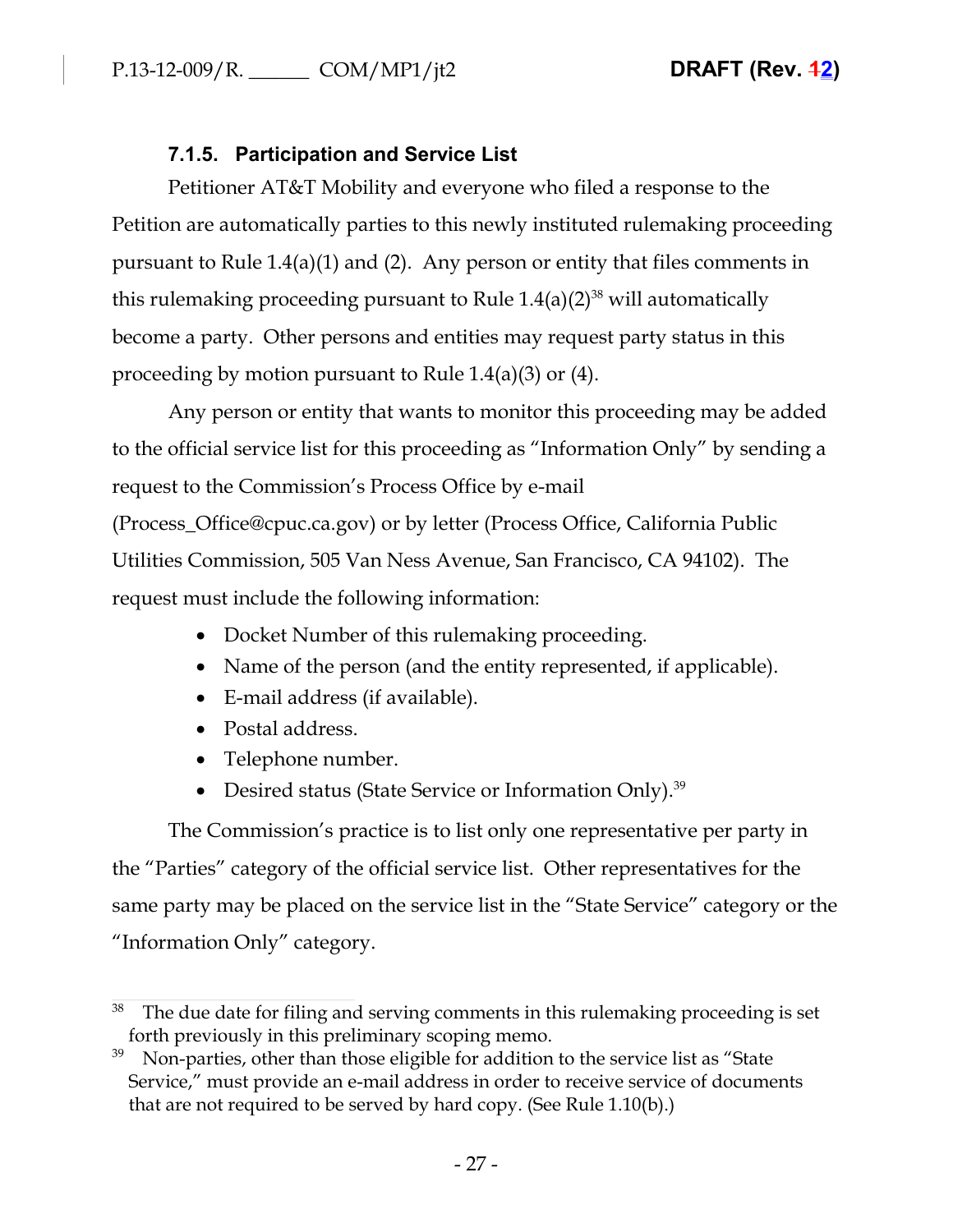To ensure receipt of all documents, requests to be added to the service list should be sent to the Process Office as soon as practical. The Commission's Process Office will publish the official service list on the Commission's website (www.cpuc.ca.gov) and will update the list as necessary.

# **7.1.6. Updating the Service List**

Each person on the official service list is responsible for ensuring that the information they have provided is correct and up-to-date. This information can be changed, corrected, and updated by sending an e-mail or letter to the Process Office, with a copy to everyone on the official service list.

# **7.1.7. Filing and Serving Documents**

All pleadings in this proceeding shall be filed and served in conformance with Article 1 of the Commission's Rules of Practice and Procedure. The assigned Commissioner and the assigned ALJ may establish additional requirements for filing and/or serving documents in this proceeding.

The Commission encourages electronic filing and service. (Rules 1.10 and 1.13.) Rule 1.10 provides for concurrent e-mail service of documents, in a searchable format, to all persons on the service list who provided an e-mail address. If no e-mail address was provided, service must be made by U.S. mail or similar means, except that paper service is not required on those in the Information Only category without an e-mail address.

E-mail communications in this proceeding should include on the subject line the docket number for this proceeding and a brief description of the contents of the e-mail (e.g., motion for party status, opening comments, etc.).

Questions about the Commission's filing and service procedures may be directed to the Commission's Docket Office by telephone at (415) 703-2121, by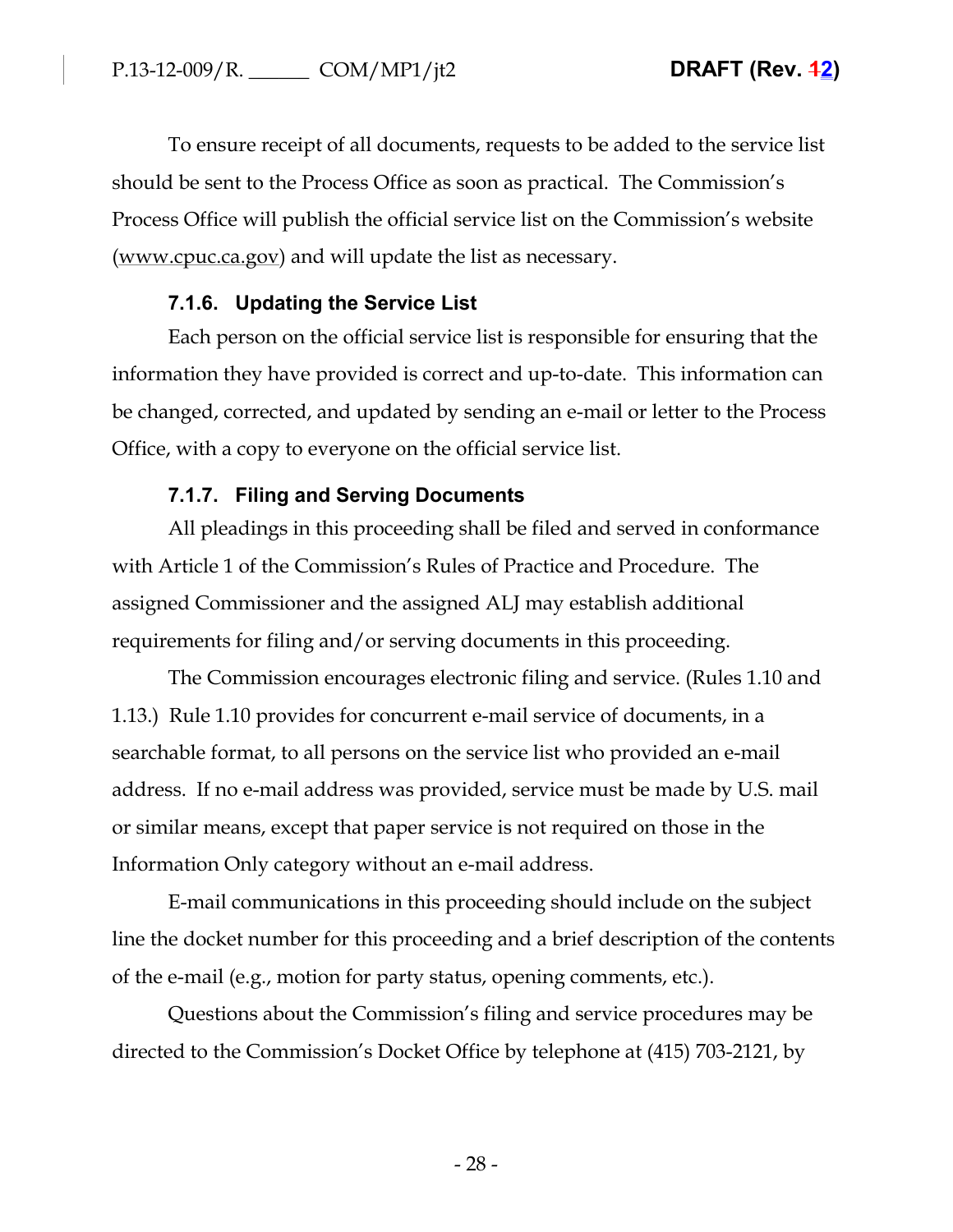e-mail at efile-help@cpuc.ca.gov, or by letter to Docket Office, California Public Utilities Commission, 505 Van Ness Avenue, San Francisco, CA 94102.

# **7.1.8. Public Advisor**

Anyone interested in participating in this proceeding who is unfamiliar with the Commission's procedures may obtain assistance by calling or e-mailing the Commission's Public Advisor in San Francisco or Los Angles as follows:

| <b>Contact Information for the Public Advisor</b> |                            |                               |  |
|---------------------------------------------------|----------------------------|-------------------------------|--|
|                                                   | San Francisco              | <b>Los Angeles</b>            |  |
| <b>Toll Free Number</b>                           | (866) 849-8390             | (866) 849-8391                |  |
| Regular Number                                    | $(415) 703 - 2074$         | $(213) 576 - 7055$            |  |
| <b>TTY-Toll Free Number</b>                       | (866) 836-7825             | $(866) 836 - 7825$            |  |
| E-mail Address                                    | public.advisor@cpuc.ca.gov | public.advisor.la@cpuc.ca.gov |  |

# **7.1.9. Intervenor Compensation**

In accordance with Rule 17.1, notices of intent to claim intervenor compensation in this rulemaking proceeding shall be filed and served no later than 30 days after the date of the PHC or as otherwise directed by the assigned Commissioner or the assigned ALJ.

# **7.1.10. Ex Parte Communications**

Communications with decision makers and advisors in this rulemaking proceeding are governed by Article 8 of the Rules of Practice and Procedure.

# **8. Assignment of the Proceeding**

For AT&T's Petition 13-12-009, Michael R. Peevey is the assigned Commissioner and Timothy Kenney is the assigned Administrative Law Judge.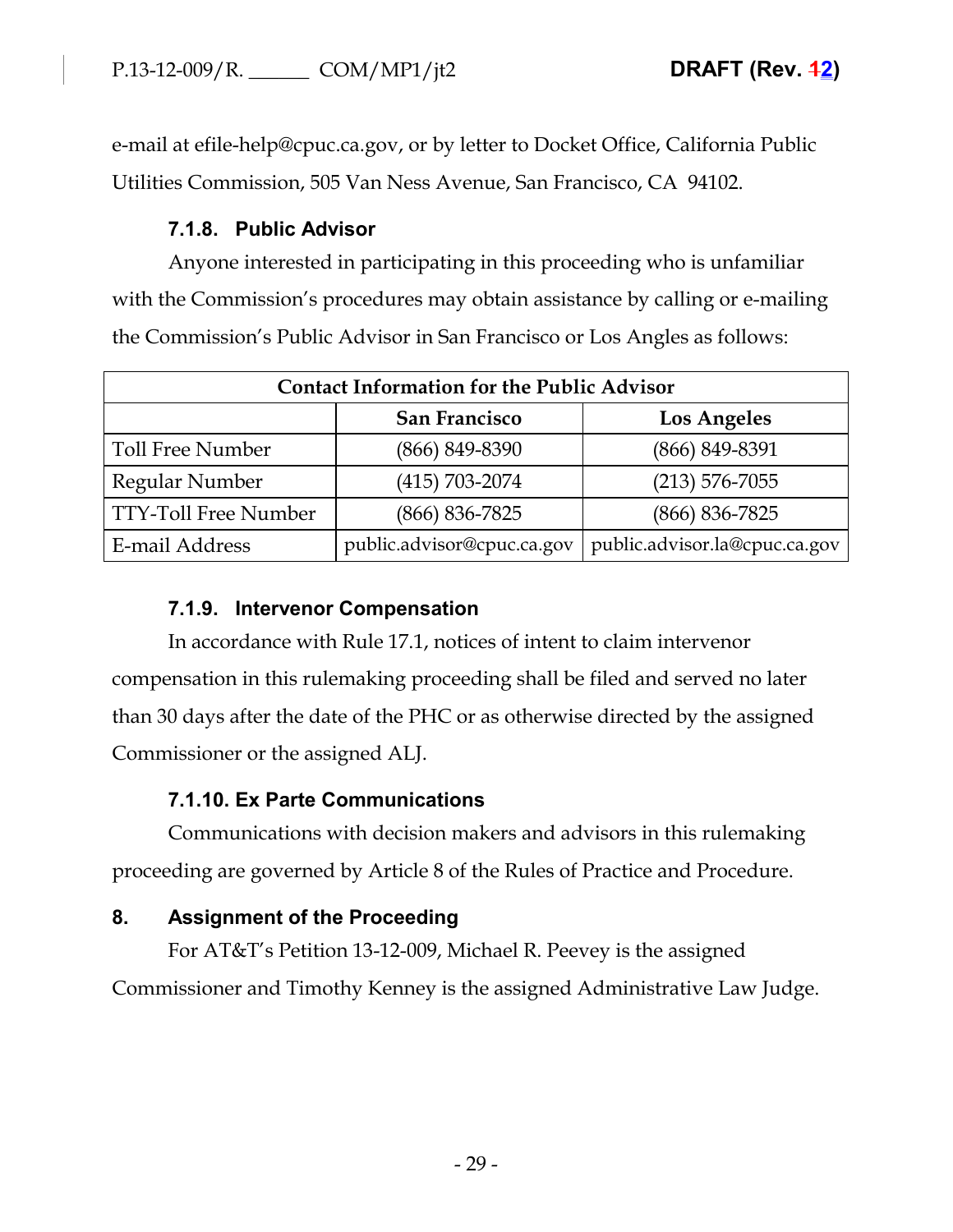## **Findings of Fact**

1. The ROW Rules adopted by D.98-10-058 (ROW Rules) are designed primarily for wireline pole attachments and exclude CMRS carriers.

2. In P.13-12-009, AT&T asks the Commission to open a rulemaking proceeding to amend the ROW Rules to encompass CMRS carriers.

3. CMRS pole attachments may differ from wireline pole attachments in terms of pole-top location, space requirements, position relative to power lines, and other characteristics. As a result, CMRS pole attachments may have different safety, reliability, and pricing issues compared to wireline pole attachments.

4. Investment in CMRS infrastructure provides significant public benefits, including more reliable service, expanded geographic coverage, greater deployment of broadband service, and enhanced public safety.

5. Adopting rules that enable CMRS carriers to obtain nondiscriminatory pole attachments may facilitate competitive entry, spur investment in wireless infrastructure, and ultimately help to achieve the State of California's ambitious goals for telecommunications services, particularly broadband. Conversely, the inability to obtain nondiscriminatory pole attachments may discourage investments by CMRS carriers to the detriment of California.

6. Google's response to P.13-12-009 seeks to expand the scope of the rulemaking proceeding sought by AT&T to include every provider of broadband service, regardless of their regulatory status or the technology they use. However, Google did not provide all the information contemplated by Rule 6.3(b), including (i) specific proposed wording to amend the ROW Rules to achieve Google's objective, and (ii) a statement regarding whether the issues raised by Google have ever been litigated before the Commission.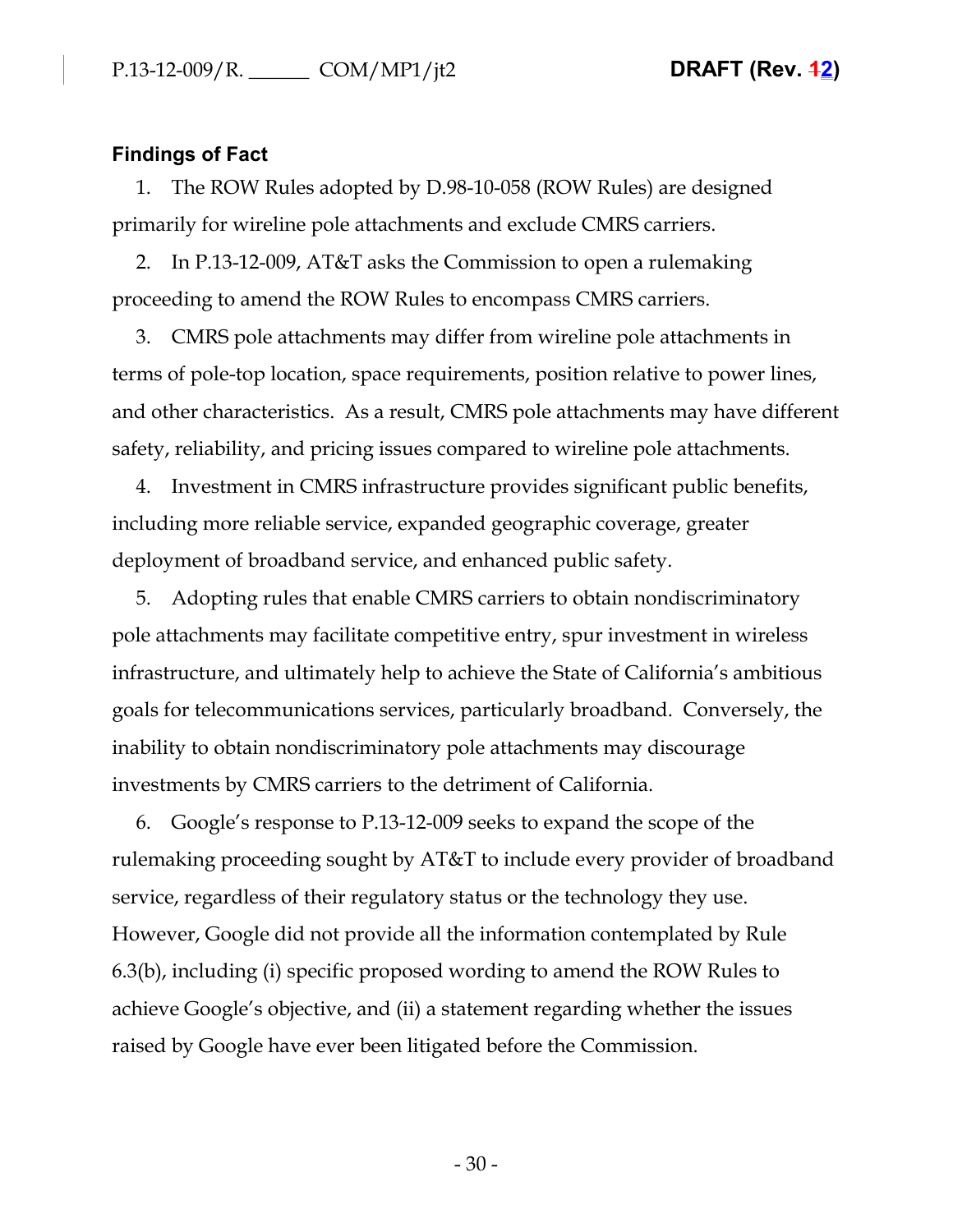### **Conclusions of Law**

1. The contents of P.13-12-009 comply with Rules 6.3(a) and 6.3(b).

2. A utility is required by 47 U.S.C. § 224(f) to provide telecommunications carriers with nondiscriminatory access to any pole, duct, conduit, or right-of-way (together, "pole attachments") owned or controlled by the utility except in situations where an electric utility cannot provide access because of insufficient capacity or for reasons of safety, reliability, or engineering principles.

3. In FCC 11-50, the FCC held that the benefits and protections of 47 U.S.C. § 224 apply to CMRS carriers and wireless pole attachments.

4. States are authorized by 47 U.S.C. § 224(c) to preempt FCC regulation of nondiscriminatory pole attachments if specified conditions are satisfied.

5. In D.98-10-058, the Commission (i) adopted rules for nondiscriminatory pole attachments; (ii) asserted state preemption of FCC regulation of nondiscriminatory pole attachments in California; and (iii) certified that the Commission had satisfied the conditions in 47 U.S.C. § 224(c) for preemption of FCC regulation of nondiscriminatory pole attachments.

6. The rules adopted by D.98-10-058 for nondiscriminatory pole attachments (the "ROW Rules") do not apply to CMRS carriers.

7. It is in the public interest to institute a rulemaking proceeding to consider whether and how the ROW Rules adopted by D.98-10-058 should be amended to apply to CMRS carriers in a manner that provides reasonable fees for CMRS pole attachments, protects worker and public safety, and preserves the reliability of co-located utility facilities.

8. Google's request to expand the scope of the rulemaking proceeding instituted by today's order lacks the information contemplated by Rule 6.3 and, therefore, should be denied.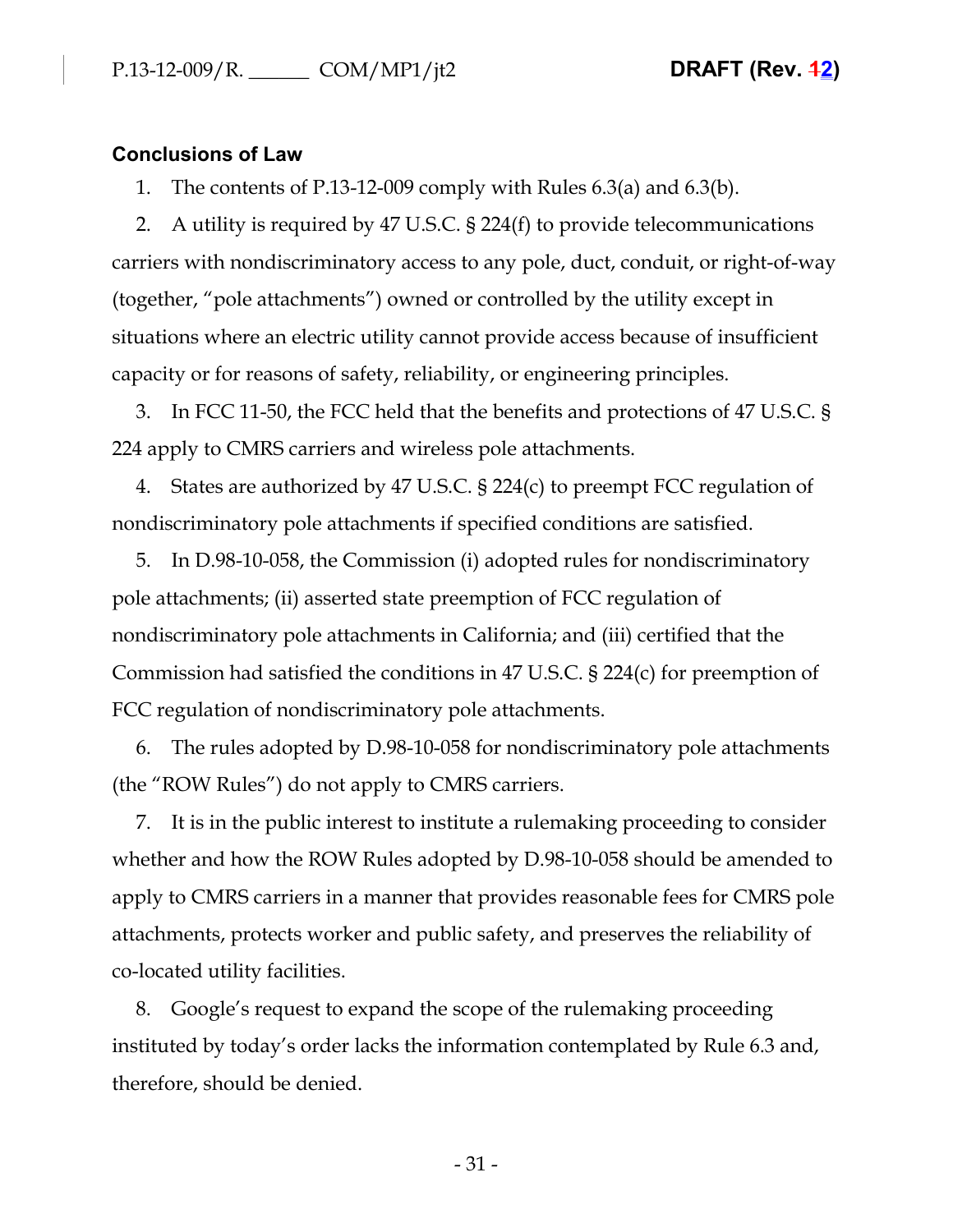9. The following order should be effective immediately so that the rulemaking instituted by the order may commence forthwith.

# **ORDER**

## **IT IS ORDERED** that:

1. A rulemaking proceeding is instituted to consider whether and how the rules adopted by Decision 98-10-058 should be amended to apply to Commercial Mobile Radio Service (CMRS) carriers in a manner that provides reasonable fees for CMRS pole attachments, protects worker and public safety, and preserves the reliability of co-located utility facilities. The assigned Commissioner may determine the specific issues that are within the scope of this proceeding.

2. The preliminary schedule for this rulemaking proceeding is set forth in the body of this Order. The assigned Commissioner and/or the assigned Administrative Law Judge may modify the proceeding schedule for the reasonable, efficient, and orderly conduct of this proceeding.

3. The preliminary category for this rulemaking proceeding is quasi-legislative. There is no preliminary need for an evidentiary hearing in this rulemaking proceeding.

4. The Executive Director shall serve a notice of availability of this Order on the following:

- (i) The e-mail and postal addresses provided by each Commercial Mobile Radio Service (CMRS) carrier with a utility identification number issued by the Commission. A list of these CMRS carriers is provided in Attachment B of this Order.
- (ii) The e-mail and postal addresses provided by each person and entity on the official service lists for Petition 13-12-009, Rulemaking 08-11-005, and the consolidated dockets of Rulemaking 95-04-043 and Investigation 95-04-044.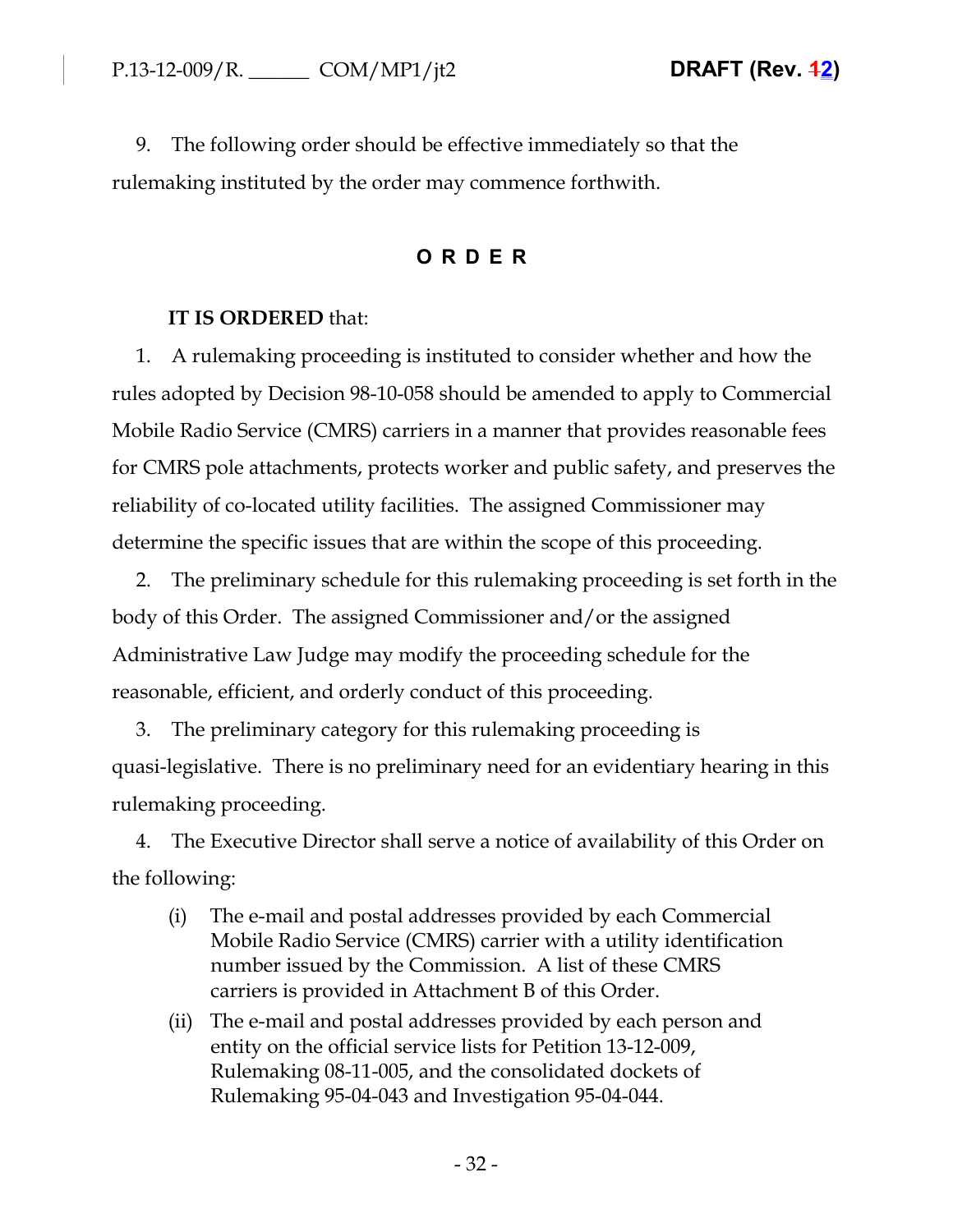5. The deadline in this rulemaking proceeding to file and serve notices of intent to claim intervenor compensation is 30 days after the date of the prehearing conference or as otherwise directed by the assigned Commissioner or the assigned Administrative Law Judge.

6. The request by Google Inc. to expand the scope of this rulemaking proceeding is denied.

7. Petition 13-12-009 is granted to the extent set forth above. The Petition is denied in all other respects.

8. Petition 13-12-009 is closed.

This Order is effective today.

Dated , at Los Angeles, California.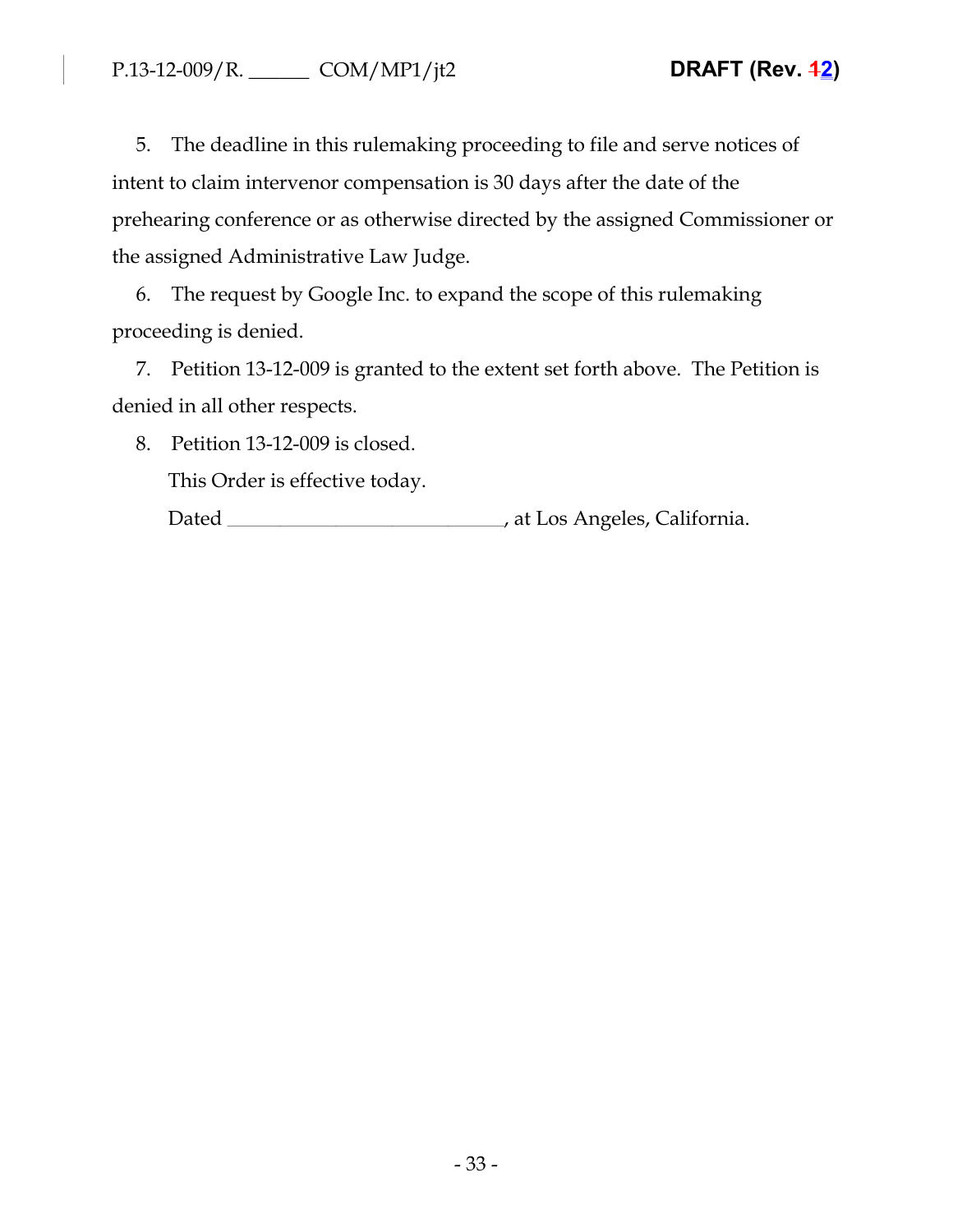# **Appendix A: AT&T Mobility's Proposed Revisions to the ROW Rules**

AT&T Mobility's proposed revisions to the ROW Rules adopted by Decision 98-10-058 are shown below with bold font, underline for new text, and strikethrough for deleted text.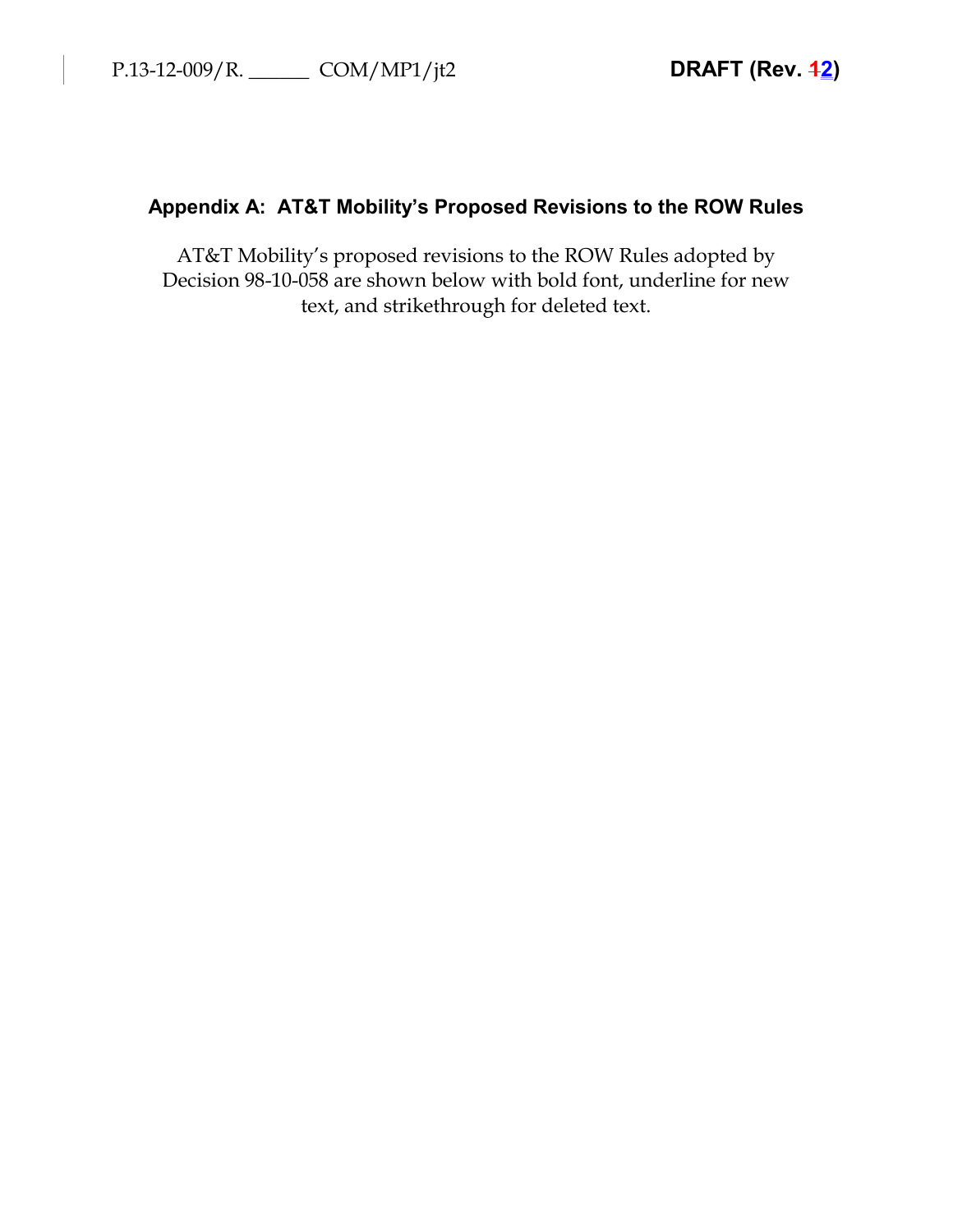# **APPENDIX A**

# **COMMISSION-ADOPTED RULES GOVERNING ACCESS TO RIGHTS-OF-WAY AND SUPPORT STRUCTURES OF INCUMBENT TELEPHONE AND ELECTRIC UTILITIES**

- I. PURPOSE AND SCOPE OF RULES
- II. DEFINITIONS
- III. REQUESTS FOR INFORMATION
- IV. REQUESTS FOR ACCESS TO RIGHTS OF WAY AND SUPPORT **STRUCTURES** 
	- A. INFORMATION REQUIREMENTS OF REQUESTS FOR ACCESS
	- B. RESPONSES TO REQUESTS FOR ACCESS
	- C. TIME FOR COMPLETION OF MAKE READY WORK
	- D. USE OF THIRD PARTY CONTRACTORS
- V. NONDISCLOSURE
	- A. DUTY NOT A DISCLOSE PROPRIETARY INFORMATION
	- B. SANCTIONS FOR VIOLATIONS OF NONDISCLOSURE AGREEMENTS
- VI. PRICING AND TARIFFS GOVERNING ACCESS
	- A. GENERAL PRINCIPLE OF NONDISCRIMINATION
	- B. MANNER OF PRICING ACCESS
	- C. CONTRACTS
	- D. UNAUTHORIZED ATTACHMENTS
- VII. RESERVATIONS OF CAPACITY FOR FUTURE USE
- VIII. MODIFICATIONS OF EXISTING SUPPORT STRUCTURES
	- A. NOTIFICATION TO PARTIES ON OR IN SUPPORT STRUCTURES
	- B. NOTIFICATION GENERALLY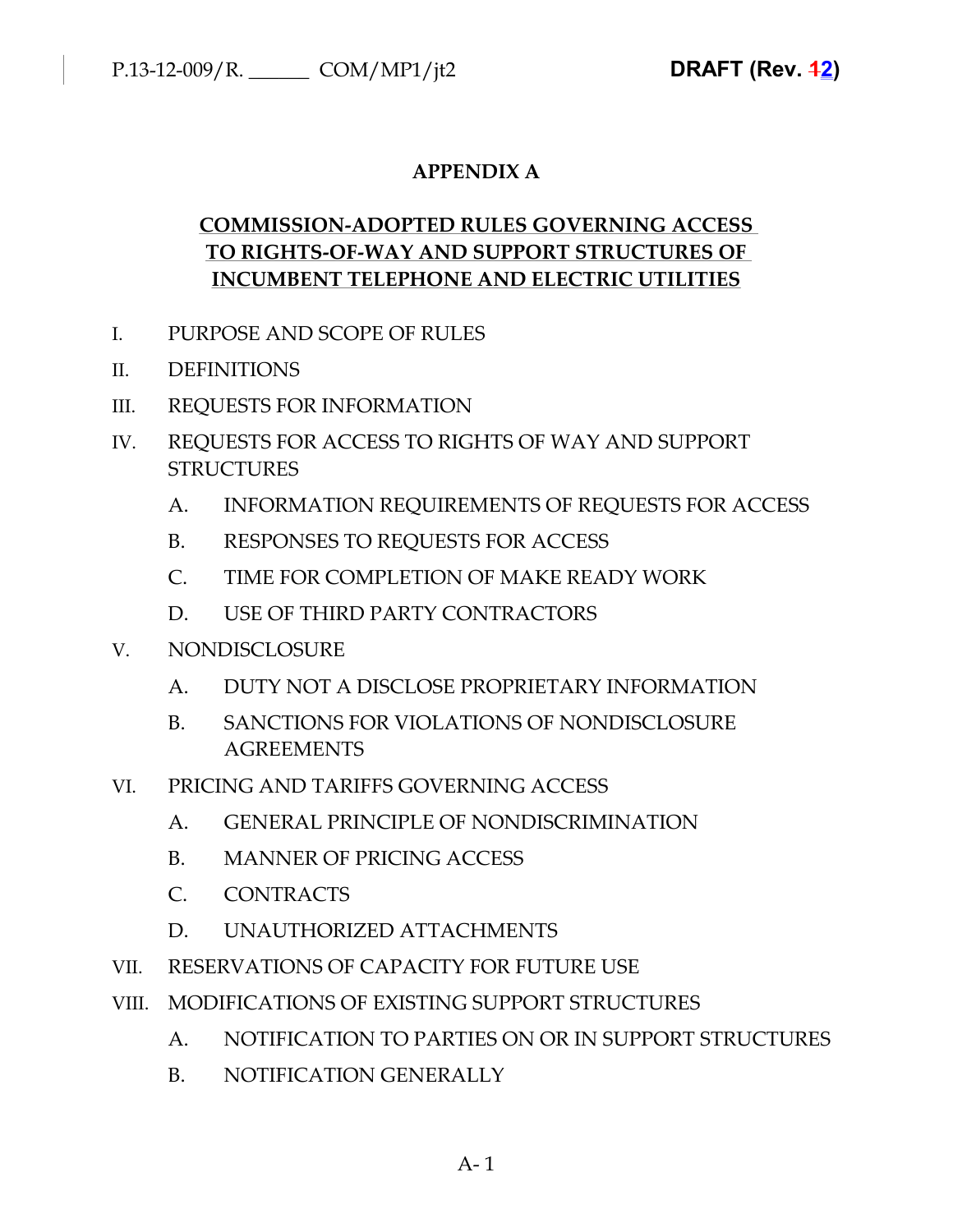- C. SHARING THE COST OF MODIFICATIONS
- IX. EXPENDITED DISPUTE RESOLUTION PROCEDURES
- X. ACCESS TO CUSTOMER PREMISES
- XI. SAFETY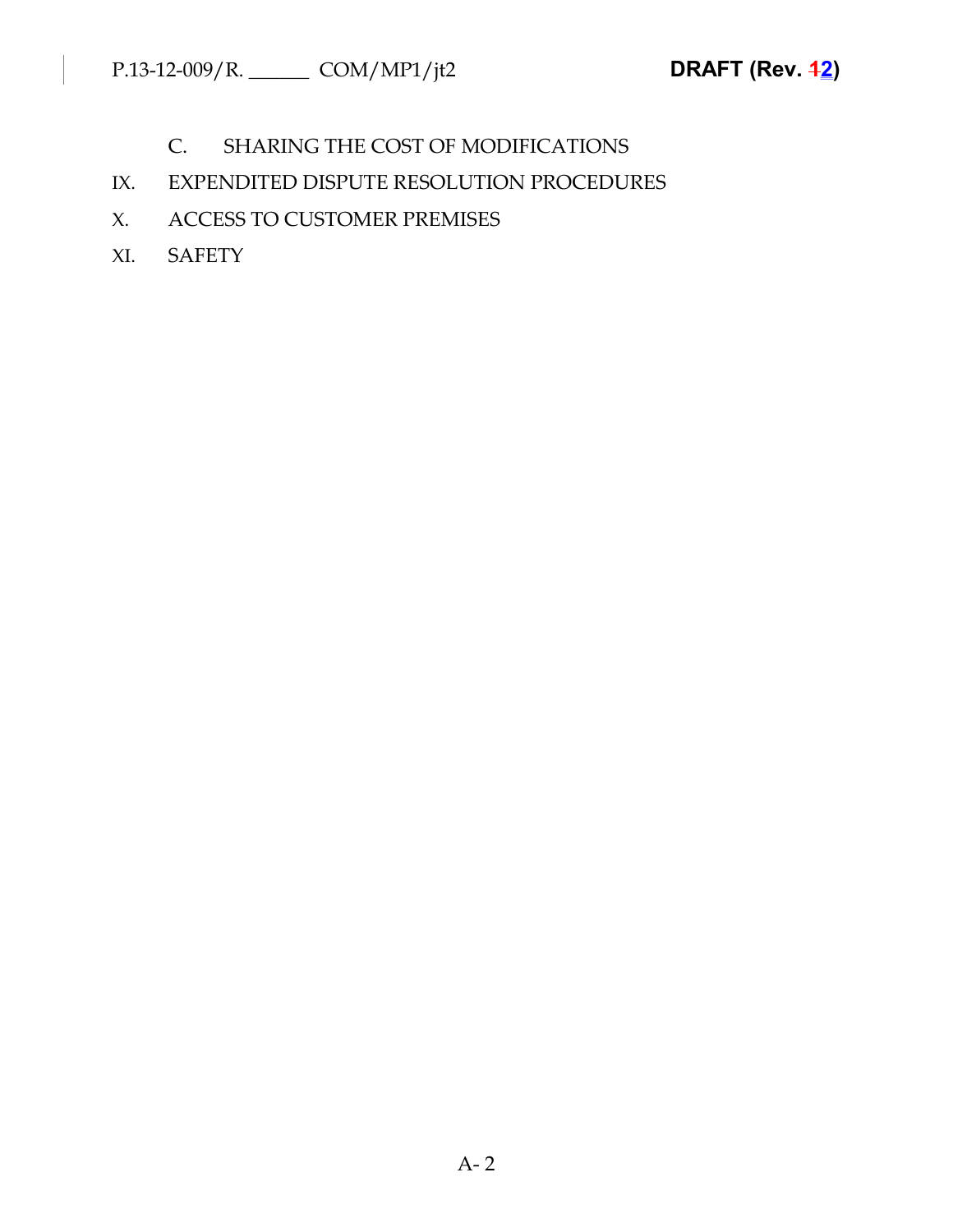## I. PURPOSE AND SCOPE OF RULES

These rules govern access to public utility rights-of-way and support structures by telecommunications carriers, **Commercial Mobile Radio Service (CMRS) providers**, and cable TV companies in California, and are issued pursuant to the Commission's jurisdiction over access to utility rights of way and support structures under the Federal Communications Act, 47 U.S.C. § 224(c)(1) and subject to California Public Utilities Code §§ 767, 767.5, 767.7, 768, 768.5 and 8001 through 8057. These rules are to be applied as guidelines by parties in negotiating rights of way access agreements. Parties may mutually agree on terms which deviate from these rules, but in the event of negotiating disputes submitted for Commission resolution, the adopted rules will be deemed presumptively reasonable. The burden of proof shall be on the party advocating a deviation from the rules to show the deviation is reasonable, and is not unduly discriminatory or anticompetitive.

### II. DEFINITIONS

"Public utility" or "utility" includes any person, firm or corporation, privately owned, that is an electric, or telephone utility which owns or controls, or in combination jointly owns or controls, support structures or rights-of-way used or useful, in whole or in part, for telecommunications purposes.

"Support structure" includes, but is not limited to, a utility distribution pole, anchor, duct, conduit, manhole, or handhole.

"Pole attachment" means any attachment to surplus space, or use of excess capacity, by a telecommunications carrier for a communications system on or in any support structure owned, controlled, or used by a public utility.

"Surplus space" means that portion of the usable space on a utility pole which has the necessary clearance from other pole users, as required by the orders and regulations of the Commission, to allow its use by a telecommunications carrier for a pole attachment.

"Excess capacity" means volume or capacity in a duct, conduit, or support structure other than a utility pole or anchor which can be used, pursuant to the orders and regulations of the Commission, for a pole attachment.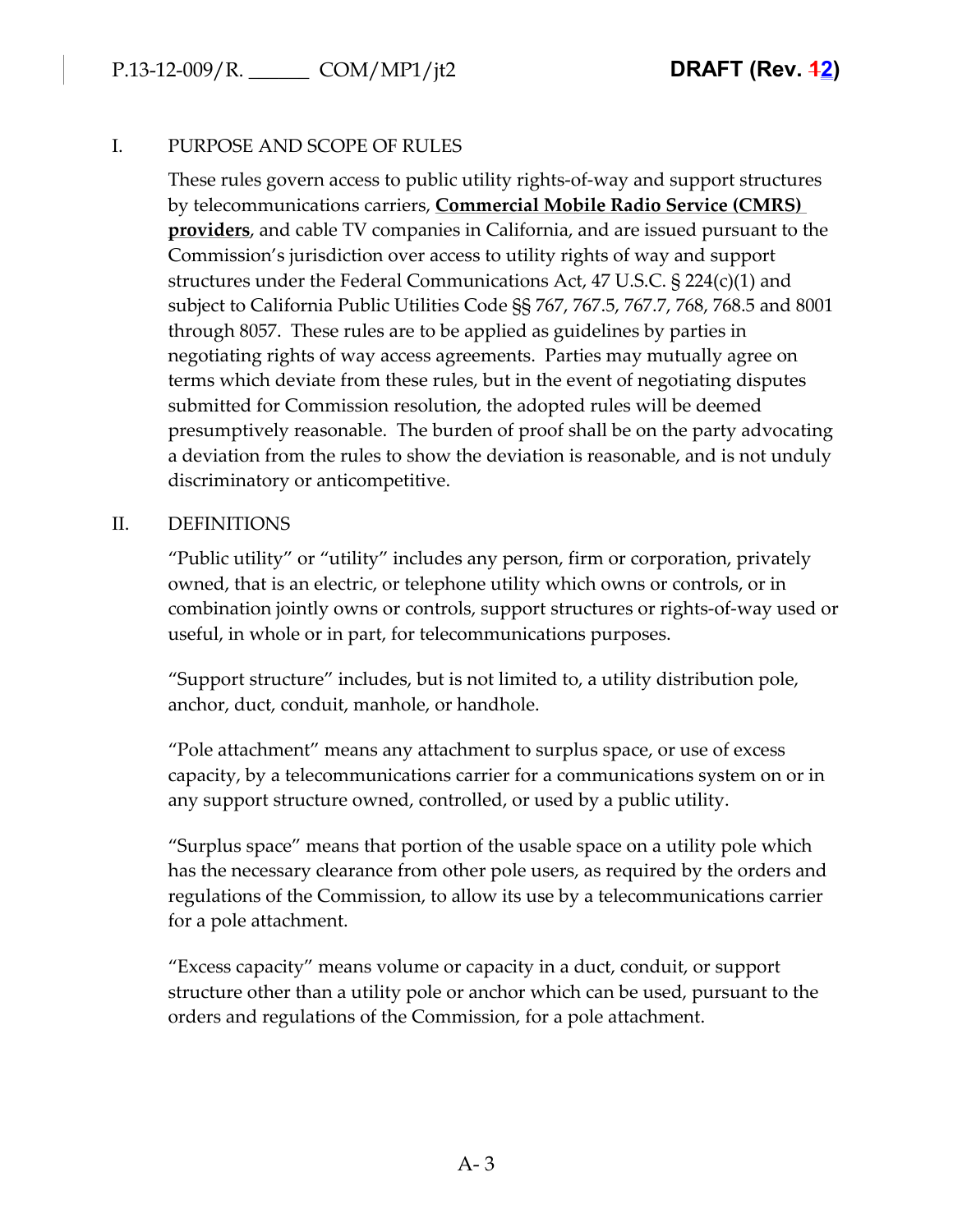"Usable space" means the total distance between the top of the utility pole **(including any attachment at the top of the pole or on a pole top extension)** and the lowest possible attachment point that provides the minimum allowable vertical clearance.

"Minimum allowable vertical clearance" means the minimum clearance for communication conductors along rights-of-way or other areas as specified in the orders and regulations of the Commission.

"Rearrangements" means work performed, at the request of a telecommunications carrier, to, on, or in an existing support structure to create such surplus space or excess capacity as is necessary to make it usable for a pole attachment. When an existing support structure does not contain adequate surplus space or excess capacity and cannot be so rearranged as to create the required surplus space or excess capacity for a pole attachment, "rearrangements" shall include replacement, at the request of a telecommunications carrier, of the support structure in order to provide adequate surplus space or excess capacity. This definition is not intended to limit the circumstances where a telecommunications carrier may request replacement of an existing structure with a different or larger support structure.

"Annual cost of ownership" means the sum of the annual capital costs and annual operation costs of the support structure which shall be the average costs of all similar support structures owned by the public utility. The basis for computation of annual capital costs shall be historical capital cost less depreciation. The accounts upon which the historical capital costs are determined shall include a credit for all reimbursed capital costs of the public utility. Depreciation shall be based upon the average service life of the support structure. As used in this definition, "annual cost of ownership" shall not include costs for any property not necessary for a pole attachment.

"Telecommunications carrier" generally means any provider of telecommunications services that has been granted a certificate of public convenience and necessity by the California Public Utilities Commission. These rules, however, exclude **Commercial Mobile Radio Service (CMRS) providers and** interexchange carriers from the definition of "telecommunications carrier."

**"Commercial Mobile Radio Service (CMRS) provider" generally refers to a provider of cellular services, personal communications services, wide-area specialized mobile radio services, and two-way radiotelephone services.**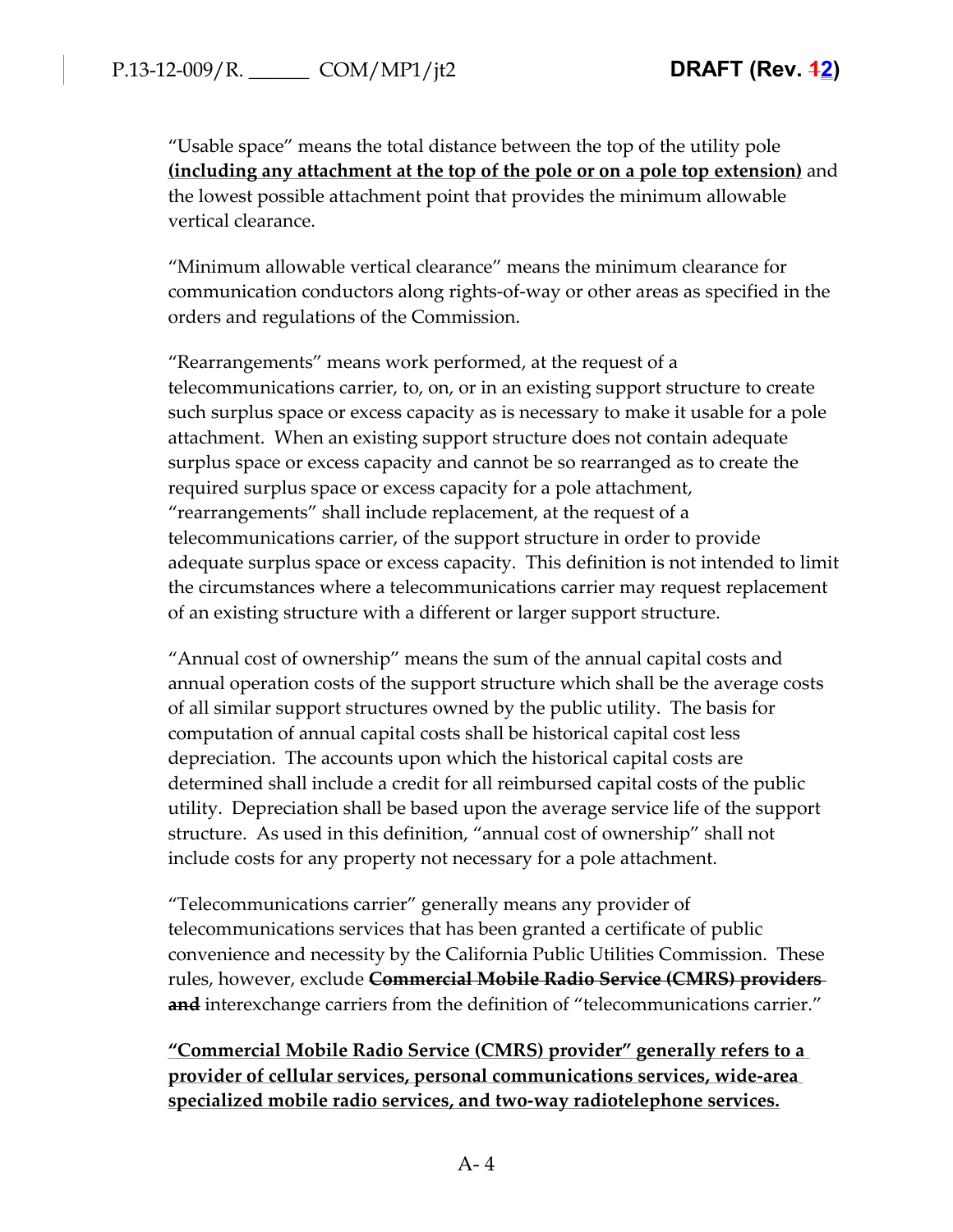"Cable TV company" as used in these rules refers to a privately owned company, that provides cable service as defined in the PU Code and is not certified to provide telecommunications service.

"Right of way" means the right of competing providers to obtain access to the distribution poles, ducts, conduits, and other support structures of a utility which are necessary to reach customers for telecommunications purposes.

"Make ready work" means the process of completing rearrangements on or in a support structure to create such surplus space or excess capacity as is necessary to make it usable for a pole attachment.

"Modifications" means the process of changing or modifying, in whole or in part, support structures or rights of way to accommodate more or different pole attachments.

"Incumbent local exchange carrier" refers to Pacific Bell and GTE California, Inc., Roseville Telephone Company, and Citizens Telecommunications Company of California, for purposes of these rules, unless explicitly indicated otherwise.

#### III. REQUESTS FOR INFORMATION

A utility shall promptly respond in writing to a written request for information ("request for information") from a telecommunications carrier, **CMRS provider,** or cable TV company regarding the availability of surplus space or excess capacity on or in the utility's support structures and rights of way. The utility shall respond to requests for information as quickly as possible consistent with applicable legal, safety, and reliability requirements, which, in the case of Pacific or GTEC, shall not exceed 10 business days if no field survey is required and shall not exceed 20 business days if a field-based survey of support structures is required. In the event the request involves more than 500 poles or 5 miles of conduit, the parties shall negotiate a mutually satisfactory longer response time.

Within the applicable time limit set forth in paragraph III.A and subject to execution of pertinent nondisclosure agreements, the utility shall provide access to maps, and currently available records such as drawings, plans and any other information which it uses in its daily transaction of business necessary for evaluating the availability of surplus space or excess capacity on support structures and for evaluating access to a specified area of the utility's rights of way identified by the carrier.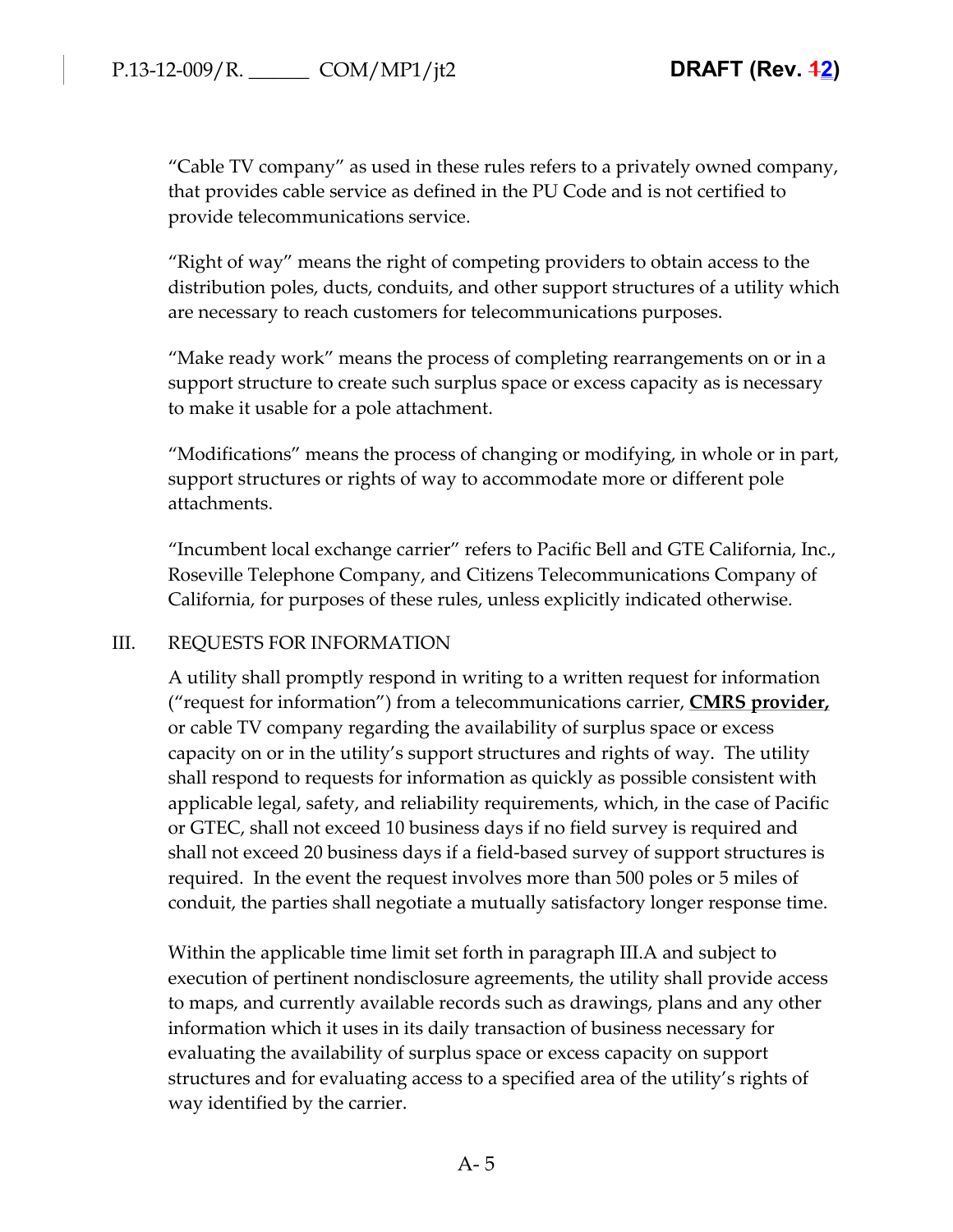The utility may charge for the actual costs incurred for copies and any preparation of maps, drawings or plans necessary for evaluating the availability of surplus space or excess capacity on support structures and for evaluating access to a utility's rights of way.

Within 20 business days of a request, anyone who attaches to a utility-owned pole shall allow the pole owner access to maps, and any currently available records such as drawings, plans, and any other information which is used in the daily transaction of business necessary for the owner to review attachments to its poles.

The utility may request up-front payments of its estimated costs for any of the work contemplated by Rule III.C., Rule IV.A. and Rule IV.B. The utility's estimate will be adjusted to reflect actual cost upon completion of the requested tasks.

IV. REQUESTS FOR ACCESS TO RIGHTS OF WAY AND SUPPORT STRUCTURES

### A. INFORMATION REQUIREMENTS OF REQUESTS FOR ACCESS

The request for access shall contain the following:

- 1. Information for contacting the carrier, **CMRS provider,** or cable TV company, including project engineer, and name and address of person to be billed.
- 2. Loading information, which includes grade and size of attachment, size of cable, average span length, wind loading of their equipment, vertical loading, and bending movement.
- 3. Copy of property lease or right-of-way document.

### B. RESPONSES TO REQUESTS FOR ACCESS

1. A utility shall respond in writing to the written request of a telecommunications carrier, **CMRS provider,** or cable TV company for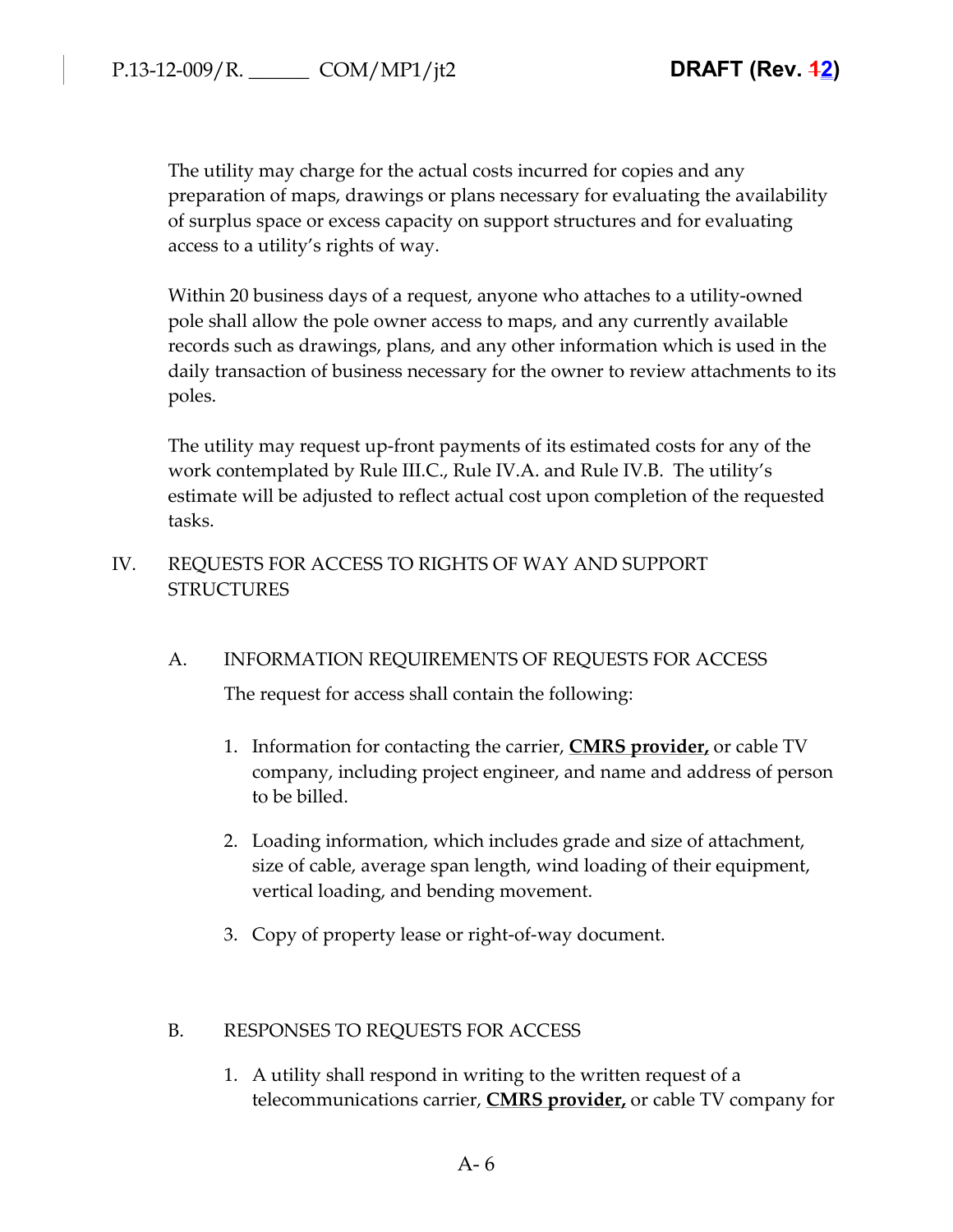access ("request for access") to its rights of way and support structures as quickly as possible, which, in the case of Pacific or GTEC, shall not exceed 45 days. The response shall affirmatively state whether the utility will grant access or, if it intends to deny access, shall state all of the reasons why it is denying such access. Failure of Pacific or GTEC to respond within 45 days shall be deemed an acceptance of the request for access.

- 2. If, pursuant to a request for access, the utility has notified the telecommunication carrier, **CMRS provider,** or cable TV company that both adequate space and strength are available for the attachment, and the entity seeking access advises the utility in writing that it wants to make the attachment, the utility shall provide this entity with a list of the rearrangements or changes required to accommodate the entity's facilities and an estimate of the time required and the cost to perform the utility's portion of such rearrangements or changes.
- 3. If the utility does not own the property on which its support structures are located, the telecommunication carrier, **CMRS provider,** or cable TV company must obtain written permission from the owner of that property before attaching or installing its facilities. The telecommunication carrier, **CMRS provider,** or cable TV company by using such facilities shall defend and indemnify the owner of the utility facilities, if its franchise or other rights to use the real property are challenged as a result of the telecommunication carrier's, **CMRS provider's,** or the cable TV company's use or attachment.

#### C. TIME FOR COMPLETION OF MAKE READY WORK

1. If a utility is required to perform make ready work on its poles, ducts or conduit to accommodate a carrier's, **CMRS provider's,** or a cable TV company's request for access, the utility shall perform such work at the requesting entity's sole expense. Such work shall be completed as quickly as possible consistent with applicable legal, safety, and reliability requirements, which, in the case of Pacific or GTEC shall occur within 30 business days of receipt of an advance payment for such work. If the work involves more than 500 poles or 5 miles of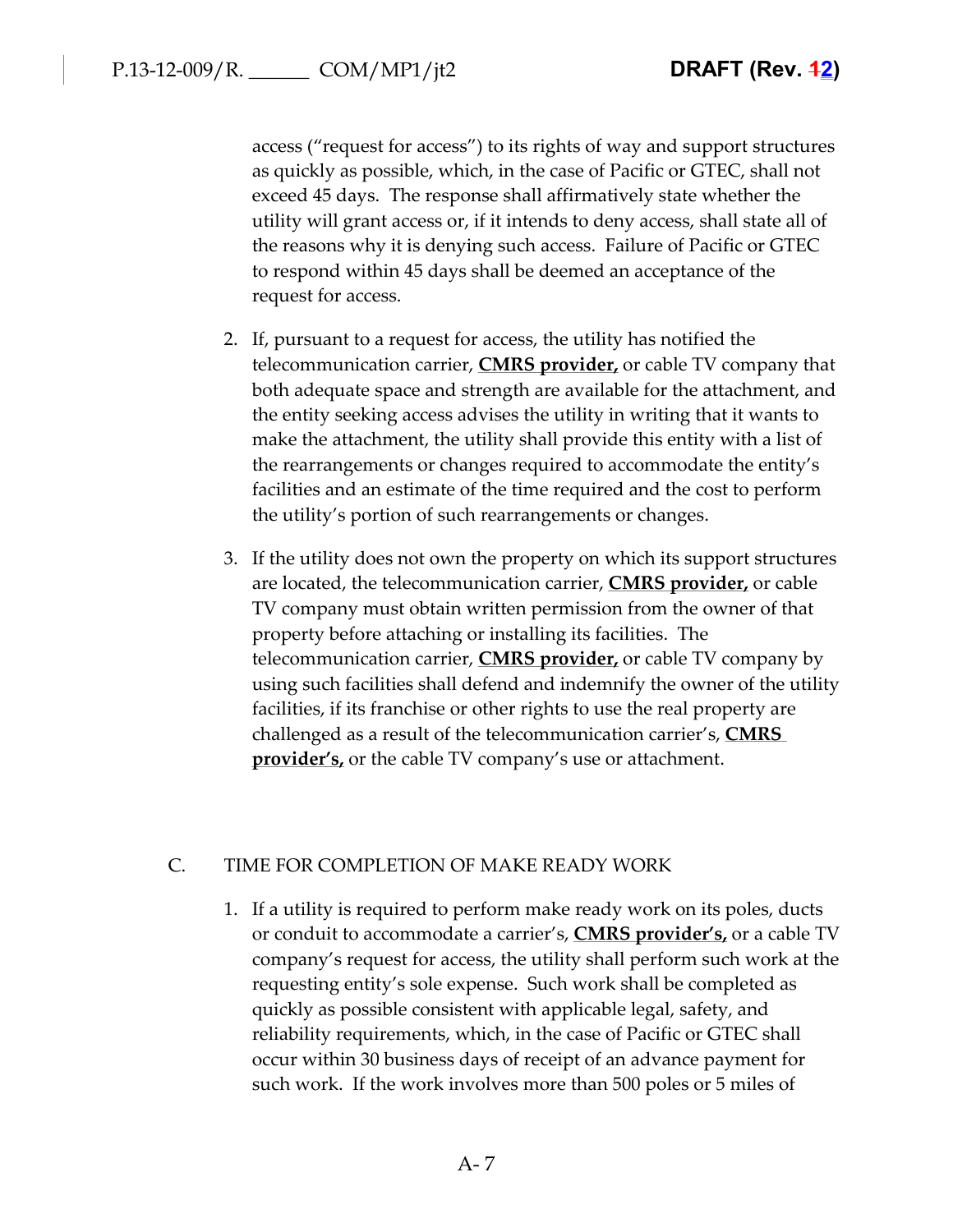conduit, the parties will negotiate a mutually satisfactory longer time frame to complete such make ready work.

#### D. USE OF THIRD PARTY CONTRACTORS

- 1. The ILEC shall maintain a list of contractors that are qualified to respond to requests for information and requests for access, as well as to perform make ready work and attachment and installation of wire communications, **CMRS facilities,** or cable TV facilities on the utility's support structures. This requirement shall not apply to electric utilities. This requirement shall not affect the discretion of a utility to use its own employees.
- 2. A telecommunications carrier, **CMRS provider,** or cable TV company may use its own personnel to attach or install the carrier's communications facilities in or on a utility's facilities, provided that in the utility's reasonable judgment, the carrier's, **CMRS provider's,** or cable TV company's personnel or agents demonstrate that they are trained and qualified to work on or in the utility's facilities. To use its own personnel or contractors on electric utility poles, the telecommunications carrier, **CMRS provider,** or cable TV company must give 48 hours advance notice to the electric utility, unless an electrical shutdown is required. If an electrical shutdown is required, the telecommunications carrier, **CMRS provider,** or cable TV company must arrange a specific schedule with the electric utility. The telecommunications carrier, **CMRS provider,** or cable TV company is responsible for all costs associated with an electrical shutdown. The inspection will be paid for by the attaching entity. The telecommunications carrier, **CMRS provider,** or cable TV company must allow the electric utility, in the utility's discretion to inspect the **telecommunication's** attachment to the support structure. This provision shall not apply to electric underground facilities containing energized electric supply cables. Work involving electric underground facilities containing energized electric supply cables or the rearranging of overhead electric facilities will be conducted as required by the electric utility at its sole discretion. In no event shall the telecommunications, **CMRS provider,** or cable TV company or their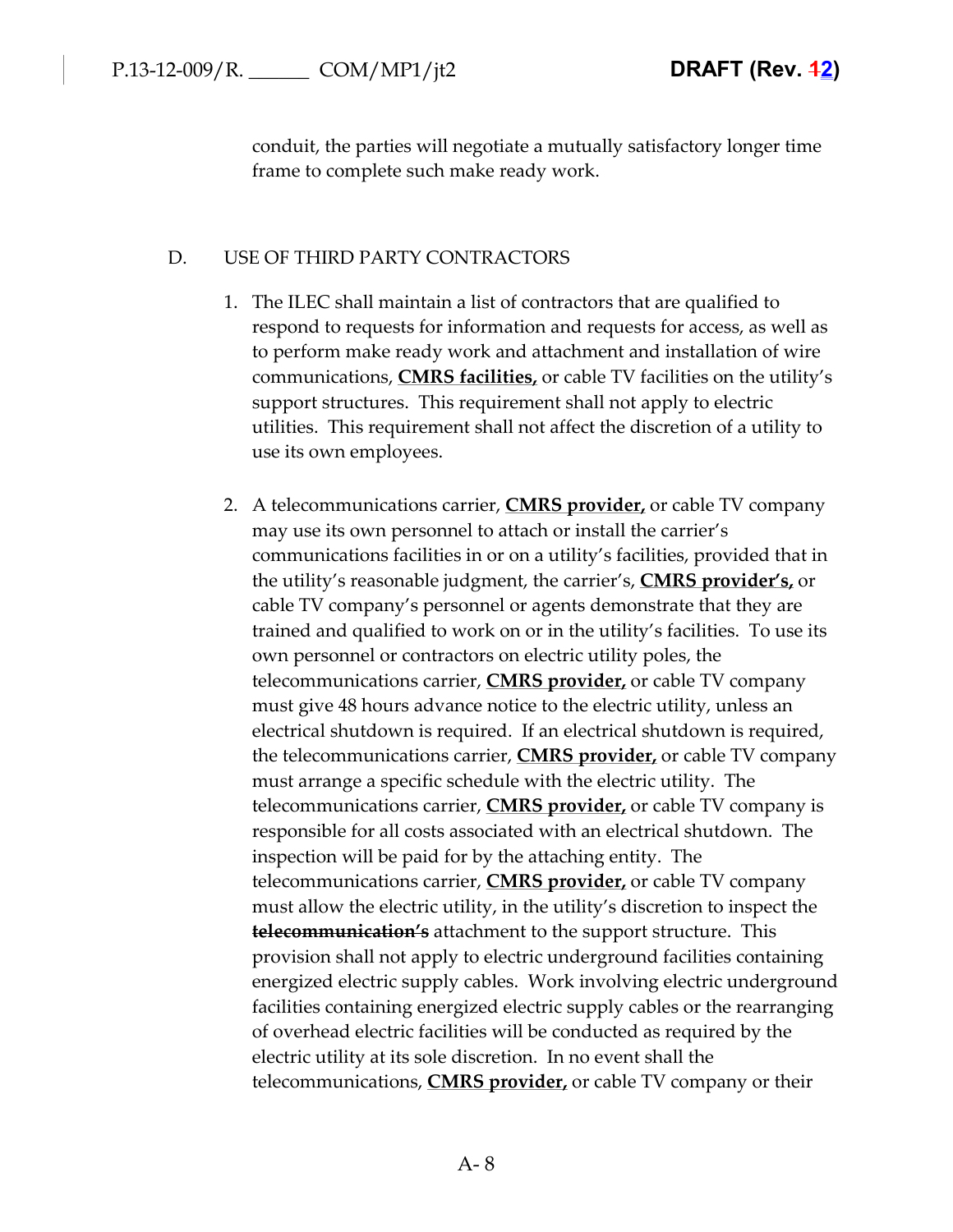respective contractor, interfere with the electric utility's equipment or service.

3. Incumbent utilities should adopt written guidelines to ensure that telecommunication carriers', **CMRS provider's,** and cable TV companies' personnel and third-party contractors are qualified. These guidelines must be reasonable and objective, and must apply equally to the incumbent utility's own personnel or the incumbent utility's own third-party contractors. Incumbent utilities must seek industry input when drafting such guidelines.

### V. NONDISCLOSURE

## A. DUTY NOT TO DISCLOSE PROPRIETARY INFORMATION

1. The utility and entities seeking access to poles or other support structures may provide reciprocal standard nondisclosure agreements that permit either party to designate as proprietary information any portion of a request for information or a response thereto, regarding the availability of surplus space or excess capacity on or in its support structures, or of a request for access to such surplus space or excess capacity, as well as any maps, plans, drawings or other information, including those that disclose the telecommunications carrier's, **CMRS provider's,** or cable TV company's plans for where it intends to compete against an incumbent telephone utility. Each party shall have a duty not to disclose any information which the other contracting party has designated as proprietary except to personnel within the utility that have an actual, verifiable "need to know" in order to respond to requests for information or requests for access.

# B. SANCTIONS FOR VIOLATIONS OF NONDISCLOSURE AGREEMENTS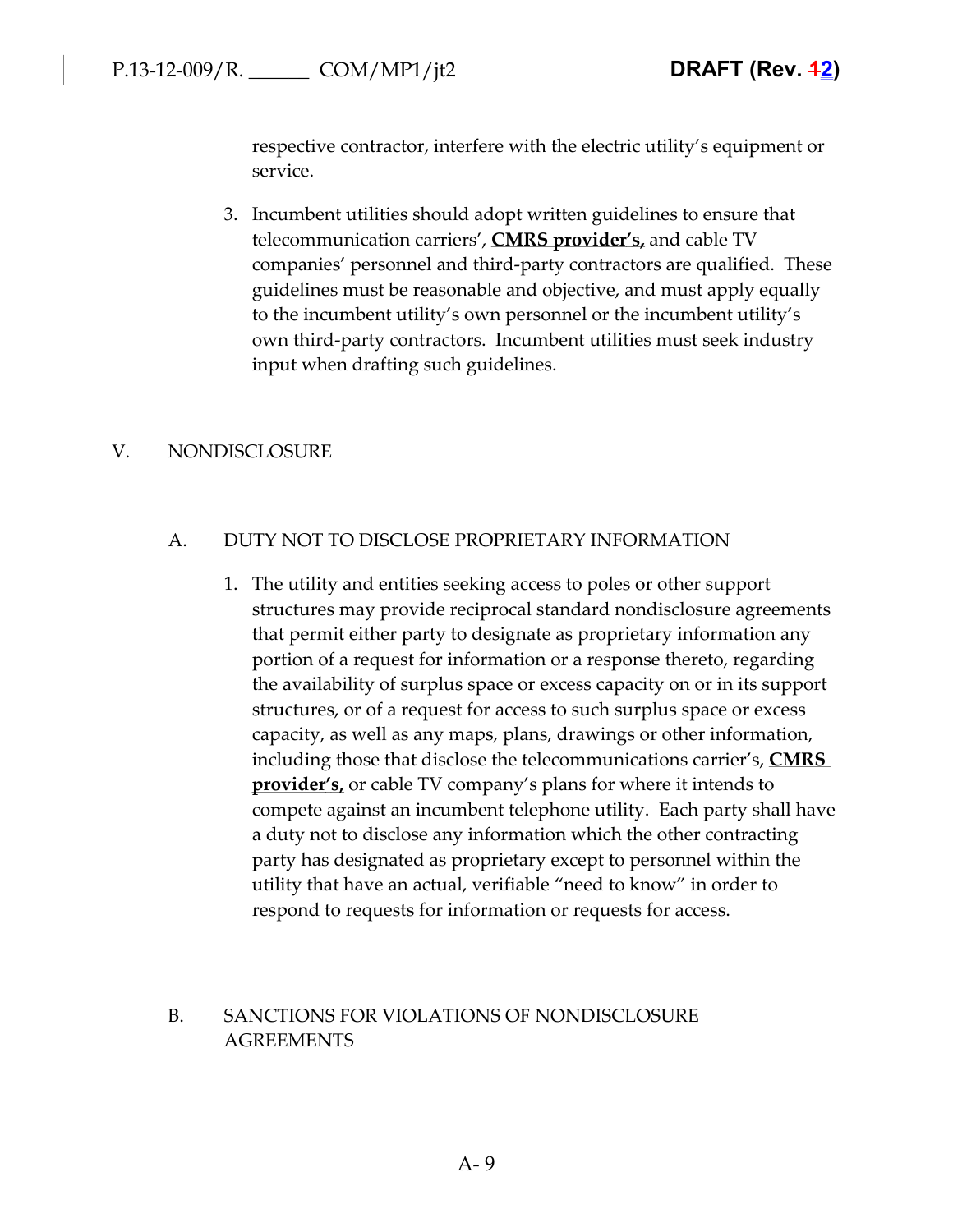1. Each party shall take every precaution necessary to prevent employees in its field offices or other offices responsible for making or responding to requests for information or requests for access from disclosing any proprietary information of the other party. Under no circumstances may a party disclose such information to marketing, sales or customer representative personnel. Proprietary information shall be disclosed only to personnel in the utility's field offices or other offices responsible for making or responding to such requests who have an actual, verifiable "need to know" for purposes of responding to such requests. Such personnel shall be advised of their duty not to disclose such information to any other person who does not have a "need to know" such information. Violation of the duty not to disclose proprietary information shall be cause for imposition of such sanctions as, in the Commission's judgment, are necessary to deter the party from breaching its duty not to disclose proprietary information in the future. Any violation of the duty not to disclose proprietary information will be accompanied by findings of fact that permit a party whose proprietary information has improperly been disclosed to seek further remedies in a civil action.

### VI. PRICING AND TARIFFS GOVERNING ACCESS

### A. GENERAL PRINCIPLE OF NONDISCRIMINATION

1. A utility shall grant access to its rights-of-way and support structures to telecommunications carriers**, CMRS providers, or cable TV company** and cable TV companies on a nondiscriminatory basis. Nondiscriminatory access is access on a first-come, first-served basis; access that can be restricted only on consistently applied nondiscriminatory principles relating to capacity constraints, and safety, engineering, and reliability requirements. Electric utilities' use of its own facilities for internal communications in support of its utility function shall not be considered to establish a comparison for nondiscriminatory access. A utility shall have the ability to negotiate with a telecommunications carrier, **CMRS provider,** or cable TV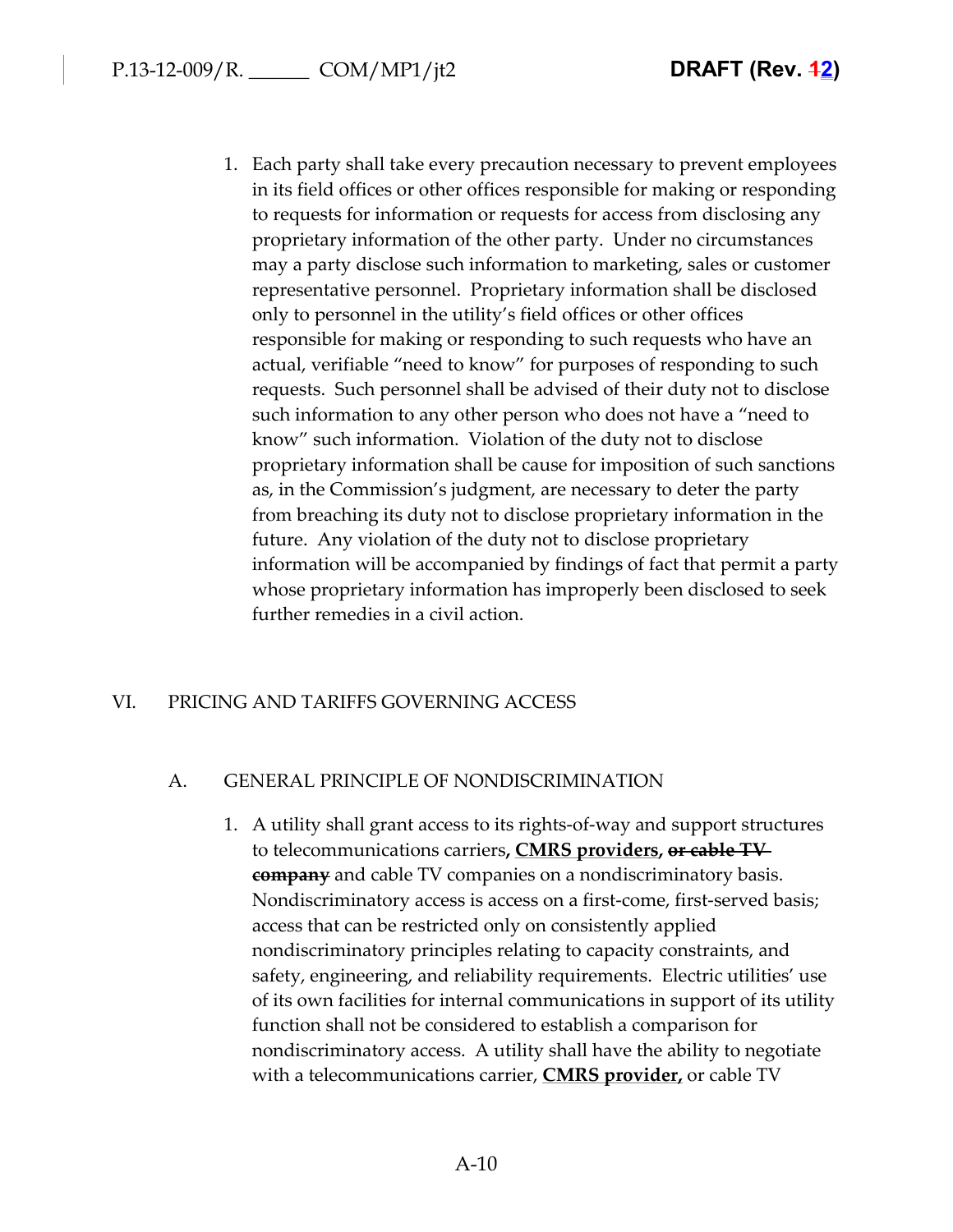company the price for access to its rights of way and support structures.

2. A utility shall grant access to its rights-of-way and support structures to telecommunications carriers, **CMRS providers,** and cable TV companies on a nondiscriminatory basis, access to or use of the right-of-way, where such right-of-way is located on private property and safety, engineering, and reliability requirements. Electric utilities' use of their own facilities for internal communications in support of their utility function shall not be considered to establish a comparison for nondiscriminatory access. A utility shall have the ability to negotiate with a telecommunications carrier, **CMRS provider,** or cable TV company the price for access to its rights-of-way and support structures.

#### B. MANNER OF PRICING ACCESS

- 1. Whenever a public utility and a telecommunications carrier, **CMRS provider,** or cable TV company, or associations, therefore, are unable to agree upon the terms, conditions, or annual compensation for pole attachments or the terms, conditions, or costs of rearrangements, the Commission shall establish and enforce the rates, terms and conditions for pole attachments and rearrangements so as to assure a public utility the recovery of both of the following:
	- a. A one-time reimbursement for actual costs incurred by the public utility for rearrangements performed at the request of the telecommunications carrier.
	- b. An annual recurring fee computed as follows:
		- (1) For each pole and supporting anchor actually used by the telecommunications carrier, **CMRS provider,** or cable TV company, the annual fee shall be two dollars and fifty cents (\$2.50) or 7.4 percent of the public utility's annual cost of ownership for the pole and supporting anchor, whichever is greater, except that if a public utility applies for establishment of a fee in excess of two dollars and fifty cents (\$2.50) under this rule, the annual fee shall be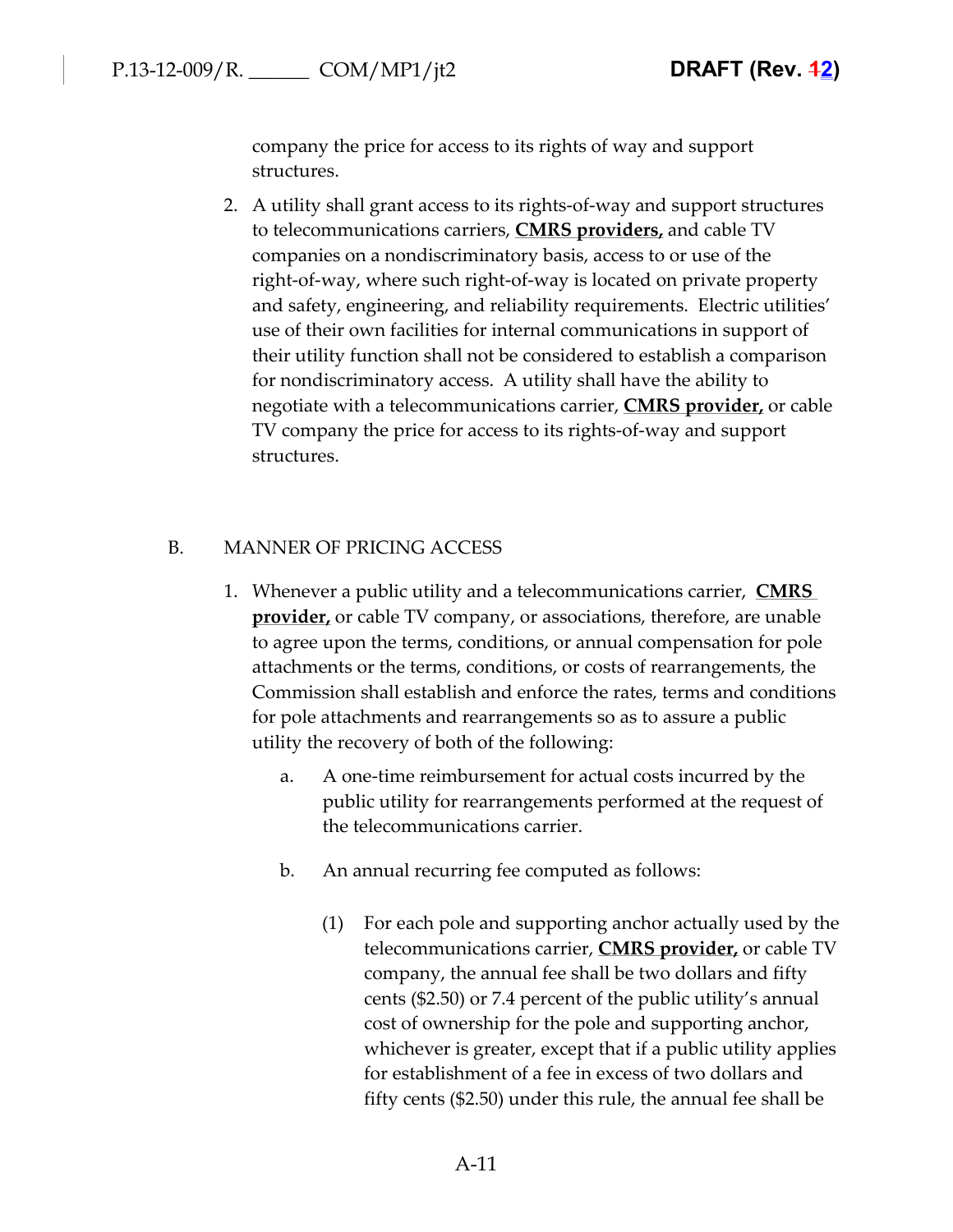7.4 percent of the public utility's annual cost of ownership for the pole and supporting anchor.

- (2) For support structures used by the telecommunications carrier or cable TV company, other than poles or anchors, a percentage of the annual cost of ownership for the support structure, computed by dividing the volume or capacity rendered unusable by the telecommunications carrier's or cable TV company's equipment by the total usable volume or capacity. As used in this paragraph, "total usable volume or capacity" means all volume or capacity in which the public utility's line, plant, or system could legally be located, including the volume or capacity rendered unusable by the telecommunications carrier's or cable TV company's equipment.
- c. A utility may not charge a telecommunications carrier, **CMRS provider**, or cable TV company a higher rate for access to its rights of way and support structures than it would charge a similarly situated cable television corporation for access to the same rights of way and support structures.

### C. CONTRACTS

- 1. A utility that provides or has negotiated an agreement with a telecommunications carrier, **CMRS provider,** or cable TV company to provide access to its support structures shall file with the Commission the executed contract showing:
	- a. The annual fee for attaching to a pole and supporting anchor.
	- b. The annual fee per linear foot for use of conduit.
	- c. Unit costs for all make ready and rearrangements work.
	- d. All terms and conditions governing access to its rights of way and support structures.
	- e. The fee for copies or preparation of maps, drawings and plans for attachment to or use of support structures.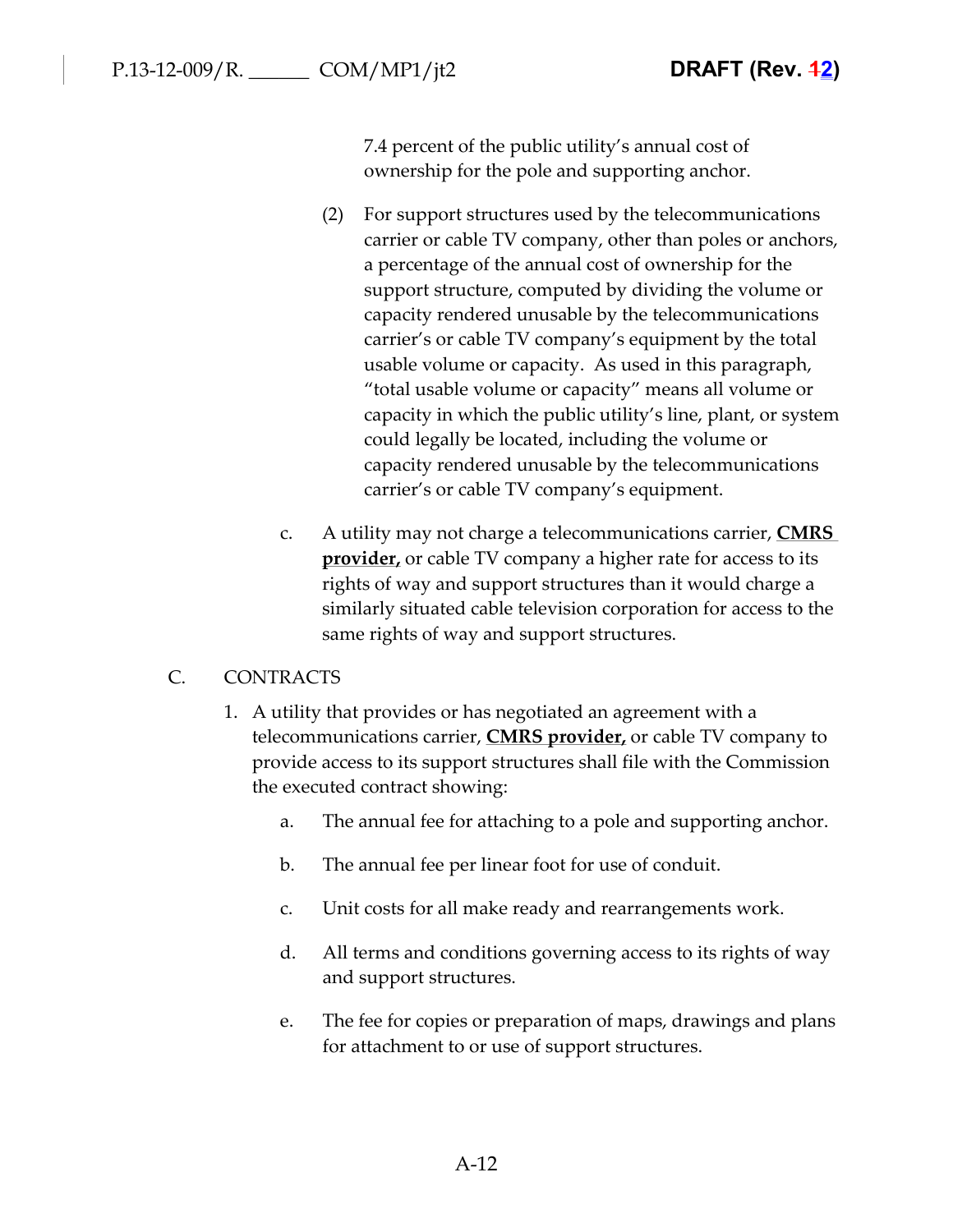2. A utility entering into contracts with telecommunications carriers, **CMRS providers,** or cable TV companies or cable TV company for access to its support structures, shall file such contracts with the Commission pursuant to General Order 96, available for full public inspection, and extended on a nondiscriminatory basis to all other similarly situated telecommunications carriers, **CMRS providers,** or cable TV companies. If the contracts are mutually negotiated and submitted as being pursuant to the terms of 251 and 252 of TA 96, they shall be reviewed consistent with the provisions of Resolution ALJ-174.

## D. UNAUTHORIZED ATTACHMENTS

- 1. No party may attach to the right of way or support structure of another utility without the express written authorization from the utility.
- 2. For every violation of the duty to obtain approval before attaching, the owner or operator of the unauthorized attachment shall pay to the utility a penalty of \$500 for each violation. This fee is in addition to all other costs which are part of the attacher's responsibility. Each unauthorized pole attachment shall count as a separate violation for assessing the penalty.
- 3. Any violation of the duty to obtain permission before attaching shall be cause for imposition of sanctions as, in the Commissioner's judgment, are necessary to deter the party from in the future breaching its duty to obtain permission before attaching will be accompanied by findings of fact that permit the pole owner to seek further remedies in a civil action.
- 4. This Section D applies to existing attachments as of the effective date of these rules.

#### VII. RESERVATIONS OF CAPACITY FOR FUTURE USE

A. No utility shall adopt, enforce or purport to enforce against a telecommunications carrier, **CMRS provider,** or cable TV company any "hold off," moratorium, reservation of rights or other policy by which it refuses to make currently unused space or capacity on or in its support structures available to telecommunications carriers, **CMRS providers,** or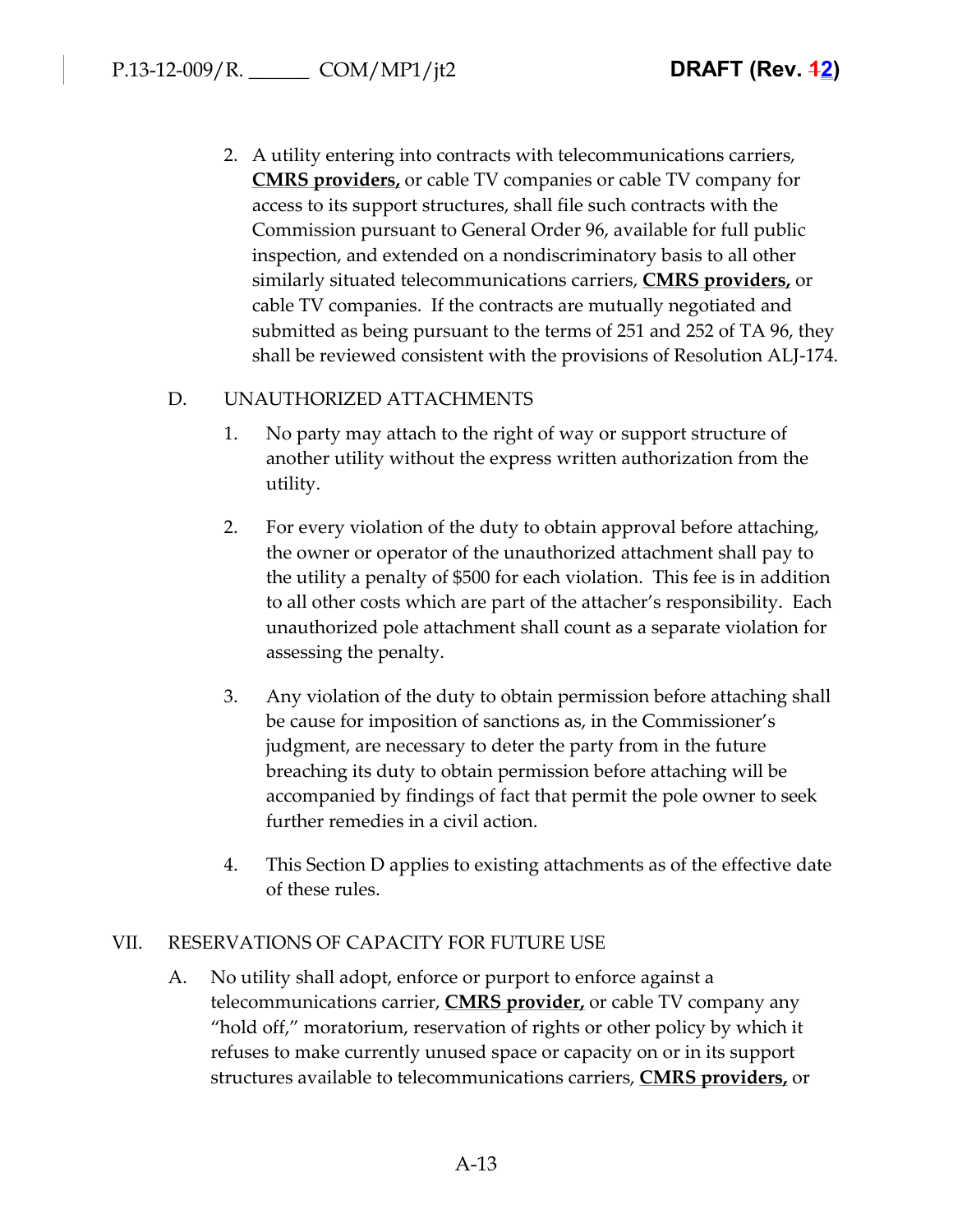cable TV companies requesting access to such support structures, except as provided for in Part C below.

- B. All access to a utility's support structures and rights of way shall be subject to the requirements of Public Utilities Code § 851 and General Order 69C. Instead of capacity reclamation, our preferred outcome is for the expansion of existing support structures to accommodate the need for additional attachments.
- C. Notwithstanding the provisions of Paragraphs VII.A and VII.B, an electric utility may reserve space for up to 12 months on its support structures required to serve core utility customers where it demonstrates that: (i) prior to a request for access having been made, it had a bona fide development plan in place prior to the request and that the specific reservation of attachment capacity is reasonably and specifically needed for the immediate provision (within one year of the request) of its core utility service, (ii) there is no other feasible solution to meeting its immediately foreseeable needs, (iii) there is no available technological means of increasing the capacity of the support structure for additional attachments, and (iv) it has attempted to negotiate a cooperative solution to the capacity problem in good faith with the party seeking the attachment. An ILEC may earmark space for imminent use where construction is planned to begin within nine months of a request for access. A CLC, **CMRS provider,** or cable TV company must likewise use space within nine months of the date when a request for access is granted, or else will become subject to reversion of its access.

# VIII. MODIFICATIONS OF EXISTING SUPPORT STRUCTURES

#### A. NOTIFICATION TO PARTIES ON OR IN SUPPORT STRUCTURES

1. Absent a private agreement establishing notification procedures, written notification of a modification should be provided to parties with attachments on or in the support structure to be modified at least 60 days prior to the commencement of the modification. Notification shall not be required for emergency modifications or routine maintenance activities.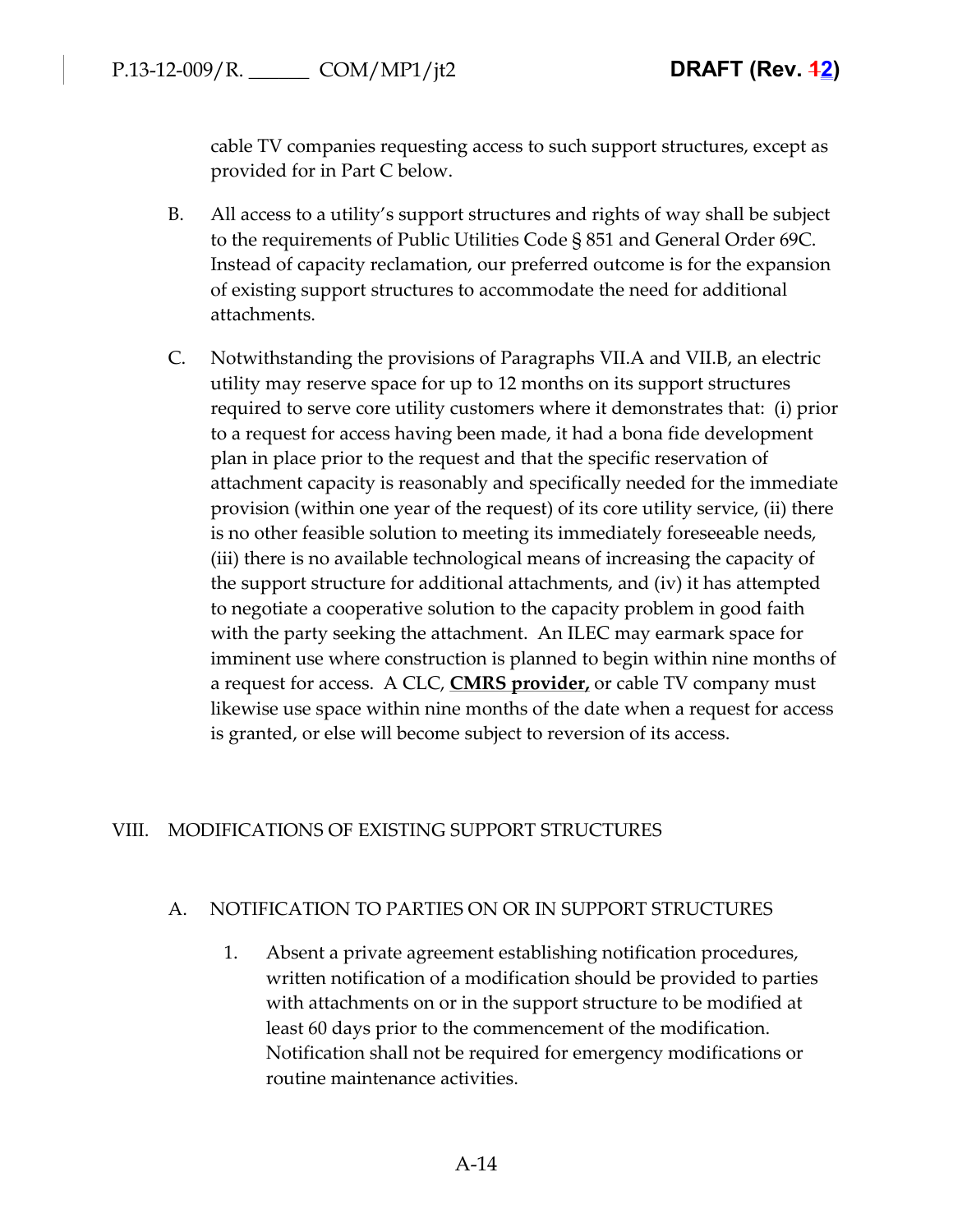### B. NOTIFICATION GENERALLY

1. Utilities and telecommunications carriers shall cooperate to develop a means by which notice of planned modifications to utility support structures may be published in a centralized, uniformly accessible location (e.g., a "web page" on the Internet).

# C. SHARING THE COST OF MODIFICATIONS

1. The costs of support structure capacity expansions and other modifications shall be shared only by all the parties attaching to utility support structures which are specifically benefiting from the modifications on a proportionate basis corresponding to the share of usable space occupied by each benefiting carrier. In the event an energy utility incurs additional costs for trenching and installation of conduit due of safety or reliability requirements which are more elaborate than a telecommunications-only trench, the telecommunications carriers should not pay more than they would have incurred for their own independent trench. Disputes regarding the sharing of the cost of capacity expansions and modifications shall be subject to the dispute resolution procedures contained in these rules.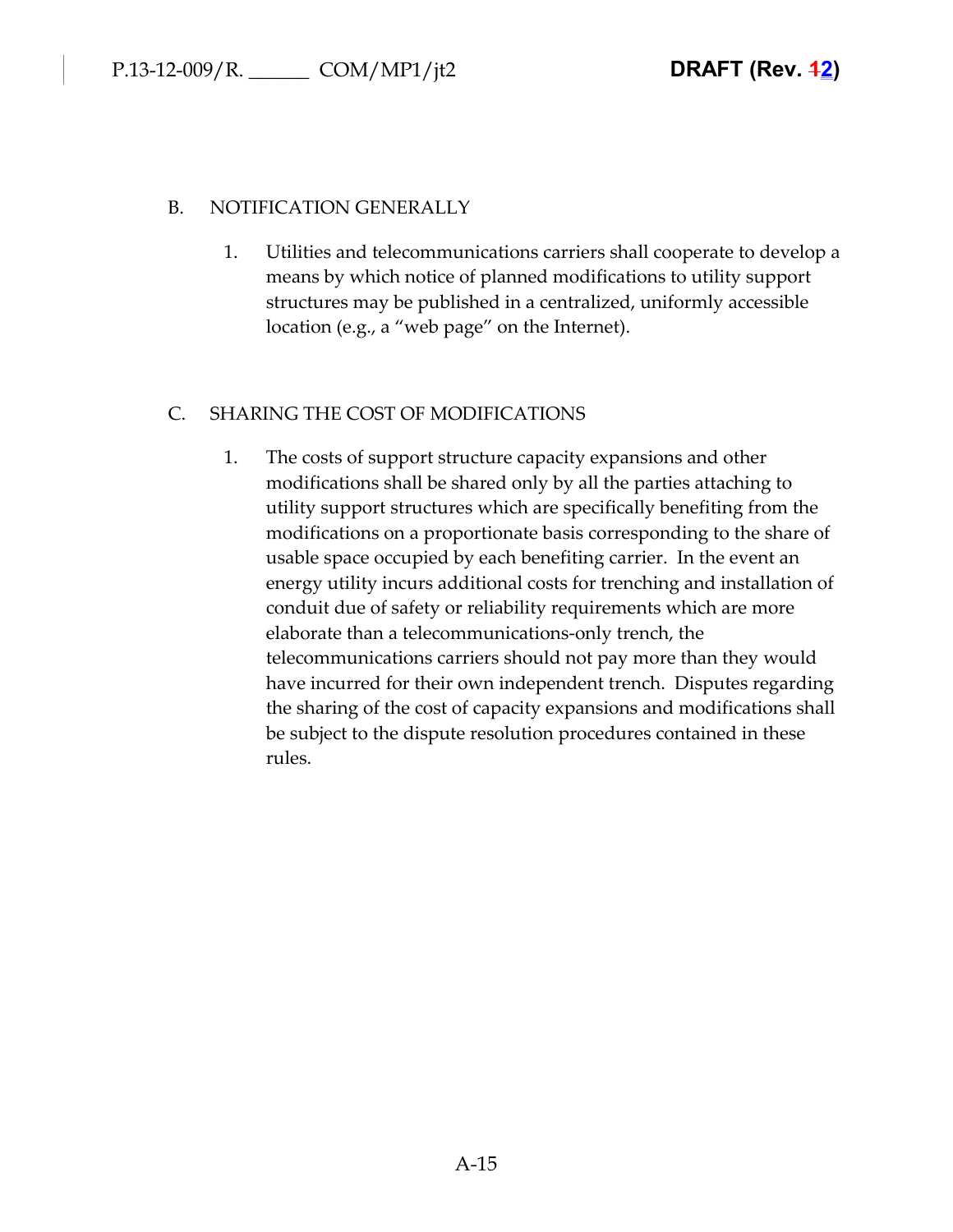### IX. EXPEDITED DISPUTE RESOLUTION PROCEDURES

- A. Parties to a dispute involving access to utility rights of way and support structures may invoke the Commission's dispute resolution procedures, but must first attempt in good faith to resolve the dispute. Disputes involving initial access to utility rights of way and support structures shall be heard and resolved through the following expedited dispute resolution procedure.
	- 1. Following denial of a request for access, parties shall escalate the dispute to the executive level within each company. After 5 business days, any party to the dispute may file a formal application requesting Commission arbitration. The arbitration shall be deemed to begin on the date of the filing before the Commission of the request for arbitration. Parties to the arbitration may continue to negotiate an agreement prior to and during the arbitration hearings. The party requesting arbitration shall provide a copy of the request to the other party or parties not later than the day the Commission receives the request.

# 2. **Content**

A request for arbitration must contain:

- a. A statement of all unresolved issues.
- b. A description of each party's position on the unresolved issues.
- c. A proposed agreement addressing all issues, including those upon which the parties have reached an agreement and those that are in dispute. Wherever possible, the petitioner should rely on the fundamental organization of clauses and subjects contained in an agreement previously arbitrated and approved by this Commission.
- d. Direct testimony supporting the requester's position on factual predicates underlying disputed issues.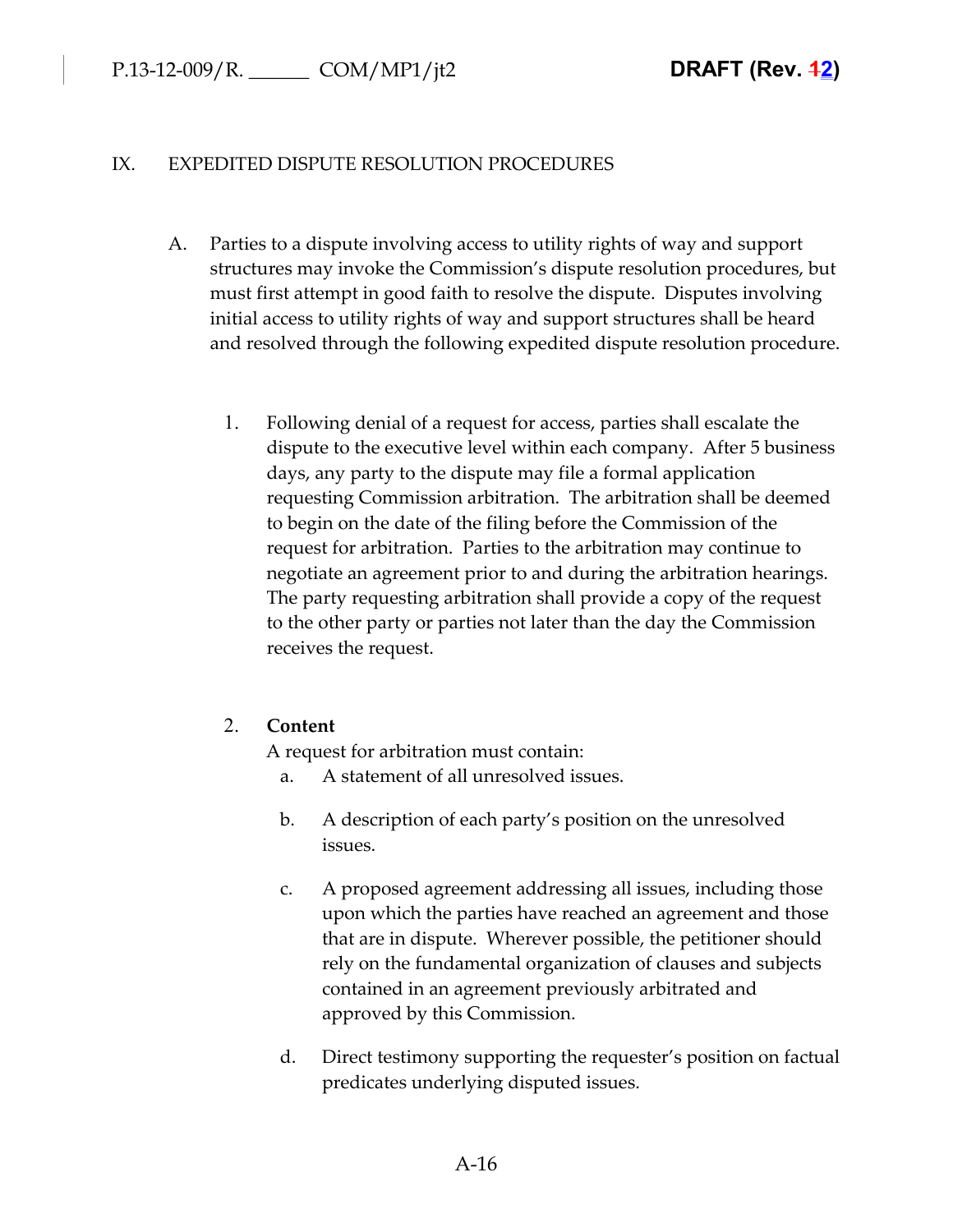e. Documentation that the request complies with the time requirements in the preceding rule.

#### 3. **Appointment of Arbitrator**

Upon receipt of a request for arbitration, the Commission's President or a designee in consultation with the Chief Administrative Law Judge, shall appoint and immediately notify the parties of the identity of an Arbitrator to facilitate resolution of the issues raised by the request. The Assigned Commissioner may act as Arbitrator if he/she chooses. The Arbitrator must attend all arbitration meetings, conferences, and hearings.

#### 4. **Discovery**

Discovery should begin as soon as possible prior to or after filing of the request for negotiation and should be completed before a request for arbitration is filed. For good cause, the Arbitrator or Administrative Law Judge assigned to Law and Motion may compel response to a data request; in such cases, the response normally will be required in three working days or less.

#### 5. **Opportunity to Respond**

Pursuant to Subsection 252(b)(3), any party to a negotiation which did not make the request for arbitration ("respondent") may file a response with the Commission within 15 days of the request for arbitration. In the response, the respondent shall address each issue listed in the request, describe the respondent's position on these issues, and identify and present any additional issues for which the respondent seeks resolution and provide such additional information and evidence necessary for the Commission's review. Building upon the contract language proposed by the applicant and using the form of agreement selected by the applicant, the respondent shall include, in the response, a single-text "mark-up" document containing the language upon which the parties agree and, where they disagree, both the applicant's proposed language (bolded) and the respondent's proposed language (underscored). Finally, the response should contain any direct testimony supporting the respondent's position on underlying factual predicates. On the same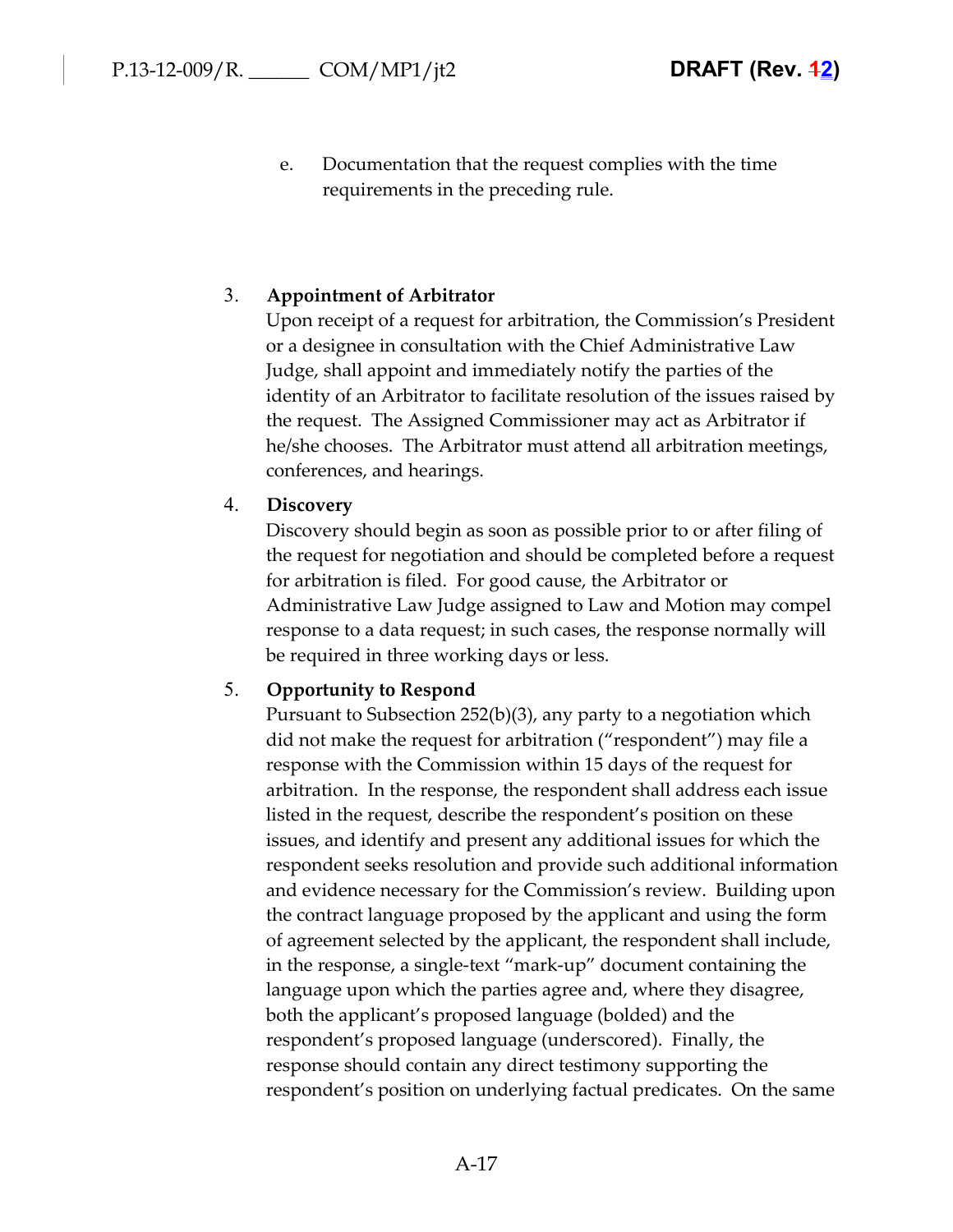day that it files its response before the Commission, the respondent must serve a copy of the Response and all supporting documentation on any other party to the negotiation.

### 6. **Revised Statement of Unresolved Issues**

Within 3 days of receiving the response, the applicant and respondent shall jointly file a revised statement of unresolved issues that removes from the list presented in the initial petition those issues which are no longer in dispute based on the contract language offered by the respondent in the mark-up document and adds to the list only those other issues which now appear to be in dispute based on the mark-up document and other portions of the response.

### 7. **Initial Arbitration Meeting**

An Arbitrator may call an initial meeting for purposes such as setting a schedule, simplifying issues, or resolving the scope and timing of discovery.

### 8. **Arbitration Conference and Hearing**

Within 7 days after the filing of a response to the request for arbitration, the arbitration conference and hearing shall begin. The conduct of the conference and hearing shall be noticed on the Commission calendar and notice shall be provided to all parties on the service list.

### 9. **Limitation of Issues**

The Arbitrator shall limit the arbitration to the resolution of issues raised in the application, the response, and the revised statement of unresolved issues (where applicable). In resolving the issues raised, the Arbitrator may take into account any issues already resolved between the parties.

# 10. **Arbitrator's Reliance on Experts**

The Arbitrator may rely on experts retained by, or on the Staff of the Commission. Such expert(s) may assist the Arbitrator throughout the arbitration process.

### 11. **Close of Arbitration**

The arbitration shall consist of mark-up conferences and limited evidentiary hearings. At the mark-up conferences, the arbitrator will hear the concerns of the parties, determine whether the parties can further resolve their differences, and identify factual issues that may require limited evidentiary hearings. The arbitrator will also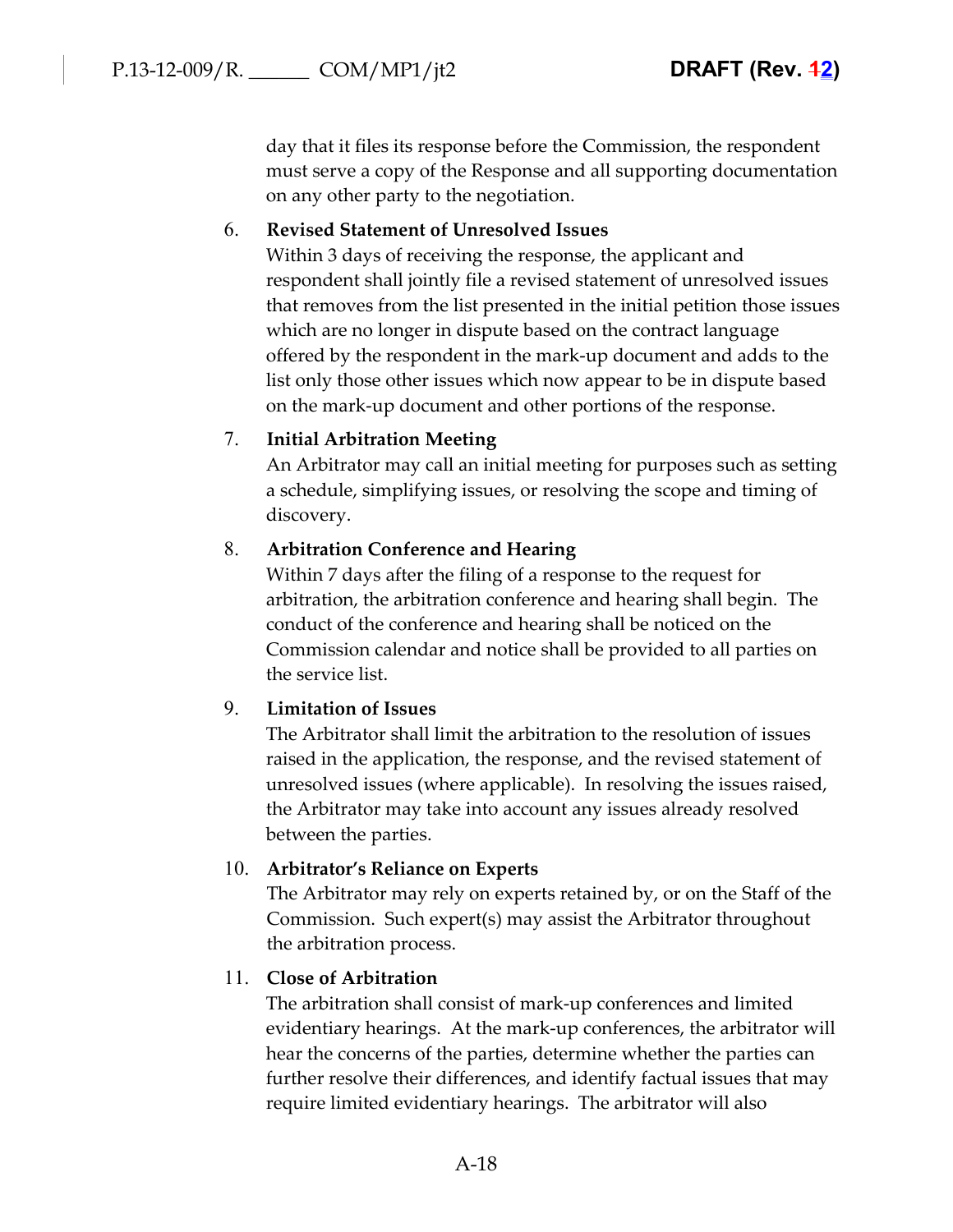announce his or her rulings at the conferences as the issues are resolved. The conference and hearing process shall conclude within 3 days of the hearing's commencement, unless the Arbitrator determines otherwise.

## 12. **Expedited Stenographic Record**

An expedited stenographic record of each evidentiary hearing shall be made. The cost of preparation of the expedited transcript shall be borne in equal shares by the parties.

### 13. **Authority of the Arbitrator**

In addition to authority granted elsewhere in these rules, the Arbitrator shall have the same authority to conduct the arbitration process as an Administrative Law Judge has in conducting hearings under the Rules of Practice and Procedure. The Arbitrator shall have the authority to change the arbitration schedule contained in these rules.

**Participation Open to the Public** Participation in the arbitration conferences and hearings is strictly limited to the parties negotiating a ROW agreement pursuant to the terms of these adopted rules.

### 14. **Arbitration Open to the Public**

Though participation at arbitration conferences and hearings is strictly limited to the parties that were negotiating the agreements being arbitrated, the general public is permitted to attend arbitration hearings unless circumstances dictate that a hearing, or portion thereof, be conducted in closed session. Any party to an arbitration seeking a closed session must make a written request to the Arbitrator describing the circumstances compelling a closed session. The Arbitrator shall consult with the assigned Commissioner and rule on such request before hearings begin.

### 15. **Filing of Draft Arbitrator's Report**

Within 15 days following the hearings, the Arbitrator, after consultation with the Assigned Commissioner, shall file a Draft Arbitrator's Report. The Draft Arbitrator's Report will include (a) a concise summary of the issues resolved by the Arbitrator, and (b) a reasoned articulation of the basis for the decision.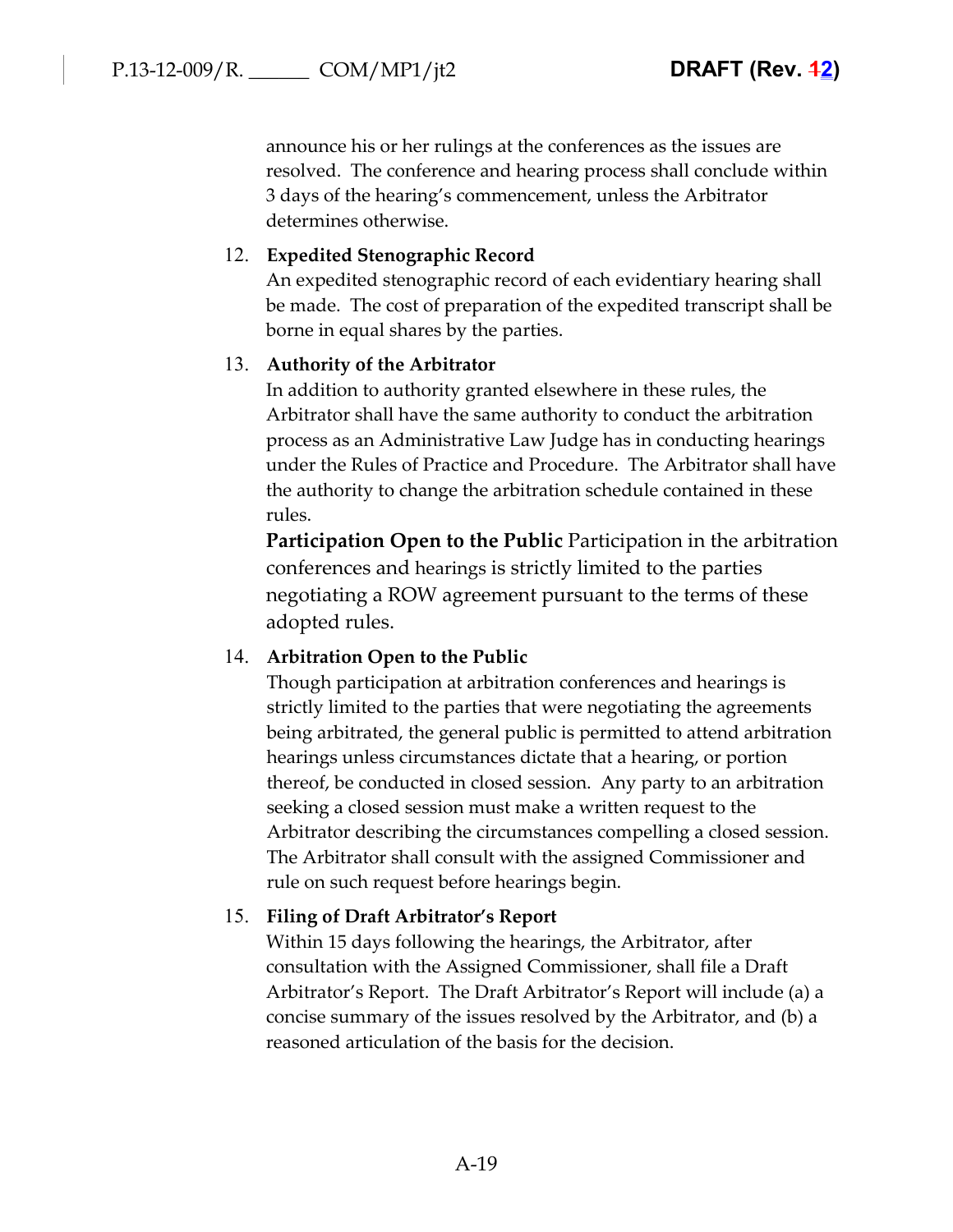# 16. **Filing of Post-Hearing Briefs and Comments on the Draft Arbitrator's Report**

Each party to the arbitration may file a post-hearing brief within 7 days of the end of the mark-up conferences and hearings unless the Arbitrator rules otherwise. Post-hearing briefs shall present a party's argument in support of adopting its recommended position with all supporting evidence and legal authorities cited therein. The length of post-hearing briefs may be limited by the Arbitrator and shall otherwise comply with the Commission's Rules of Practice and Procedure. Each party and any member of the public may file comments on the Draft arbitrator's Report within 10 days of its release. Such comments shall not exceed 20 pages.

### 17. **Filing of the Final Arbitrator's Report**

The arbitrator shall file the Final Arbitrator's Report no later than 15 days after the filing date for comments. Prior to the report's release, the Telecommunications Division will review the report and prepare a matrix comparing the outcomes in the report to those adopted in prior Commission arbitration decisions, highlighting variances from prior Commission policy. Whenever the Assigned Commissioner is not acting as the arbitrator, the Assigned Commissioner will participate in the release of the Final Arbitrator's Report consistent with the Commission's filing of Proposed Decisions as set forth in Rule 77.1 of the Commission's Rules of Practice and Procedure.

### 18. **Filing of Arbitrated Agreement**

Within 7 days of the filing of the Final Arbitrator's Report, the parties shall file the entire agreement for approval.

# 19. **Commission Review of Arbitrated Agreement**

Within 30 days following filing of the arbitrated agreement, the Commission shall issue a decision approving or rejecting the arbitrated agreement (including those parts arrived at through negotiations) pursuant to Subsection 252(e) and all its subparts.

# 20. **Standards for Review**

The Commission may reject arbitrated agreements or portions thereof that do not meet the requirements of the Commission, including, but not limited to, quality of service standards adopted by the Commission.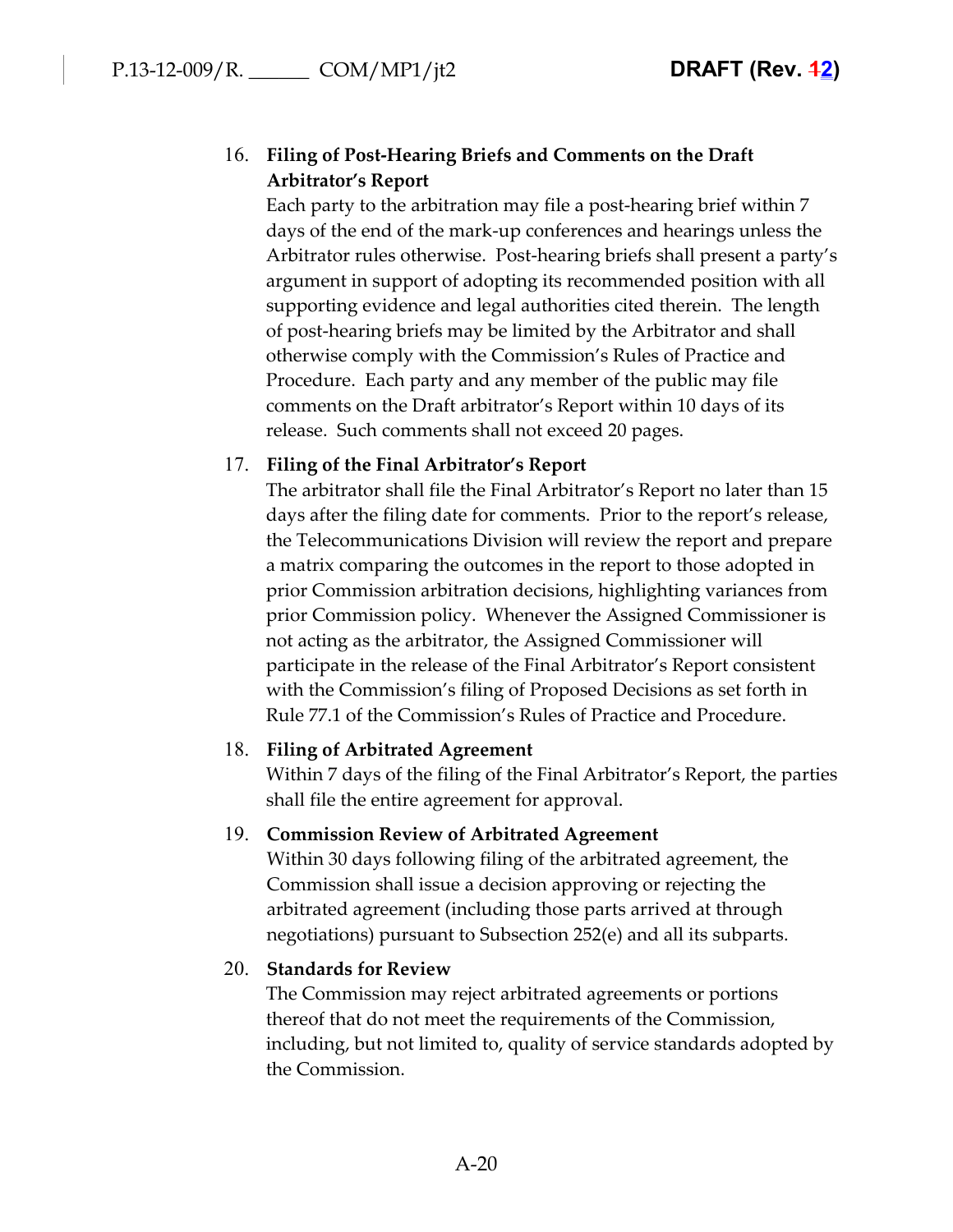# 21. **Written Findings**

The Commission's decision approving or rejecting an arbitration agreement shall contain written findings. In the event of rejection, the Commission shall address the deficiencies of the arbitrated agreement in writing and may state what modifications of such agreement would make the agreement acceptable to the Commission.

## 22. **Application for Rehearing**

A party wishing to appeal a Commission decision approving an arbitration must first seek administrative review pursuant to the Commission's Rules of Practice and Procedure.

23. The party identified by the arbitrator as the "losing party" shall reimburse the party identified by the arbitrator as the "prevailing party" for all costs of the arbitration, including the reasonable attorney and expert witness fees incurred by the prevailing party.

# X. ACCESS TO CUSTOMER PREMISES

- A. No carrier may use its ownership or control of any right of way or support structure to impede the access of a telecommunications carrier or cable TV company to a customer's premises.
- B. A carrier shall provide access, when technically feasible, to building entrance facilities it owns or controls, up to the applicable minimum point of entry (MPOE) for that property, on a nondiscriminatory, first-come, first-served basis, provided that the requesting telecommunications carrier or cable TV provider has first obtained all necessary access and/or use rights from the underlying property owners(s).
- C. A carrier will have 60 days to renegotiate a contract deemed discriminatory by the Commission in response to a formal complaint. Failing to do so, this carrier will become subject to a fine ranging from \$500 to \$20,000 per day beyond the 60-day limit for renegotiation until the discriminatory provisions of the arrangement have been eliminated.

### XI. SAFETY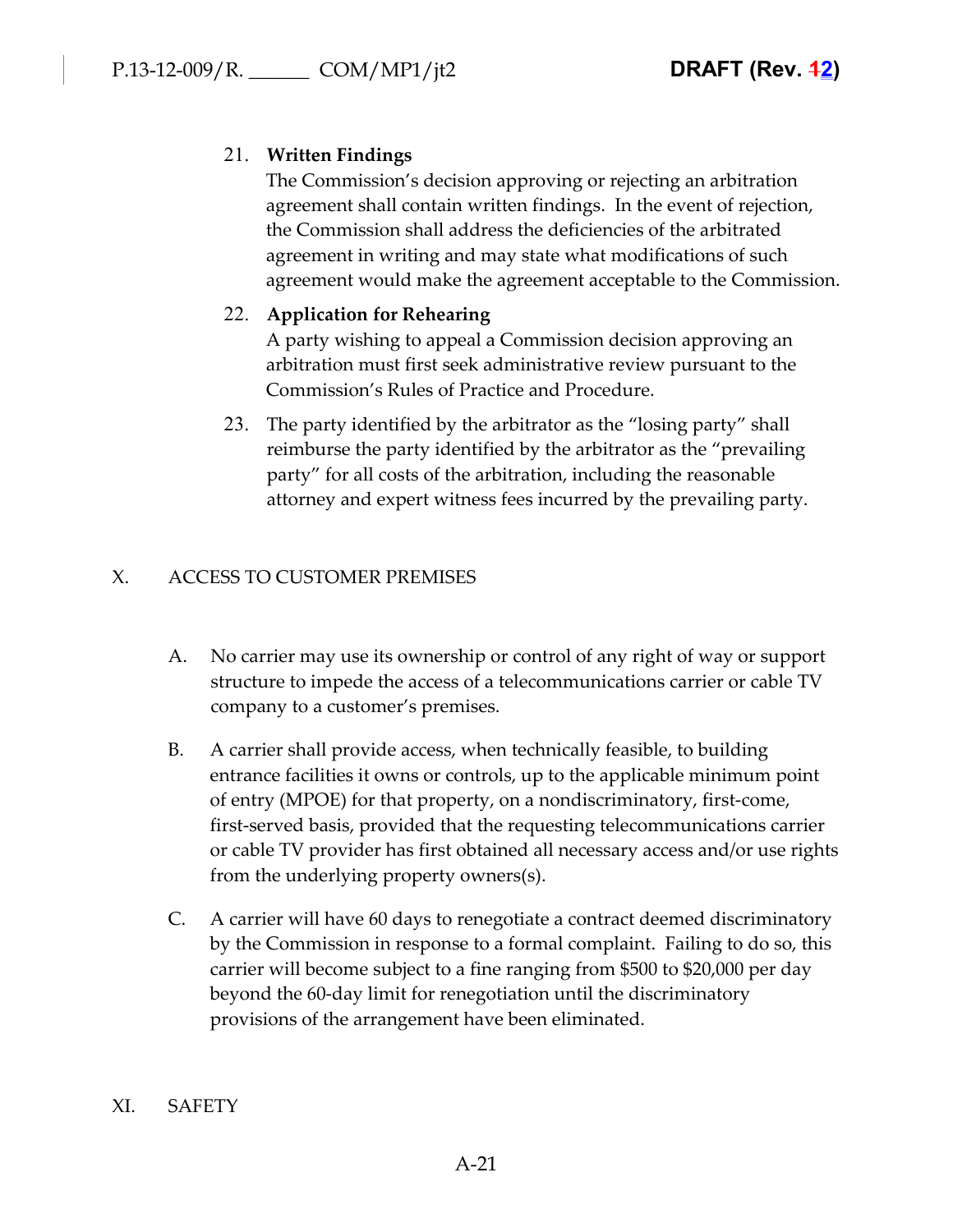- A. Access to utility rights of way and support structures shall be governed at all times by the provisions of Commission General Order Nos. 95 and 128 and by Cal/OSHA Title 8. Where necessary and appropriate, said General Orders shall be supplemented by the National Electric Safety Code, and any reasonable and justifiable safety and construction standards which are required by the utility.
- B. The incumbent utility shall not be liable for work that is performed by a third party without notice and supervision, work that does not pass inspection, or equipment that contains some dangerous defect that the incumbent utility cannot reasonably be expected to detect through a visual inspection. The incumbent utility and its customers shall be immunized from financial damages in these instances.

# **(END OF APPENDIX A)**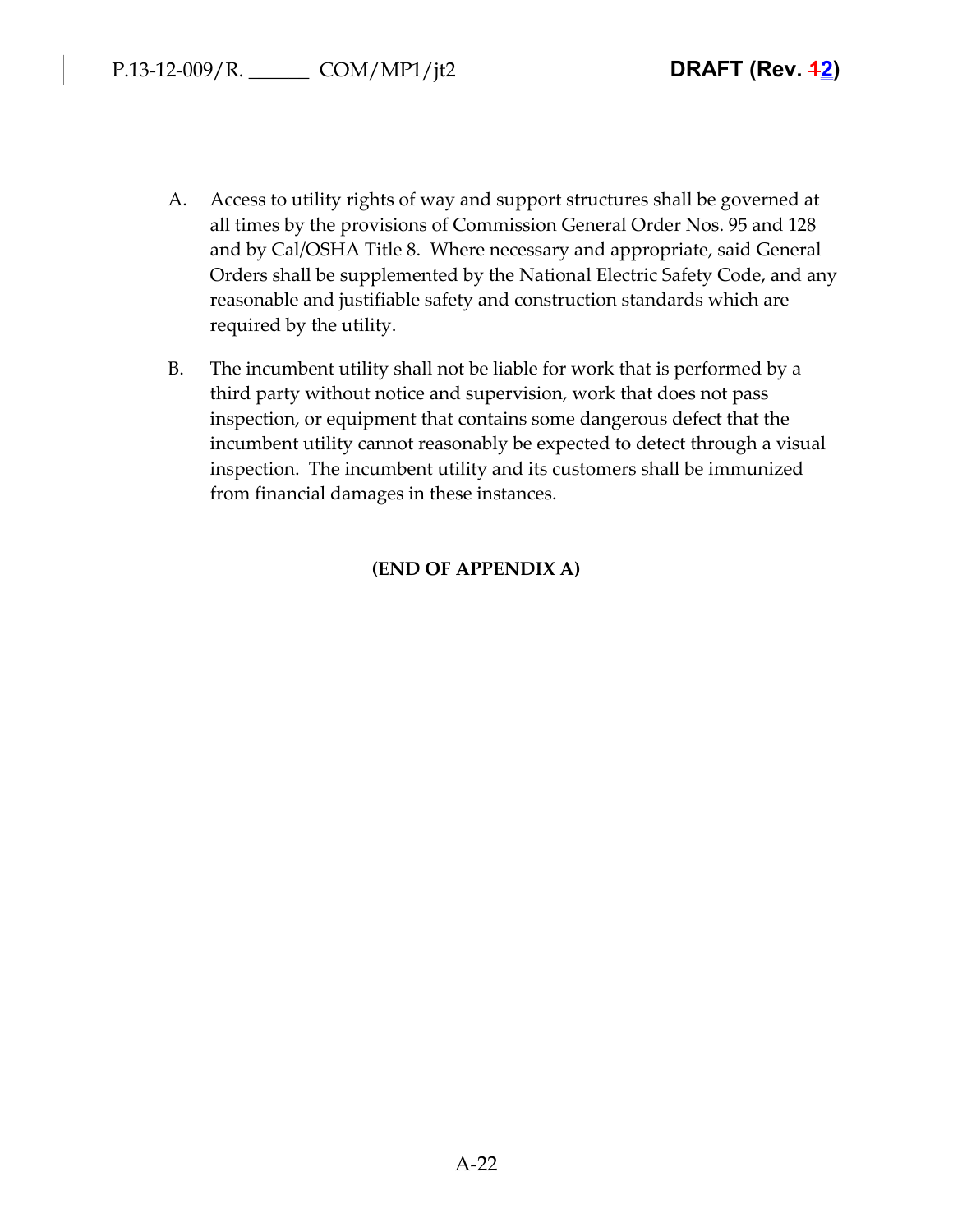# **Appendix B: List of CMRS Carriers**

List of CMRS Carriers with a Commission-Issued Utility Identification Number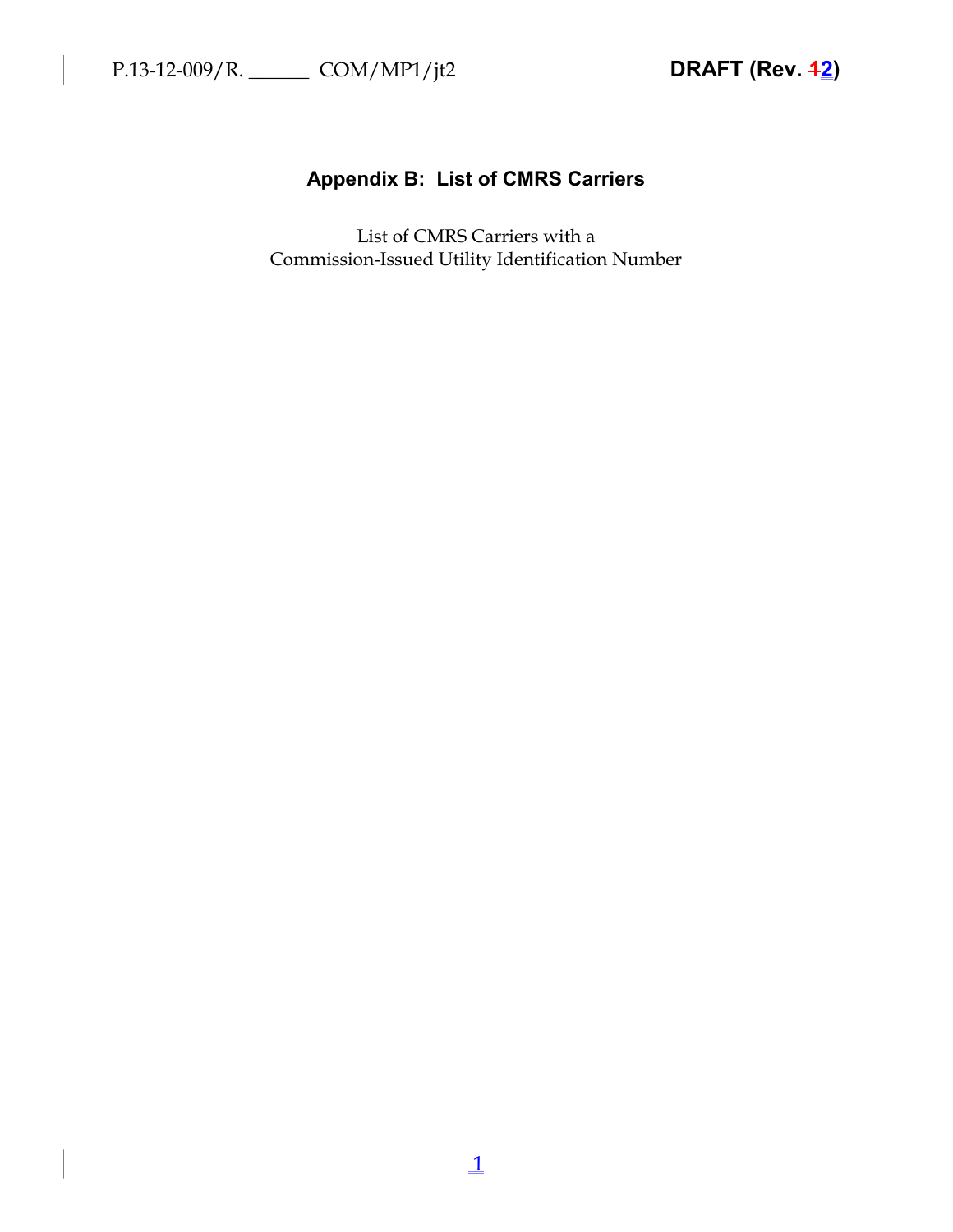| List of CMRS Carriers with a Commission-Issued Utility<br><b>Identification Number</b> |                                                 |  |
|----------------------------------------------------------------------------------------|-------------------------------------------------|--|
| $\mathbf{1}$                                                                           | Cellco Partnership                              |  |
| $\overline{2}$                                                                         | GTE Mobilnet of Ca., Ltd. Ptnrshp               |  |
| 3                                                                                      | Los Angeles Smsa Limited Partnership            |  |
| $\overline{4}$                                                                         | Sacramento Valley Ltd. Partnership              |  |
| 5                                                                                      | Fresno Msa Ltd. Partnership                     |  |
| 6                                                                                      | <b>GTE Mobilnet of Santa Barbara</b>            |  |
| 7                                                                                      | New Cingular Wireless PCS, LLC                  |  |
| 8                                                                                      | Santa Barbara Cellular Systems, Ltd.            |  |
| 9                                                                                      | AT&T Mobility Wireless Operations Holdings Inc. |  |
| 10                                                                                     | <b>WWC License, LLC</b>                         |  |
| 11                                                                                     | California Rsa No. 3 Ltd. Partnership           |  |
| 12                                                                                     | Verizon Wireless, LLC                           |  |
| 13                                                                                     | Modoc RSA Limited Partnership                   |  |
| 14                                                                                     | California Rsa No. 4 Ltd. Partnership           |  |
| 15                                                                                     | United States Cellular Corporation              |  |
| 16                                                                                     | <b>T-Mobile West LLC</b>                        |  |
| 17                                                                                     | New Cingular Wireless Pcs, LLC                  |  |
| 18                                                                                     | Cricket Communications, Inc.                    |  |
| 19                                                                                     | Metropcs California, LLC                        |  |
| 20                                                                                     | Accessible Wireless, LLC                        |  |
| 21                                                                                     | California Valley Broadband, LLC                |  |
| 22                                                                                     | North American Cellular Telephone, Inc.         |  |
| 23                                                                                     | Nova Cellular West, Inc.                        |  |
| 24                                                                                     | Digital Communications Network, Inc.            |  |
| 25                                                                                     | Cellular Systems Int'l Ltd.                     |  |
| 26                                                                                     | Digital Cellular Inc.                           |  |
| 27                                                                                     | Robo Wireless, Inc.                             |  |
| 28                                                                                     | <b>Galaxy Cellular Communications</b>           |  |
| 29                                                                                     | <b>Cybernet Communications</b>                  |  |
| 30                                                                                     | <b>Body Wise Communications Advantage</b>       |  |
| 31                                                                                     | <b>Tracfone Wireless</b>                        |  |
| 32                                                                                     | Everything Wireless, LLC                        |  |
| 33                                                                                     | Fisher Wireless Services, Inc.                  |  |
| 34                                                                                     | Working Assets Funding Service, Inc.            |  |
| 35                                                                                     | Onstar LLC                                      |  |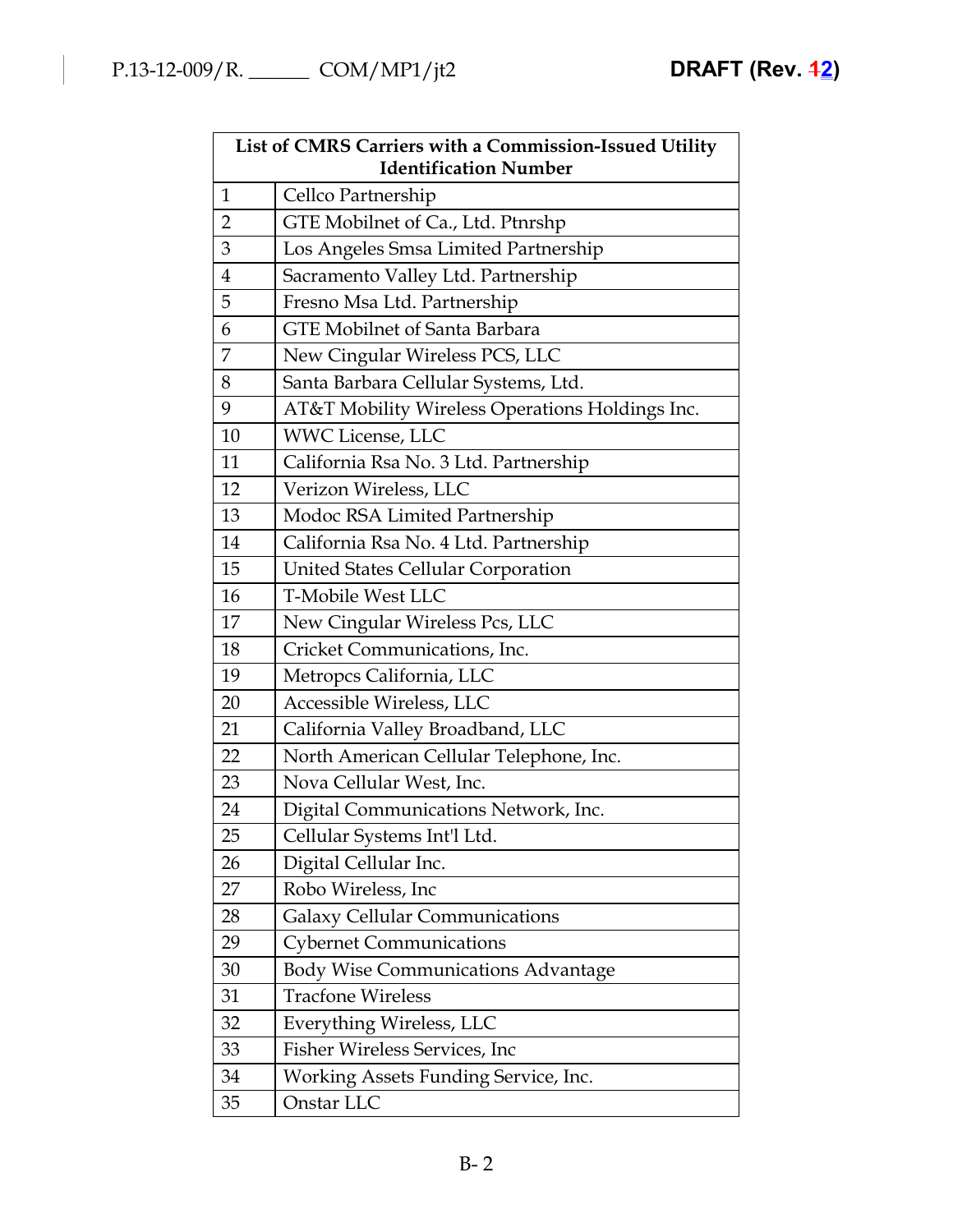| List of CMRS Carriers with a Commission-Issued Utility<br><b>Identification Number</b> |                                       |  |
|----------------------------------------------------------------------------------------|---------------------------------------|--|
| 36                                                                                     | Virgin Mobile USA, LP                 |  |
| 37                                                                                     | Consumer Cellular, Incorporated       |  |
| 38                                                                                     | Nextel Boost of California, LLC       |  |
| 39                                                                                     | PNG Telecommunications, Inc.          |  |
| 40                                                                                     | Movida Communications, Inc.           |  |
| 41                                                                                     | Globalstar USA, LLC                   |  |
| 42                                                                                     | Ztar Mobile, Inc.                     |  |
| 43                                                                                     | Helio, LLC                            |  |
| 44                                                                                     | Granite Telecomminications, LLC       |  |
| 45                                                                                     | Treyspan, Inc.                        |  |
| 46                                                                                     | Total Call Mobile, Inc.               |  |
| 47                                                                                     | <b>Credit Union Wireless</b>          |  |
| 48                                                                                     | Coast To Coast Cellular, Inc.         |  |
| 49                                                                                     | Affinity Mobile, LLC                  |  |
| 50                                                                                     | Nosva Limited Partnership             |  |
| 51                                                                                     | I-Wireless, LLC                       |  |
| 52                                                                                     | Touchtone Communications, Inc.        |  |
| 53                                                                                     | DeltaCom, LLC                         |  |
| 54                                                                                     | CTC Communications Corp.              |  |
| 55                                                                                     | Telscape Communications, Inc.         |  |
| 56                                                                                     | Greatcall, Inc                        |  |
| 57                                                                                     | Lightyear Network Solutions, LLC      |  |
| 58                                                                                     | <b>Airpeak Communications</b>         |  |
| 59                                                                                     | Atrium Wireless Partners, LLC         |  |
| 60                                                                                     | MCI Communications Services, Inc      |  |
| 61                                                                                     | Nexus Communications, Inc.            |  |
| 62                                                                                     | WDT Wireless Telecommunications, Inc. |  |
| 63                                                                                     | St Messaging, LLC                     |  |
| 64                                                                                     | Conexions, LLC                        |  |
| 65                                                                                     | Telava Mobile, Inc.                   |  |
| 66                                                                                     | <b>Ernest Communications, Inc.</b>    |  |
| 67                                                                                     | Mitel Netsolutions, Inc.              |  |
| 68                                                                                     | Truphone, Inc                         |  |
| 69                                                                                     | U.S. Telepacific Corp.                |  |
| 70                                                                                     | <b>Americatel Corporation</b>         |  |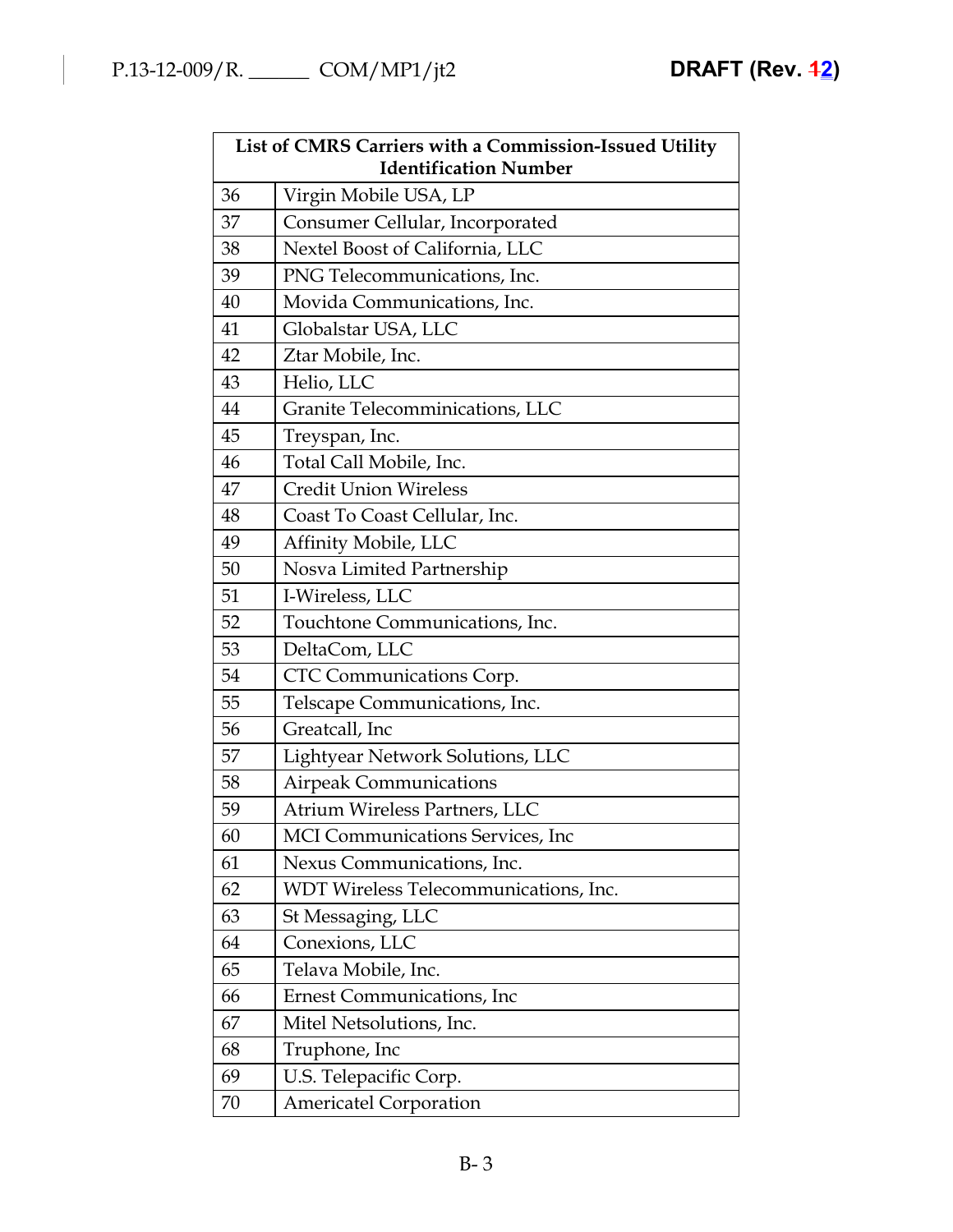| List of CMRS Carriers with a Commission-Issued Utility<br><b>Identification Number</b> |                                             |  |
|----------------------------------------------------------------------------------------|---------------------------------------------|--|
| 71                                                                                     | Mother Lode Internet, LLC                   |  |
| 72                                                                                     | Medallion Telecom, Inc.                     |  |
| 73                                                                                     | France Telecom Corporate Solutions, LLC     |  |
| 74                                                                                     | TDS Long Distance Corporation               |  |
| 75                                                                                     | BullsEye Telecom, Inc.                      |  |
| 76                                                                                     | NTT Docomo USA, Inc                         |  |
| 77                                                                                     | TC Telephone, LLC.                          |  |
| 78                                                                                     | Tag Mobile, LLC                             |  |
| 79                                                                                     | Budget PrePay, Inc.                         |  |
| 80                                                                                     | Flash Wireless, LLC                         |  |
| 81                                                                                     | Safari Communications, Inc.                 |  |
| 82                                                                                     | <b>US Connect LLC</b>                       |  |
| 83                                                                                     | Q Link Wireless LLC                         |  |
| 84                                                                                     | PrepaYd Wireless, Inc.                      |  |
| 85                                                                                     | Midwestern Telecommunications, Inc.         |  |
| 86                                                                                     | Global Connection Inc of America            |  |
| 87                                                                                     | EZ Reach Mobile, LLC                        |  |
| 88                                                                                     | Curatel, LLC                                |  |
| 89                                                                                     | Cintex Wireless, LLC.                       |  |
| 90                                                                                     | Ciao Telecom, Inc.                          |  |
| 91                                                                                     | Wall Street Network Solutions, LLC          |  |
| 92                                                                                     | Reunion Wireless Services, LLC              |  |
| 93                                                                                     | Lycamobile USA Inc.                         |  |
| 94                                                                                     | <b>Enhanced Communications Network Inc.</b> |  |
| 95                                                                                     | Telefonica USA, Inc.                        |  |
| 96                                                                                     | Bandwidth.com, Inc.                         |  |
| 97                                                                                     | Connectto World, Inc.                       |  |
| 98                                                                                     | Clear Choice PCS, LLC                       |  |
| 99                                                                                     | Boomerang Wireless, LLC                     |  |
| 100                                                                                    | Blue Jay Wireless, LLC                      |  |
| 101                                                                                    | MCImetro Access Transmission Services, LLC  |  |
| 102                                                                                    | Verizon California, Inc.                    |  |
| 103                                                                                    | Solavei, LLC                                |  |
| 104                                                                                    | UVNV, Inc                                   |  |
| 105                                                                                    | <b>Telrite Corporation</b>                  |  |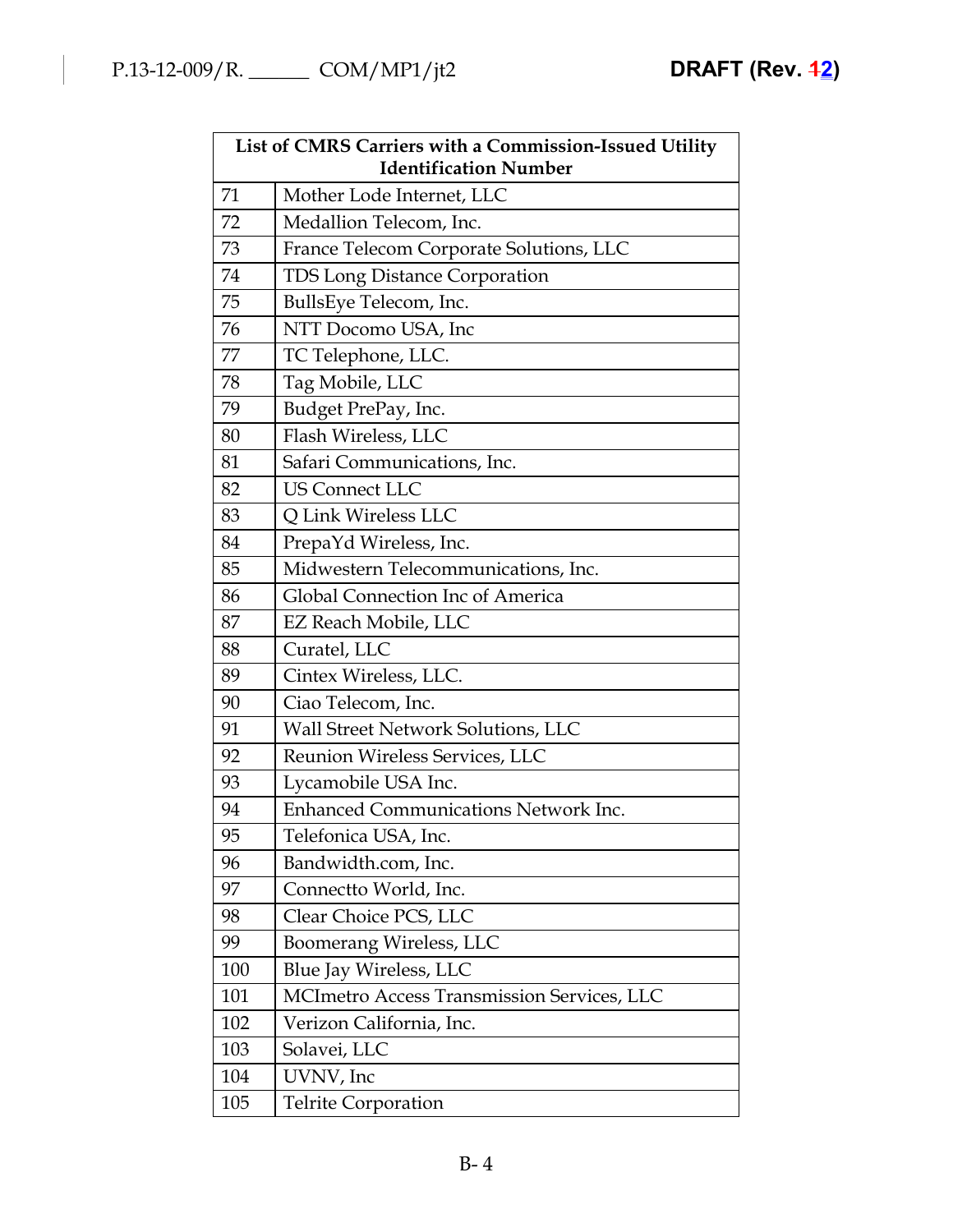| List of CMRS Carriers with a Commission-Issued Utility<br><b>Identification Number</b> |                                                   |  |
|----------------------------------------------------------------------------------------|---------------------------------------------------|--|
| 106                                                                                    | <b>Silicon Business System</b>                    |  |
| 107                                                                                    | Tri-M Communications, Inc.                        |  |
| 108                                                                                    | Red Pocket, Inc.                                  |  |
| 109                                                                                    | Puretalk Holdings, LLC                            |  |
| 110                                                                                    | ItsOn, Inc.                                       |  |
| 111                                                                                    | 365 Wireless, LLC                                 |  |
| 112                                                                                    | Air Voice Wireless, LLC                           |  |
| 113                                                                                    | MCC Telephony of the West, LLC                    |  |
| 114                                                                                    | Free Mobile, Inc.                                 |  |
| 115                                                                                    | PLDT (US) Mobility, LLC                           |  |
| 116                                                                                    | <b>BCN</b> Telecom, Inc                           |  |
| 117                                                                                    | Sage Telecom Communications, LLC                  |  |
| 118                                                                                    | American Broadband and Telecommunications Company |  |
| 119                                                                                    | AmeriMex Communications Corp.                     |  |
| 120                                                                                    | Tempo Telecom, LLC                                |  |
| 121                                                                                    | Aio Wireless LLC                                  |  |
| 122                                                                                    | Ready Wireless, LLC                               |  |
| 123                                                                                    | Zoommediaplus, Inc.                               |  |
| 124                                                                                    | Ting, Inc.                                        |  |
| 125                                                                                    | James Robert McKeown                              |  |
| 126                                                                                    | Wirelessco, LP                                    |  |
| 127                                                                                    | Sprint Telephony PCS, LP                          |  |
| 128                                                                                    | Nextel of California, Inc.                        |  |
| 129                                                                                    | Flat West Wireless, LLC                           |  |
| 130                                                                                    | Madera Radio Dispatch                             |  |
| 131                                                                                    | Fresno Mobile Radio Inc.                          |  |
|                                                                                        |                                                   |  |
| 132                                                                                    | American Messaging Services, LLC                  |  |
| 133                                                                                    | Velocita Wireless                                 |  |
| 134                                                                                    | USA Mobility Wireless, Inc.                       |  |
| 135                                                                                    | Telefonica USA, Inc.                              |  |

# **(END OF APPENDIX B)**